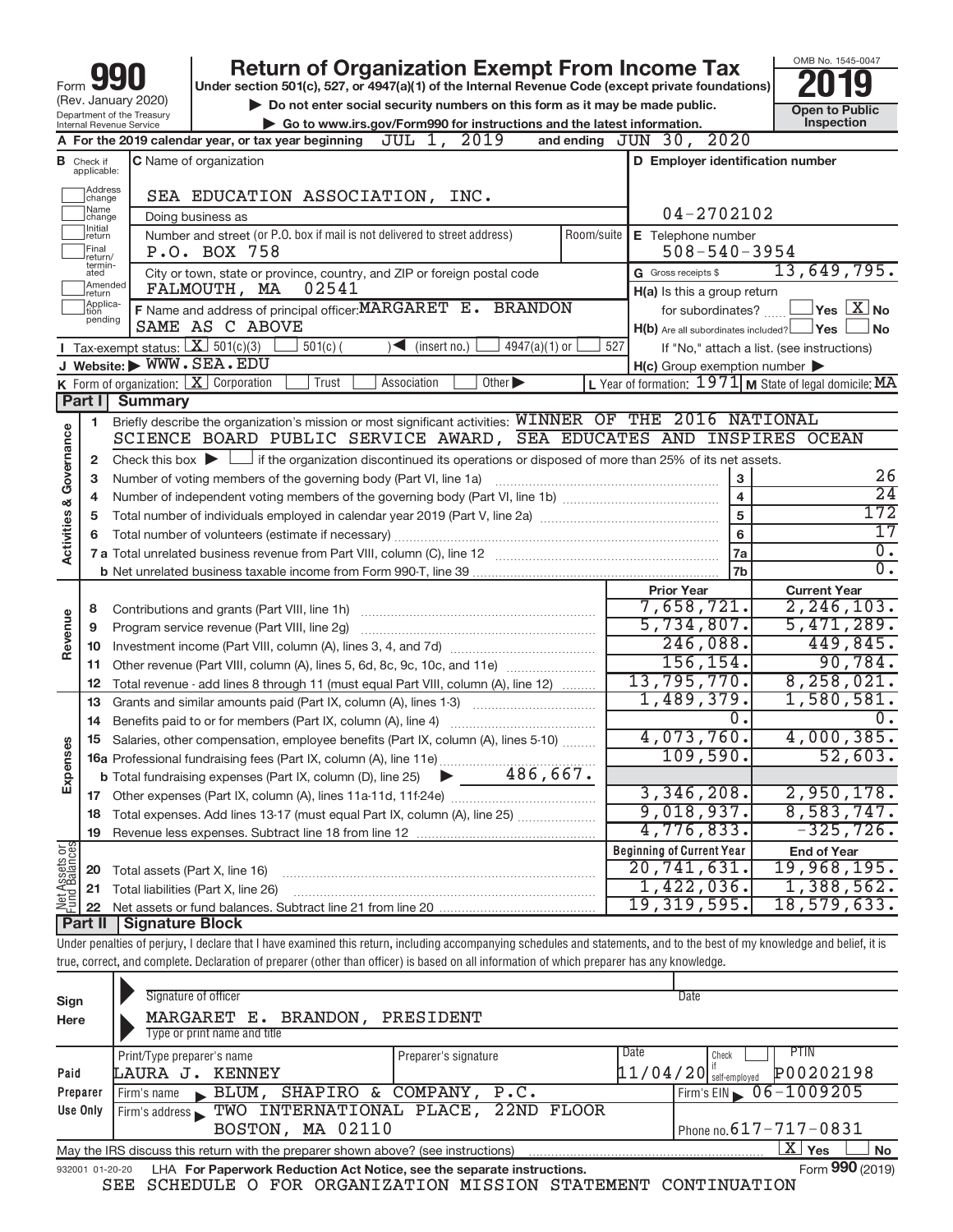|              | SEA EDUCATION ASSOCIATION, INC.<br>Form 990 (2019)                                                                                           | $04 - 2702102$ | Page 2                                              |
|--------------|----------------------------------------------------------------------------------------------------------------------------------------------|----------------|-----------------------------------------------------|
|              | <b>Statement of Program Service Accomplishments</b><br>Part III                                                                              |                |                                                     |
|              |                                                                                                                                              |                | $\boxed{\text{X}}$                                  |
| $\mathbf 1$  | Briefly describe the organization's mission:                                                                                                 |                |                                                     |
|              | SEA IS A GLOBAL TEACHING, LEARNING AND RESEARCH COMMUNITY DEDICATED TO                                                                       |                |                                                     |
|              | THE EXPLORATION, UNDERSTANDING AND STEWARDSHIP OF MARINE AND MARITIME                                                                        |                |                                                     |
|              | ENVIRONMENTS. SEA EMPOWERS STUDENTS WITH LIFE-CHANGING SEA VOYAGES OF                                                                        |                |                                                     |
|              | SCIENTIFIC AND CULTURAL DISCOVERY, ACADEMIC RIGOR AND PERSONAL GROWTH.                                                                       |                |                                                     |
| $\mathbf{2}$ | Did the organization undertake any significant program services during the year which were not listed on the                                 |                |                                                     |
|              |                                                                                                                                              |                | $\sqrt{}$ Yes $\sqrt{}\frac{\text{X}}{\text{N}}$ No |
|              | prior Form 990 or 990-EZ?                                                                                                                    |                |                                                     |
|              | If "Yes," describe these new services on Schedule O.                                                                                         |                | $\exists$ Yes $\boxed{\text{X}}$ No                 |
| 3            | Did the organization cease conducting, or make significant changes in how it conducts, any program services?                                 |                |                                                     |
|              | If "Yes," describe these changes on Schedule O.                                                                                              |                |                                                     |
| 4            | Describe the organization's program service accomplishments for each of its three largest program services, as measured by expenses.         |                |                                                     |
|              | Section 501(c)(3) and 501(c)(4) organizations are required to report the amount of grants and allocations to others, the total expenses, and |                |                                                     |
|              | revenue, if any, for each program service reported.                                                                                          |                |                                                     |
| 4a           | $6,181,051$ . including grants of \$1,548,631. ) (Revenue \$<br>) (Expenses \$<br>(Code:                                                     | 4,657,677.     |                                                     |
|              | 170 UNDERGRADUATES PARTICIPATED IN SEA SEMESTER PROGRAMS: BOSTON                                                                             |                |                                                     |
|              | UNIVERSITY ACCREDITED STUDY ABROAD PROGRAMS FOCUSED ON THE OCEAN                                                                             |                |                                                     |
|              | ENVIRONMENT. SEA SEMESTER STUDENTS ENROLLED FROM 90 DIFFERENT COLLEGES                                                                       |                |                                                     |
|              | AND UNIVERSITIES. SEA AWARDED FINANCIAL ASSISTANCE TO 74% OF STUDENTS                                                                        |                |                                                     |
|              | ENROLLED IN THE INSTITUTIONS UNDERGRADUATE PROGRAMS, LESS THAN 10% OF                                                                        |                |                                                     |
|              | OUR STUDENTS ARE GAP YEAR STUDENTS WHO HAD NOT YET BEGUN THEIR                                                                               |                |                                                     |
|              | UNDERGRADUATE STUDIES. STUDENTS BEGIN THEIR STUDIES ON OUR CAMPUS IN                                                                         |                |                                                     |
|              | WOODS HOLE, MASSACHUSETTS AND THEN JOIN ONE OF OUR TWO 134-FOOT SAIL                                                                         |                |                                                     |
|              | TRAINING VESSELS FOR A SAILING RESEARCH EXPERIENCE IN THE ATLANTIC,                                                                          |                |                                                     |
|              | PACIFIC, OR CARIBBEAN. WHILE AT SEA, STUDENTS ACT AS FULL MEMBERS OF                                                                         |                |                                                     |
|              | THE SAILING CREW AND SCIENTIFIC TEAM, OPERATING ALL ASPECTS OF THE                                                                           |                |                                                     |
|              |                                                                                                                                              |                |                                                     |
|              | VESSEL WHILE COMPLETING SELF-DESIGNED RESEARCH PROJECTS IN A VARIETY OF                                                                      |                |                                                     |
| 4b           | 495, 192. including grants of \$<br>31,950. $ $ (Revenue \$<br>(Expenses \$<br>(Code:                                                        |                | 464,600.                                            |
|              | 91 STUDENTS FROM 91 SCHOOLS ATTENDED 4 HIGH SCHOOL PROGRAMS OFFERED                                                                          |                |                                                     |
|              | DURING THE SUMMER OF 2019. TWO SESSIONS OF A 3-WEEK SUMMER PROGRAM                                                                           |                |                                                     |
|              | OFFERING THE OPPORTUNITY TO STUDY THE MARINE ENVIRONMENT FROM A VARIETY                                                                      |                |                                                     |
|              | OF DIFFERENT PERSPECTIVES: SCIENTIFIC, HISTORICAL, LITERARY AND                                                                              |                |                                                     |
|              | PARTICIPANTS LIVE AND STUDY AT OUR CAMPUS. TWO SESSIONS OF A<br>NAUTICAL.                                                                    |                |                                                     |
|              | 2-WEEK SEA EXPEDITION ON BOARD ONE OF OUR SHIPS WHICH OFFERS STUDENTS                                                                        |                |                                                     |
|              | THE OPPORTUNITY TO PARTICIPATE IN EVERY ASPECT OF A CHALLENGING                                                                              |                |                                                     |
|              | OFFSHORE SAILING AND OCEANOGRAPHIC EXPEDITION. SEA AWARDED FINANCIAL                                                                         |                |                                                     |
|              | ASSISTANCE TO 15% OF STUDENTS ENROLLED IN THE HIGH SCHOOL PROGRAMS.                                                                          |                |                                                     |
|              |                                                                                                                                              |                |                                                     |
|              |                                                                                                                                              |                |                                                     |
|              |                                                                                                                                              |                |                                                     |
| 4с           | 51,471.<br>including grants of \$<br>(Code:<br>(Expenses \$                                                                                  | (Revenue \$    | 393,483.                                            |
|              | FIVE COLLABORATIVE PROGRAMS WERE HELD WITH 4 OTHER INSTITUTIONS IN                                                                           |                |                                                     |
|              | WHICH STUDENTS FROM THOSE INSTITUTIONS PARTICIPATED IN 10 DAY PROGRAMS                                                                       |                |                                                     |
|              | DESIGNED TO OFFER AN INTERDISCIPLINARY APPROACH TO THE MARINE                                                                                |                |                                                     |
|              | ENVIRONMENT THROUGH OCEANOGRAPHY, MARITIME STUDIES, AND NAUTICAL                                                                             |                |                                                     |
|              |                                                                                                                                              |                |                                                     |
|              | SCIENCE. INHERENT IN THE ENVIRONMENT OF THE SAILING SCHOOL VESSELS IN                                                                        |                |                                                     |
|              | THE OPPORTUNITY FOR TEAM BUILDING AND LEADERSHIP SKILLS, BOTH                                                                                |                |                                                     |
|              | ATTRACTIVE COMPONENTS FOR UNIVERSITIES SEEKING THESE TYPES OF PROGRAMS                                                                       |                |                                                     |
|              | IN A CHALLENGING ENVIRONMENT. THE COLLABORATIVE PROGRAMS ARE OFFERED IN                                                                      |                |                                                     |
|              | THE ATLANTIC, PACIFIC, AND CARIBBEAN.                                                                                                        |                |                                                     |
|              |                                                                                                                                              |                |                                                     |
|              | PROGRAMS WERE AFFECTED BY COVID-19 WITH NUMEROUS INSTITUTIONS                                                                                |                |                                                     |
|              | CANCELLING THEIR PROGRAMS ALREADY SCHEDULED OR UNABLE TO PLAN NORMALLY                                                                       |                |                                                     |
|              | 4d Other program services (Describe on Schedule O.)                                                                                          |                |                                                     |
|              | (Expenses \$<br>including grants of \$<br>(Revenue \$                                                                                        |                |                                                     |
|              | 6,727,714.<br>4e Total program service expenses                                                                                              |                |                                                     |
|              |                                                                                                                                              |                | Form 990 (2019)                                     |
|              | SEE SCHEDULE O FOR CONTINUATION(S)<br>932002 01-20-20                                                                                        |                |                                                     |
|              |                                                                                                                                              |                |                                                     |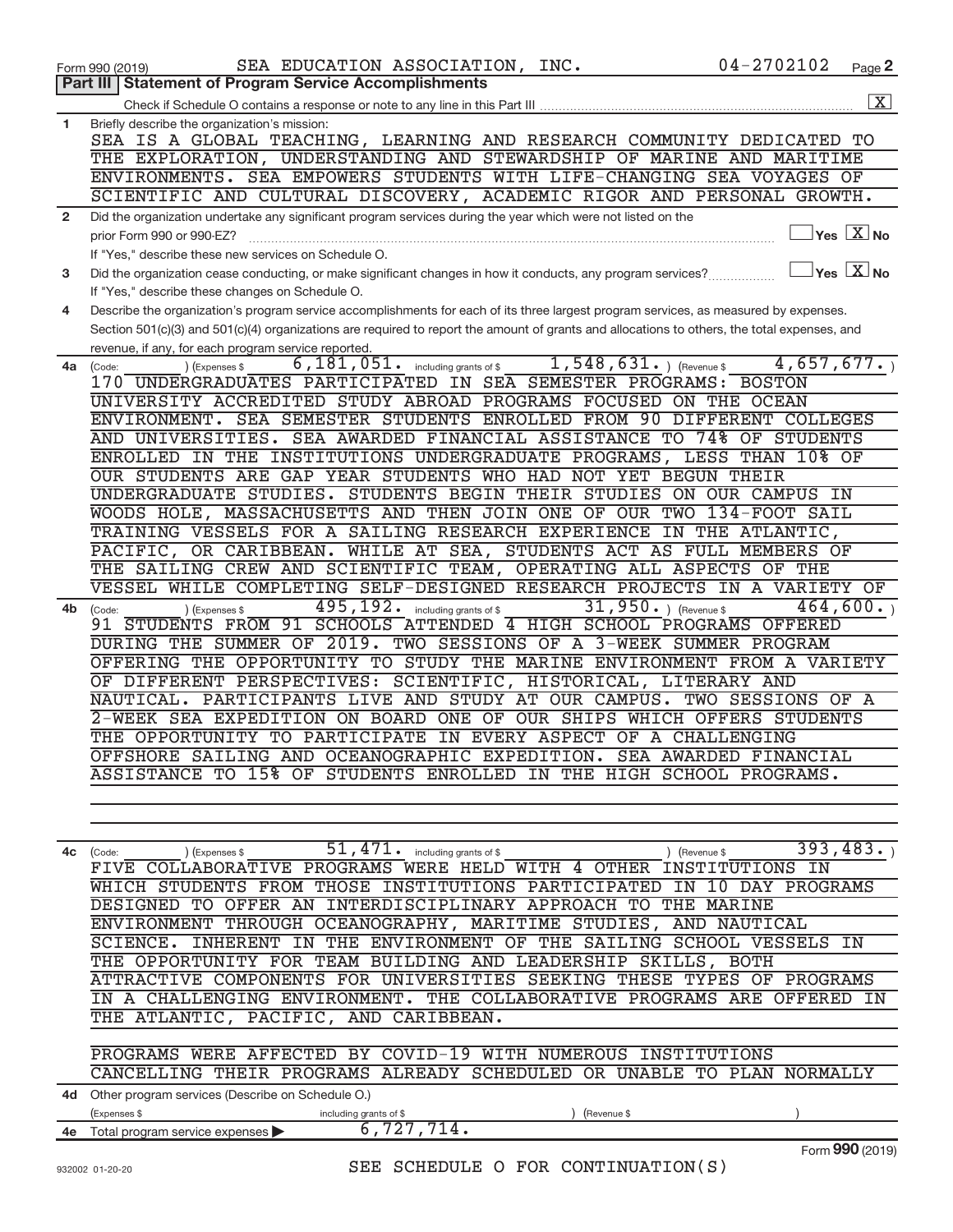| Form 990 (2019) |  | <b>SEA EDUCATIO</b>                              |
|-----------------|--|--------------------------------------------------|
|                 |  | <b>Part IV   Checklist of Required Schedules</b> |

Form 990 (2019)  $SEA$   $EDUCATION$   $ASSOCIATION$ ,  $INC$ .  $04-2702102$   $Page$ 

|    |                                                                                                                                                                                                                                     |                 | Yes                     | No                           |
|----|-------------------------------------------------------------------------------------------------------------------------------------------------------------------------------------------------------------------------------------|-----------------|-------------------------|------------------------------|
| 1. | Is the organization described in section $501(c)(3)$ or $4947(a)(1)$ (other than a private foundation)?                                                                                                                             |                 |                         |                              |
|    | If "Yes," complete Schedule A                                                                                                                                                                                                       | 1               | х                       |                              |
| 2  |                                                                                                                                                                                                                                     | $\overline{2}$  | $\overline{\textbf{x}}$ |                              |
| 3  | Did the organization engage in direct or indirect political campaign activities on behalf of or in opposition to candidates for                                                                                                     |                 |                         |                              |
|    | public office? If "Yes," complete Schedule C, Part I                                                                                                                                                                                | 3               |                         | x                            |
| 4  | Section 501(c)(3) organizations. Did the organization engage in lobbying activities, or have a section 501(h) election in effect                                                                                                    | 4               |                         | x                            |
| 5  | Is the organization a section 501(c)(4), 501(c)(5), or 501(c)(6) organization that receives membership dues, assessments, or                                                                                                        |                 |                         |                              |
|    |                                                                                                                                                                                                                                     | 5               |                         | x                            |
| 6  | Did the organization maintain any donor advised funds or any similar funds or accounts for which donors have the right to                                                                                                           |                 |                         |                              |
|    | provide advice on the distribution or investment of amounts in such funds or accounts? If "Yes," complete Schedule D, Part I                                                                                                        | 6               |                         | X                            |
| 7  | Did the organization receive or hold a conservation easement, including easements to preserve open space,                                                                                                                           |                 |                         |                              |
|    |                                                                                                                                                                                                                                     | $\overline{7}$  |                         | x                            |
| 8  | Did the organization maintain collections of works of art, historical treasures, or other similar assets? If "Yes," complete                                                                                                        |                 |                         |                              |
|    | Schedule D, Part III <b>Process Construction Construction Construction</b> Construction Construction Construction Construction Construction Construction Construction Construction Construction Construction Construction Construct | 8               |                         | x                            |
| 9  | Did the organization report an amount in Part X, line 21, for escrow or custodial account liability, serve as a custodian for                                                                                                       |                 |                         |                              |
|    | amounts not listed in Part X; or provide credit counseling, debt management, credit repair, or debt negotiation services?                                                                                                           | 9               |                         | x                            |
| 10 | Did the organization, directly or through a related organization, hold assets in donor-restricted endowments                                                                                                                        |                 |                         |                              |
|    |                                                                                                                                                                                                                                     | 10              | x                       |                              |
| 11 | If the organization's answer to any of the following questions is "Yes," then complete Schedule D, Parts VI, VII, VIII, IX, or X                                                                                                    |                 |                         |                              |
|    | as applicable.                                                                                                                                                                                                                      |                 |                         |                              |
|    | a Did the organization report an amount for land, buildings, and equipment in Part X, line 10? If "Yes," complete Schedule D,                                                                                                       |                 |                         |                              |
|    | Part VI                                                                                                                                                                                                                             | 11a             | х                       |                              |
|    | <b>b</b> Did the organization report an amount for investments - other securities in Part X, line 12, that is 5% or more of its total                                                                                               |                 |                         |                              |
|    |                                                                                                                                                                                                                                     | 11 <sub>b</sub> | х                       |                              |
|    | c Did the organization report an amount for investments - program related in Part X, line 13, that is 5% or more of its total                                                                                                       |                 |                         |                              |
|    |                                                                                                                                                                                                                                     | 11c             |                         | x                            |
|    | d Did the organization report an amount for other assets in Part X, line 15, that is 5% or more of its total assets reported in                                                                                                     |                 |                         |                              |
|    |                                                                                                                                                                                                                                     | 11d             |                         | x                            |
|    | e Did the organization report an amount for other liabilities in Part X, line 25? If "Yes," complete Schedule D, Part X                                                                                                             | 11e             |                         | $\overline{\texttt{x}}$      |
| f. | Did the organization's separate or consolidated financial statements for the tax year include a footnote that addresses                                                                                                             |                 |                         | x                            |
|    | the organization's liability for uncertain tax positions under FIN 48 (ASC 740)? If "Yes," complete Schedule D, Part X                                                                                                              | 11f             |                         |                              |
|    | 12a Did the organization obtain separate, independent audited financial statements for the tax year? If "Yes," complete                                                                                                             | 12a             | x                       |                              |
|    | <b>b</b> Was the organization included in consolidated, independent audited financial statements for the tax year?                                                                                                                  |                 |                         |                              |
|    | If "Yes," and if the organization answered "No" to line 12a, then completing Schedule D, Parts XI and XII is optional <i>www.</i>                                                                                                   | 12 <sub>b</sub> |                         | Χ                            |
| 13 |                                                                                                                                                                                                                                     | 13              | $\overline{\text{X}}$   |                              |
|    | 14a Did the organization maintain an office, employees, or agents outside of the United States?                                                                                                                                     | 14a             | X                       |                              |
|    | <b>b</b> Did the organization have aggregate revenues or expenses of more than \$10,000 from grantmaking, fundraising, business,                                                                                                    |                 |                         |                              |
|    | investment, and program service activities outside the United States, or aggregate foreign investments valued at \$100,000                                                                                                          |                 |                         |                              |
|    |                                                                                                                                                                                                                                     | 14b             |                         | x                            |
| 15 | Did the organization report on Part IX, column (A), line 3, more than \$5,000 of grants or other assistance to or for any                                                                                                           | 15              |                         | X                            |
| 16 | Did the organization report on Part IX, column (A), line 3, more than \$5,000 of aggregate grants or other assistance to                                                                                                            |                 |                         |                              |
|    |                                                                                                                                                                                                                                     | 16              |                         | x                            |
| 17 | Did the organization report a total of more than \$15,000 of expenses for professional fundraising services on Part IX,                                                                                                             |                 |                         |                              |
|    |                                                                                                                                                                                                                                     | 17              | х                       |                              |
| 18 | Did the organization report more than \$15,000 total of fundraising event gross income and contributions on Part VIII, lines                                                                                                        |                 |                         |                              |
|    |                                                                                                                                                                                                                                     | 18              |                         | x                            |
| 19 | Did the organization report more than \$15,000 of gross income from gaming activities on Part VIII, line 9a? If "Yes,"                                                                                                              |                 |                         |                              |
|    |                                                                                                                                                                                                                                     | 19              |                         | х<br>$\overline{\mathtt{x}}$ |
|    |                                                                                                                                                                                                                                     | 20a             |                         |                              |
|    |                                                                                                                                                                                                                                     | 20 <sub>b</sub> |                         |                              |
| 21 | Did the organization report more than \$5,000 of grants or other assistance to any domestic organization or                                                                                                                         |                 |                         | X                            |
|    | domestic government on Part IX, column (A), line 1? If "Yes," complete Schedule I, Parts I and II                                                                                                                                   | 21              |                         |                              |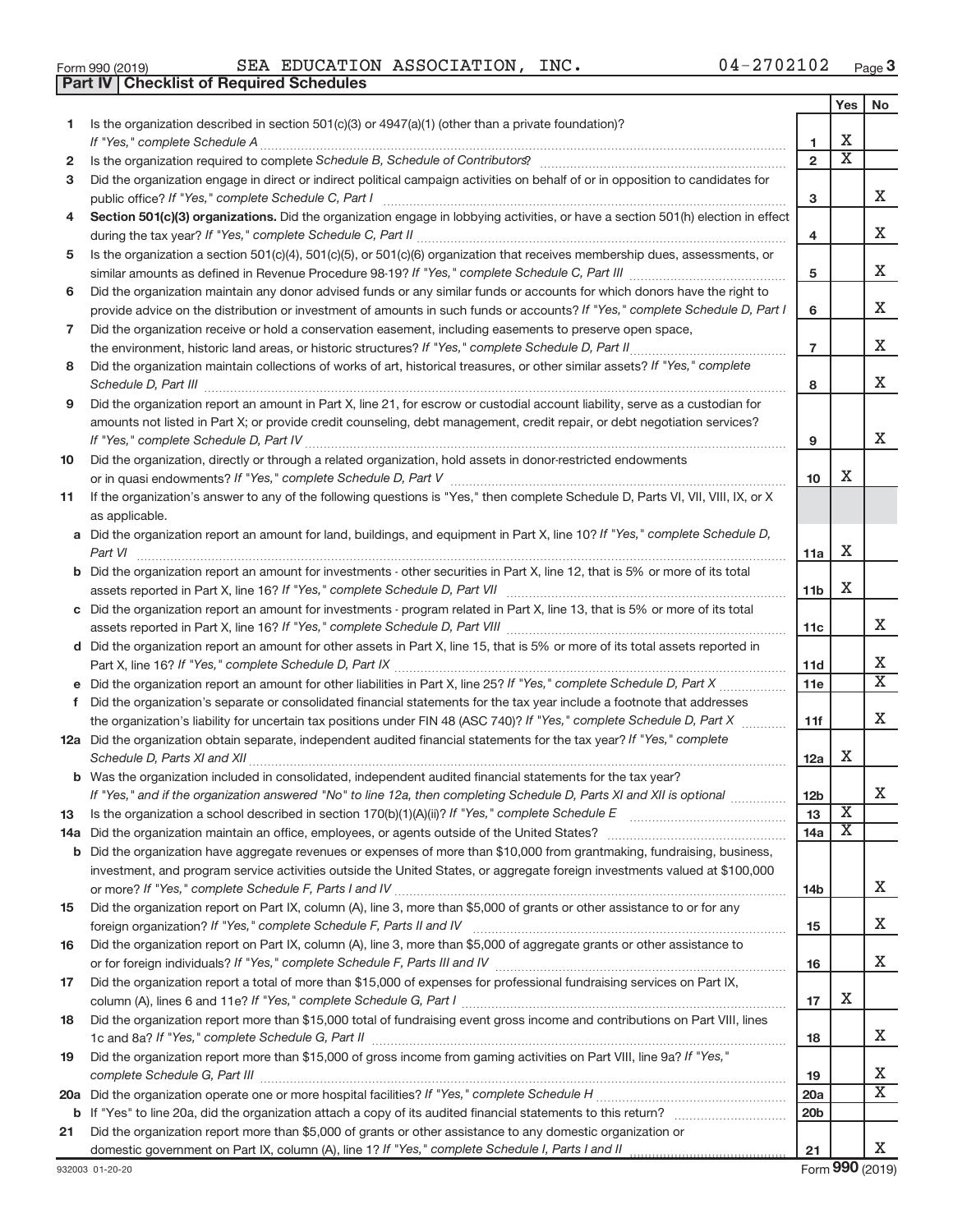|  | Form 990 (2019) |  |
|--|-----------------|--|
|  |                 |  |

*(continued)* **Part IV Checklist of Required Schedules**

Form 990 (2019)  $SEA$   $EDUCATION$   $ASSOCIATION$ ,  $INC$ .  $04-2702102$   $Page$ 

|               |                                                                                                                                    |                 | Yes | No                          |
|---------------|------------------------------------------------------------------------------------------------------------------------------------|-----------------|-----|-----------------------------|
| 22            | Did the organization report more than \$5,000 of grants or other assistance to or for domestic individuals on                      |                 |     |                             |
|               |                                                                                                                                    | 22              | x   |                             |
| 23            | Did the organization answer "Yes" to Part VII, Section A, line 3, 4, or 5 about compensation of the organization's current         |                 |     |                             |
|               | and former officers, directors, trustees, key employees, and highest compensated employees? If "Yes," complete                     |                 |     |                             |
|               | Schedule J                                                                                                                         | 23              | x   |                             |
|               | 24a Did the organization have a tax-exempt bond issue with an outstanding principal amount of more than \$100,000 as of the        |                 |     |                             |
|               | last day of the year, that was issued after December 31, 2002? If "Yes," answer lines 24b through 24d and complete                 |                 |     | х                           |
|               | Schedule K. If "No," go to line 25a                                                                                                | 24a             |     |                             |
|               |                                                                                                                                    | 24 <sub>b</sub> |     |                             |
|               | c Did the organization maintain an escrow account other than a refunding escrow at any time during the year to defease             | 24c             |     |                             |
|               | d Did the organization act as an "on behalf of" issuer for bonds outstanding at any time during the year?                          | 24d             |     |                             |
|               | 25a Section 501(c)(3), 501(c)(4), and 501(c)(29) organizations. Did the organization engage in an excess benefit                   |                 |     |                             |
|               |                                                                                                                                    | 25a             |     | x                           |
|               | b Is the organization aware that it engaged in an excess benefit transaction with a disqualified person in a prior year, and       |                 |     |                             |
|               | that the transaction has not been reported on any of the organization's prior Forms 990 or 990-EZ? If "Yes," complete              |                 |     |                             |
|               | Schedule L, Part I                                                                                                                 | 25 <sub>b</sub> |     | x                           |
| 26            | Did the organization report any amount on Part X, line 5 or 22, for receivables from or payables to any current                    |                 |     |                             |
|               | or former officer, director, trustee, key employee, creator or founder, substantial contributor, or 35%                            |                 |     |                             |
|               | controlled entity or family member of any of these persons? If "Yes," complete Schedule L, Part II                                 | 26              |     | х                           |
| 27            | Did the organization provide a grant or other assistance to any current or former officer, director, trustee, key employee,        |                 |     |                             |
|               | creator or founder, substantial contributor or employee thereof, a grant selection committee member, or to a 35% controlled        |                 |     |                             |
|               | entity (including an employee thereof) or family member of any of these persons? If "Yes," complete Schedule L, Part III           | 27              |     | x                           |
| 28            | Was the organization a party to a business transaction with one of the following parties (see Schedule L, Part IV                  |                 |     |                             |
|               | instructions, for applicable filing thresholds, conditions, and exceptions):                                                       |                 |     |                             |
|               | a A current or former officer, director, trustee, key employee, creator or founder, or substantial contributor? If                 |                 |     |                             |
|               |                                                                                                                                    | 28a             |     | х                           |
|               |                                                                                                                                    | 28 <sub>b</sub> |     | Χ                           |
|               | c A 35% controlled entity of one or more individuals and/or organizations described in lines 28a or 28b?/f                         |                 |     |                             |
|               |                                                                                                                                    | 28c             | х   | х                           |
| 29            |                                                                                                                                    | 29              |     |                             |
| 30            | Did the organization receive contributions of art, historical treasures, or other similar assets, or qualified conservation        | 30              |     | х                           |
| 31            | Did the organization liquidate, terminate, or dissolve and cease operations? If "Yes," complete Schedule N, Part I                 | 31              |     | $\overline{\textnormal{x}}$ |
| 32            | Did the organization sell, exchange, dispose of, or transfer more than 25% of its net assets? If "Yes," complete                   |                 |     |                             |
|               |                                                                                                                                    | 32              |     | Χ                           |
| 33            | Did the organization own 100% of an entity disregarded as separate from the organization under Regulations                         |                 |     |                             |
|               |                                                                                                                                    | 33              |     | х                           |
| 34            | Was the organization related to any tax-exempt or taxable entity? If "Yes," complete Schedule R, Part II, III, or IV, and          |                 |     |                             |
|               | Part V, line 1                                                                                                                     | 34              |     | х                           |
|               |                                                                                                                                    | 35a             |     | х                           |
|               | b If "Yes" to line 35a, did the organization receive any payment from or engage in any transaction with a controlled entity        |                 |     |                             |
|               |                                                                                                                                    | 35 <sub>b</sub> |     |                             |
| 36            | Section 501(c)(3) organizations. Did the organization make any transfers to an exempt non-charitable related organization?         |                 |     |                             |
|               |                                                                                                                                    | 36              |     | x                           |
| 37            | Did the organization conduct more than 5% of its activities through an entity that is not a related organization                   |                 |     |                             |
|               |                                                                                                                                    | 37              |     | x                           |
| 38            | Did the organization complete Schedule O and provide explanations in Schedule O for Part VI, lines 11b and 19?                     |                 |     |                             |
| <b>Part V</b> | Note: All Form 990 filers are required to complete Schedule O.<br><b>Statements Regarding Other IRS Filings and Tax Compliance</b> | 38              | х   |                             |
|               |                                                                                                                                    |                 |     |                             |
|               |                                                                                                                                    |                 | Yes | No                          |
|               | 80<br>1a                                                                                                                           |                 |     |                             |
| b             | 1b                                                                                                                                 |                 |     |                             |
| С             | Did the organization comply with backup withholding rules for reportable payments to vendors and reportable gaming                 |                 |     |                             |
|               |                                                                                                                                    | 1c              | х   |                             |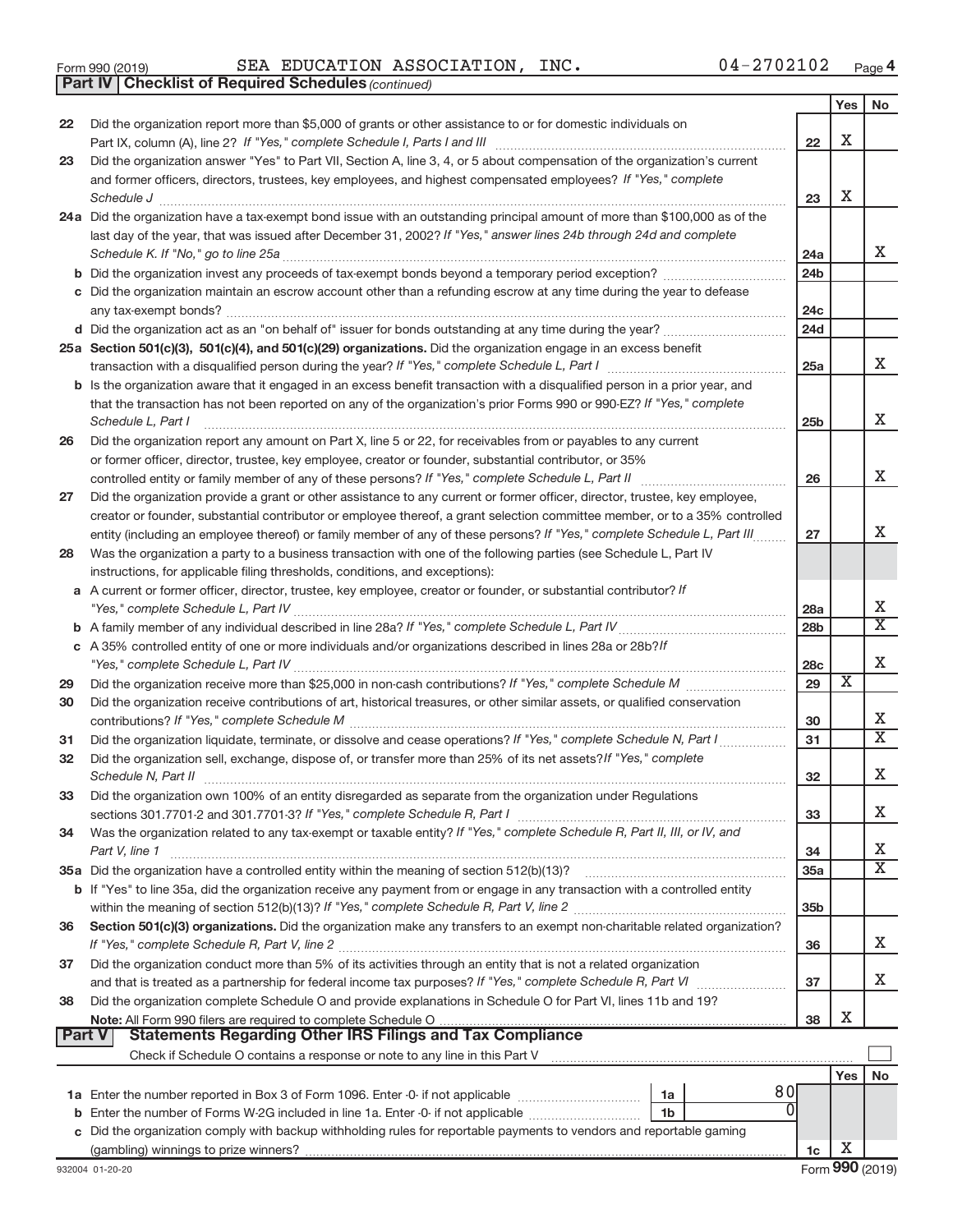|  | Form 990 (2019) |  |
|--|-----------------|--|
|  |                 |  |

Form 990 (2019)  $SEA$   $EDUCATION$   $ASSOCIATION$ ,  $INC$ .  $04-2702102$   $Page$ 

**Part V** Statements Regarding Other IRS Filings and Tax Compliance (continued)

|    |                                                                                                                                                                                  |                      | Yes | No                         |
|----|----------------------------------------------------------------------------------------------------------------------------------------------------------------------------------|----------------------|-----|----------------------------|
|    | 2a Enter the number of employees reported on Form W-3, Transmittal of Wage and Tax Statements,                                                                                   |                      |     |                            |
|    | 172<br>filed for the calendar year ending with or within the year covered by this return <i>[[[[[[[[[[[[[]]]</i> ]]<br>2a                                                        |                      |     |                            |
|    |                                                                                                                                                                                  | 2 <sub>b</sub>       | X   |                            |
|    |                                                                                                                                                                                  |                      |     |                            |
|    | 3a Did the organization have unrelated business gross income of \$1,000 or more during the year?                                                                                 | 3a                   |     | x                          |
|    |                                                                                                                                                                                  | 3 <sub>b</sub>       |     |                            |
|    | 4a At any time during the calendar year, did the organization have an interest in, or a signature or other authority over, a                                                     |                      |     |                            |
|    | financial account in a foreign country (such as a bank account, securities account, or other financial account)?                                                                 | 4a                   |     | х                          |
|    | <b>b</b> If "Yes," enter the name of the foreign country $\blacktriangleright$                                                                                                   |                      |     |                            |
|    | See instructions for filing requirements for FinCEN Form 114, Report of Foreign Bank and Financial Accounts (FBAR).                                                              |                      |     |                            |
|    |                                                                                                                                                                                  | 5a                   |     | Х<br>$\overline{\text{X}}$ |
| b  |                                                                                                                                                                                  | 5 <sub>b</sub><br>5c |     |                            |
|    | 6a Does the organization have annual gross receipts that are normally greater than \$100,000, and did the organization solicit                                                   |                      |     |                            |
|    |                                                                                                                                                                                  |                      |     | Х                          |
|    | any contributions that were not tax deductible as charitable contributions?                                                                                                      | 6a                   |     |                            |
|    | b If "Yes," did the organization include with every solicitation an express statement that such contributions or gifts<br>were not tax deductible?                               |                      |     |                            |
| 7  | Organizations that may receive deductible contributions under section 170(c).                                                                                                    | 6b                   |     |                            |
|    | Did the organization receive a payment in excess of \$75 made partly as a contribution and partly for goods and services provided to the payor?                                  | 7a                   |     | X                          |
|    |                                                                                                                                                                                  | 7b                   |     |                            |
|    | Did the organization sell, exchange, or otherwise dispose of tangible personal property for which it was required                                                                |                      |     |                            |
|    |                                                                                                                                                                                  | 7c                   |     | х                          |
|    | 7d                                                                                                                                                                               |                      |     |                            |
|    | Did the organization receive any funds, directly or indirectly, to pay premiums on a personal benefit contract?                                                                  | 7e                   |     | х                          |
| Ť. | Did the organization, during the year, pay premiums, directly or indirectly, on a personal benefit contract?                                                                     | 7f                   |     | $\overline{\mathbf{X}}$    |
|    | If the organization received a contribution of qualified intellectual property, did the organization file Form 8899 as required?                                                 | 7g                   |     |                            |
| h  | If the organization received a contribution of cars, boats, airplanes, or other vehicles, did the organization file a Form 1098-C?                                               |                      |     |                            |
| 8  | Sponsoring organizations maintaining donor advised funds. Did a donor advised fund maintained by the                                                                             |                      |     |                            |
|    |                                                                                                                                                                                  |                      |     |                            |
| 9  | Sponsoring organizations maintaining donor advised funds.                                                                                                                        |                      |     |                            |
| а  | Did the sponsoring organization make any taxable distributions under section 4966?                                                                                               | 9a                   |     |                            |
| b  |                                                                                                                                                                                  | 9 <sub>b</sub>       |     |                            |
| 10 | Section 501(c)(7) organizations. Enter:                                                                                                                                          |                      |     |                            |
| а  | 10a                                                                                                                                                                              |                      |     |                            |
| b  | 10 <sub>b</sub><br>Gross receipts, included on Form 990, Part VIII, line 12, for public use of club facilities                                                                   |                      |     |                            |
| 11 | Section 501(c)(12) organizations. Enter:                                                                                                                                         |                      |     |                            |
|    | 11a                                                                                                                                                                              |                      |     |                            |
|    | b Gross income from other sources (Do not net amounts due or paid to other sources against                                                                                       |                      |     |                            |
|    | amounts due or received from them.)<br>11b                                                                                                                                       |                      |     |                            |
|    | 12a Section 4947(a)(1) non-exempt charitable trusts. Is the organization filing Form 990 in lieu of Form 1041?                                                                   | 12a                  |     |                            |
| 13 | <b>b</b> If "Yes," enter the amount of tax-exempt interest received or accrued during the year<br><b>12b</b><br>Section 501(c)(29) qualified nonprofit health insurance issuers. |                      |     |                            |
|    |                                                                                                                                                                                  | 13a                  |     |                            |
|    | Note: See the instructions for additional information the organization must report on Schedule O.                                                                                |                      |     |                            |
|    | <b>b</b> Enter the amount of reserves the organization is required to maintain by the states in which the                                                                        |                      |     |                            |
|    | 13 <sub>b</sub>                                                                                                                                                                  |                      |     |                            |
|    | 13 <sub>c</sub>                                                                                                                                                                  |                      |     |                            |
|    | 14a Did the organization receive any payments for indoor tanning services during the tax year?                                                                                   | 14a                  |     | $\overline{\mathbf{X}}$    |
|    | b If "Yes," has it filed a Form 720 to report these payments? If "No," provide an explanation on Schedule O                                                                      | 14 <sub>b</sub>      |     |                            |
| 15 | Is the organization subject to the section 4960 tax on payment(s) of more than \$1,000,000 in remuneration or                                                                    |                      |     |                            |
|    | excess parachute payment(s) during the year?                                                                                                                                     | 15                   |     | x                          |
|    | If "Yes," see instructions and file Form 4720, Schedule N.                                                                                                                       |                      |     |                            |
| 16 | Is the organization an educational institution subject to the section 4968 excise tax on net investment income?                                                                  | 16                   |     | х                          |
|    | If "Yes," complete Form 4720, Schedule O.                                                                                                                                        |                      |     |                            |

Form (2019) **990**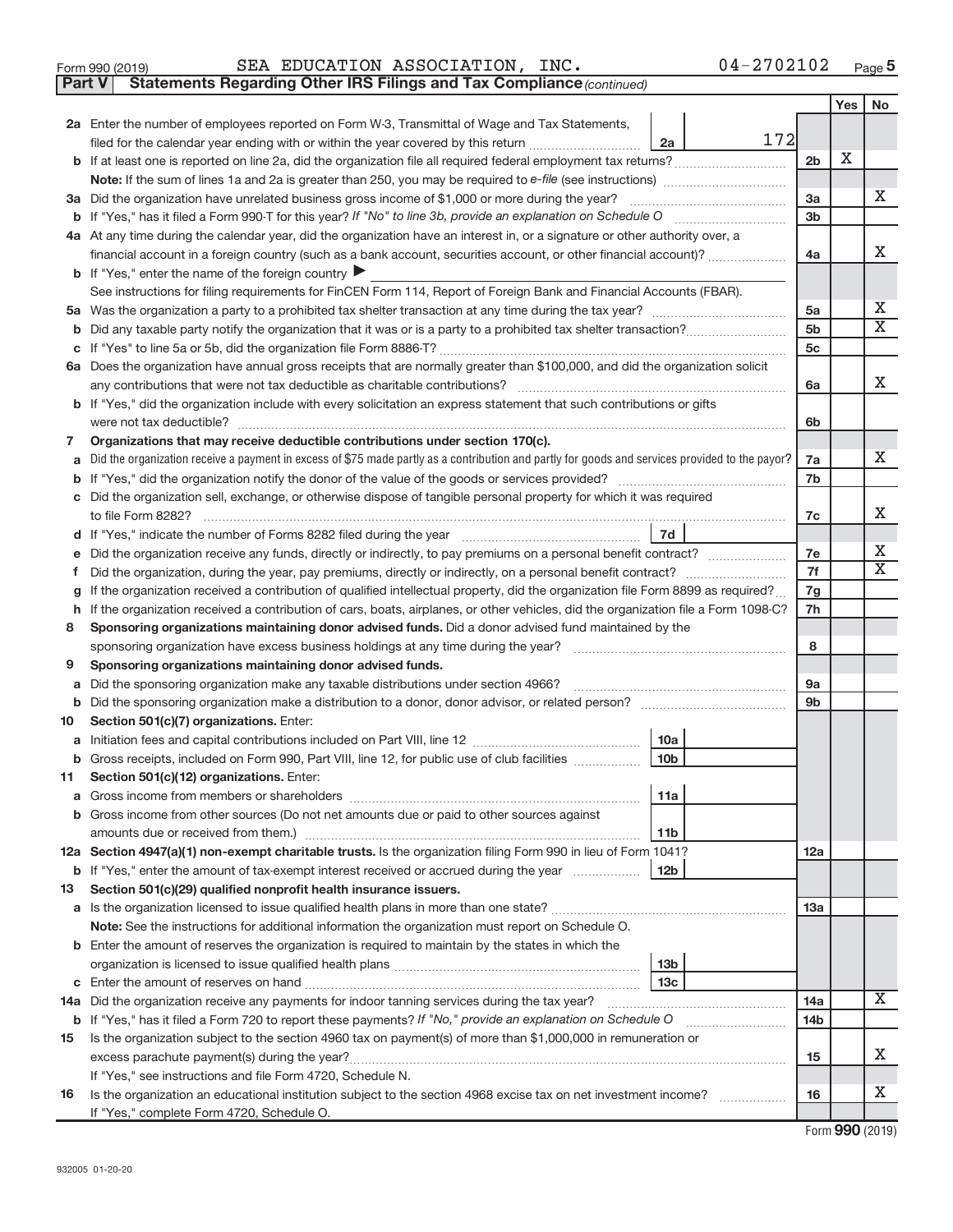**2**

**3**

**4 5 6**

**8**

**9**

# **a** The governing body? ~~~~~~~~~~~~~~~~~~~~~~~~~~~~~~~~~~~~~~~~~~~~~~~~~~~ **b** Each committee with authority to act on behalf of the governing body? ~~~~~~~~~~~~~~~~~~~~~~~~~~ *If "Yes," provide the names and addresses on Schedule O* organization's mailing address? **Section B. Policies** (This Section B requests information about policies not required by the Internal Revenue Code.) Is there any officer, director, trustee, or key employee listed in Part VII, Section A, who cannot be reached at the

**1a** Enter the number of voting members of the governing body at the end of the tax year *www.fronoming* 

Check if Schedule O contains a response or note to any line in this Part VI

**Section A. Governing Body and Management**

If there are material differences in voting rights among members of the governing body, or if the governing body delegated broad authority to an executive committee or similar committee, explain on Schedule O.

**b** Enter the number of voting members included on line 1a, above, who are independent *...*................

**7 a** Did the organization have members, stockholders, or other persons who had the power to elect or appoint one or

**b** Are any governance decisions of the organization reserved to (or subject to approval by) members, stockholders, or

Did any officer, director, trustee, or key employee have a family relationship or a business relationship with any other

officer, director, trustee, or key employee? ~~~~~~~~~~~~~~~~~~~~~~~~~~~~~~~~~~~~~~~~ Did the organization delegate control over management duties customarily performed by or under the direct supervision of officers, directors, trustees, or key employees to a management company or other person? ~~~~~~~~~~~~~~~ Did the organization make any significant changes to its governing documents since the prior Form 990 was filed? ............... Did the organization become aware during the year of a significant diversion of the organization's assets? \_\_\_\_\_\_\_\_\_\_\_\_\_\_\_\_\_\_\_\_\_\_\_\_\_\_\_\_ Did the organization have members or stockholders? ~~~~~~~~~~~~~~~~~~~~~~~~~~~~~~~~~~~

more members of the governing body? ~~~~~~~~~~~~~~~~~~~~~~~~~~~~~~~~~~~~~~~~~~

persons other than the governing body? ~~~~~~~~~~~~~~~~~~~~~~~~~~~~~~~~~~~~~~~~~

Did the organization contemporaneously document the meetings held or written actions undertaken during the year by the following:

|     |                                                                                                                                                  |                 | Yes I                   | No                      |
|-----|--------------------------------------------------------------------------------------------------------------------------------------------------|-----------------|-------------------------|-------------------------|
|     |                                                                                                                                                  | 10a             |                         | X                       |
|     | <b>b</b> If "Yes," did the organization have written policies and procedures governing the activities of such chapters, affiliates,              |                 |                         |                         |
|     | and branches to ensure their operations are consistent with the organization's exempt purposes?                                                  | 10 <sub>b</sub> |                         |                         |
|     | 11a Has the organization provided a complete copy of this Form 990 to all members of its governing body before filing the form?                  | 11a             |                         | $\overline{\mathbf{X}}$ |
| b   | Describe in Schedule O the process, if any, used by the organization to review this Form 990.                                                    |                 |                         |                         |
| 12a |                                                                                                                                                  | 12a             | X                       |                         |
| b   |                                                                                                                                                  | 12 <sub>b</sub> | X                       |                         |
| c   | Did the organization regularly and consistently monitor and enforce compliance with the policy? If "Yes," describe                               |                 |                         |                         |
|     | in Schedule O how this was done                                                                                                                  | 12 <sub>c</sub> | х                       |                         |
| 13  |                                                                                                                                                  | 13              | $\overline{\textbf{X}}$ |                         |
| 14  |                                                                                                                                                  | 14              | X                       |                         |
| 15  | Did the process for determining compensation of the following persons include a review and approval by independent                               |                 |                         |                         |
|     | persons, comparability data, and contemporaneous substantiation of the deliberation and decision?                                                |                 |                         |                         |
| a   |                                                                                                                                                  | 15a             | X                       |                         |
|     | <b>b</b> Other officers or key employees of the organization                                                                                     | 15 <sub>b</sub> |                         | X                       |
|     | If "Yes" to line 15a or 15b, describe the process in Schedule O (see instructions).                                                              |                 |                         |                         |
|     | 16a Did the organization invest in, contribute assets to, or participate in a joint venture or similar arrangement with a                        |                 |                         |                         |
|     | taxable entity during the year?                                                                                                                  | 16a             |                         | х                       |
|     | b If "Yes," did the organization follow a written policy or procedure requiring the organization to evaluate its participation                   |                 |                         |                         |
|     | in joint venture arrangements under applicable federal tax law, and take steps to safeguard the organization's                                   |                 |                         |                         |
|     |                                                                                                                                                  | 16 <sub>b</sub> |                         |                         |
|     | <b>Section C. Disclosure</b>                                                                                                                     |                 |                         |                         |
| 17  | List the states with which a copy of this Form 990 is required to be filed $\blacktriangleright$ MA                                              |                 |                         |                         |
| 18  | Section 6104 requires an organization to make its Forms 1023 (1024 or 1024-A, if applicable), 990, and 990-T (Section 501(c)(3)s only) available |                 |                         |                         |
|     | for public inspection. Indicate how you made these available. Check all that apply.                                                              |                 |                         |                         |
|     | X Own website<br>$\lfloor x \rfloor$ Upon request<br>Another's website<br>Other (explain on Schedule O)                                          |                 |                         |                         |
| 19  | Describe on Schedule O whether (and if so, how) the organization made its governing documents, conflict of interest policy, and financial        |                 |                         |                         |
|     | statements available to the public during the tax year.                                                                                          |                 |                         |                         |
| 20  | State the name, address, and telephone number of the person who possesses the organization's books and records                                   |                 |                         |                         |

| MARGARET BRANDON - 508-540-3954 |  |  |  |
|---------------------------------|--|--|--|
|                                 |  |  |  |

|  |  |  | 171 WOODS HOLE ROAD, P.O. BOX 758, FALMOUTH, MA 02541 |  |
|--|--|--|-------------------------------------------------------|--|
|  |  |  |                                                       |  |

| Form 990 (2019) |  | SEA EDUCATION ASSOCIATION, INC. | 04-2702102                                                                                                                  | Page |
|-----------------|--|---------------------------------|-----------------------------------------------------------------------------------------------------------------------------|------|
|                 |  |                                 | Part VI Governance, Management, and Disclosure For each "Yes" response to lines 2 through 7b below, and for a "No" response |      |
|                 |  |                                 | to line 8a, 8b, or 10b below, describe the circumstances, processes, or changes on Schedule O. See instructions.            |      |

**6**

**2**

26

24

**7a**

X

X

X X

**7b**

**8a 8b**

**9**

**Yes No**

 $\boxed{\text{X}}$ 

X

X  $\overline{\text{x}}$ X

X

X

**1a**

**1b**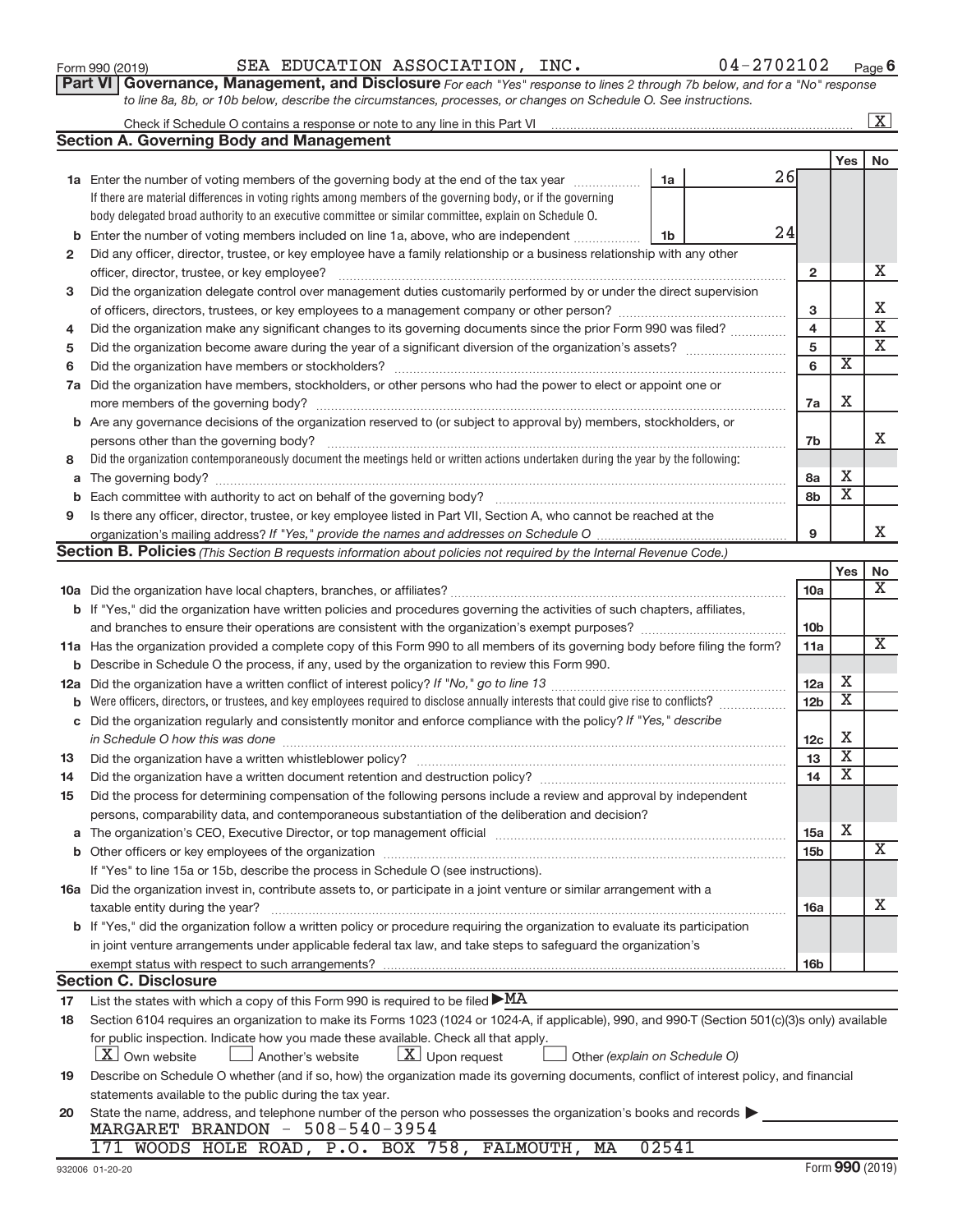**•** List all of the organization's **current** key employees, if any. See instructions for definition of "key employee."

**Examber 1** List the organization's five *current* highest compensated employees (other than an officer, director, trustee, or key employee) who received reportable compensation (Box 5 of Form W-2 and/or Box 7 of Form 1099-MISC) of more than \$100,000 from the organization and any related organizations.

 $\bullet$  List all of the organization's former officers, key employees, and highest compensated employees who received more than \$100,000 of reportable compensation from the organization and any related organizations.

**•** List all of the organization's former directors or trustees that received, in the capacity as a former director or trustee of the organization, more than \$10,000 of reportable compensation from the organization and any related organizations.

See instructions for the order in which to list the persons above.

Check this box if neither the organization nor any related organization compensated any current officer, director, or trustee.  $\overline{\phantom{a}}$ 

| (A)                            | (B)                                                                  |                                |                            | (C)                                                                                                         |              |                                 |        | (D)                                    | (E)                                        | (F)                                                                      |
|--------------------------------|----------------------------------------------------------------------|--------------------------------|----------------------------|-------------------------------------------------------------------------------------------------------------|--------------|---------------------------------|--------|----------------------------------------|--------------------------------------------|--------------------------------------------------------------------------|
| Name and title                 | Average<br>hours per<br>week                                         |                                |                            | Position<br>(do not check more than one<br>box, unless person is both an<br>officer and a director/trustee) |              |                                 |        | Reportable<br>compensation<br>from     | Reportable<br>compensation<br>from related | Estimated<br>amount of<br>other                                          |
|                                | (list any<br>hours for<br>related<br>organizations<br>below<br>line) | Individual trustee or director | trustee<br>Institutional t | Officer                                                                                                     | Key employee | Highest compensated<br>employee | Former | the<br>organization<br>(W-2/1099-MISC) | organizations<br>(W-2/1099-MISC)           | compensation<br>from the<br>organization<br>and related<br>organizations |
| MARGARET BRANDON<br>(1)        | 45.00                                                                |                                |                            |                                                                                                             |              |                                 |        |                                        |                                            |                                                                          |
| TRUSTEE/PRESIDENT              |                                                                      | X                              |                            | X                                                                                                           |              |                                 |        | 159,097.                               | 0.                                         | 9,121.                                                                   |
| (2)<br>BERNADETTE ROBINSON     | 45.00                                                                |                                |                            |                                                                                                             |              |                                 |        |                                        |                                            |                                                                          |
| DIR OF FIN & ADMIN THRU 1/2020 |                                                                      |                                |                            | Χ                                                                                                           |              |                                 |        | 100,000.                               | 0.                                         | 3,473.                                                                   |
| AMBROSE JEARLD JR.<br>(3)      | 5.00                                                                 |                                |                            |                                                                                                             |              |                                 |        |                                        |                                            |                                                                          |
| <b>TRUSTEE</b>                 |                                                                      | X                              |                            |                                                                                                             |              |                                 |        | 30,000.                                | $\mathbf 0$                                | $0$ .                                                                    |
| (4)<br>JACOB F. BROWN II       | 5.00                                                                 |                                |                            |                                                                                                             |              |                                 |        |                                        |                                            |                                                                          |
| TRUSTEE                        |                                                                      | X                              |                            |                                                                                                             |              |                                 |        | 0.                                     | $\mathbf 0$                                | $0$ .                                                                    |
| WALTER R. BROWN<br>(5)         | 5.00                                                                 |                                |                            |                                                                                                             |              |                                 |        |                                        |                                            |                                                                          |
| TRUSTEE                        |                                                                      | X                              |                            |                                                                                                             |              |                                 |        | 0.                                     | $\mathbf 0$                                | $0$ .                                                                    |
| (6)<br><b>JEROME HELLER</b>    | 5.00                                                                 |                                |                            |                                                                                                             |              |                                 |        |                                        |                                            |                                                                          |
| TRUSTEE                        |                                                                      | X                              |                            |                                                                                                             |              |                                 |        | 0.                                     | $\mathbf 0$                                | $0$ .                                                                    |
| (7)<br>MORRIS W. KELLOGG       | 5.00                                                                 |                                |                            |                                                                                                             |              |                                 |        |                                        |                                            |                                                                          |
| TRUSTEE                        |                                                                      | X                              |                            |                                                                                                             |              |                                 |        | 0.                                     | $\mathbf 0$                                | $\mathbf 0$ .                                                            |
| (8)<br>JESSICA C. MCWADE       | 5.00                                                                 |                                |                            |                                                                                                             |              |                                 |        |                                        |                                            |                                                                          |
| TRUSTEE                        |                                                                      | X                              |                            |                                                                                                             |              |                                 |        | 0.                                     | $\mathbf 0$                                | $0$ .                                                                    |
| (9)<br>WILLIS G. WANG          | 5.00                                                                 |                                |                            |                                                                                                             |              |                                 |        |                                        |                                            |                                                                          |
| TRUSTEE                        |                                                                      | X                              |                            |                                                                                                             |              |                                 |        | 0.                                     | $\mathbf 0$                                | $0$ .                                                                    |
| (10) ANTHONY D. WHITTEMORE     | 5.00                                                                 |                                |                            |                                                                                                             |              |                                 |        |                                        |                                            |                                                                          |
| TRUSTEE                        |                                                                      | X                              |                            |                                                                                                             |              |                                 |        | 0.                                     | $\mathbf 0$                                | $0$ .                                                                    |
| (11) LEVIN H. CAMPBELL, JR.    | 5.00                                                                 |                                |                            |                                                                                                             |              |                                 |        |                                        |                                            |                                                                          |
| TRUSTEE                        |                                                                      | X                              |                            |                                                                                                             |              |                                 |        | 0.                                     | $\mathbf 0$                                | $0$ .                                                                    |
| (12) JOHN C. GERNGROSS         | 5.00                                                                 |                                |                            |                                                                                                             |              |                                 |        |                                        |                                            |                                                                          |
| TRUSTEE                        |                                                                      | X                              |                            |                                                                                                             |              |                                 |        | 0.                                     | $\mathbf 0$                                | $0$ .                                                                    |
| (13) LAUREN Y. GILBERT         | 5.00                                                                 |                                |                            |                                                                                                             |              |                                 |        |                                        |                                            |                                                                          |
| TRUSTEE                        |                                                                      | X                              |                            |                                                                                                             |              |                                 |        | 0.                                     | $\mathbf 0$                                | $0$ .                                                                    |
| (14) JOHN C. WIGGLESWORTH      | 5.00                                                                 |                                |                            |                                                                                                             |              |                                 |        |                                        |                                            |                                                                          |
| TRUSTEE                        |                                                                      | X                              |                            |                                                                                                             |              |                                 |        | 0.                                     | $\mathbf 0$                                | $0$ .                                                                    |
| (15) IVAN LUKE                 | 5.00                                                                 |                                |                            |                                                                                                             |              |                                 |        |                                        |                                            |                                                                          |
| TRUSTEE                        |                                                                      | X                              |                            |                                                                                                             |              |                                 |        | 0.                                     | $\mathbf 0$                                | $0$ .                                                                    |
| (16) CALEB MCCLENNEN           | 5.00                                                                 |                                |                            |                                                                                                             |              |                                 |        |                                        |                                            |                                                                          |
| TRUSTEE                        |                                                                      | X                              |                            |                                                                                                             |              |                                 |        | 0.                                     | $\mathbf 0$                                | $0$ .                                                                    |
| (17) REBECCAH SPARKES          | 5.00                                                                 |                                |                            |                                                                                                             |              |                                 |        |                                        |                                            |                                                                          |
| TRUSTEE                        |                                                                      | X                              |                            |                                                                                                             |              |                                 |        | 0.                                     | 0.                                         | $0$ .                                                                    |

Form 990 (2019)  $SEA$   $EDUCATION$   $ASSOCIATION$ ,  $INC$ .  $04-2702102$   $Page$ 

932007 01-20-20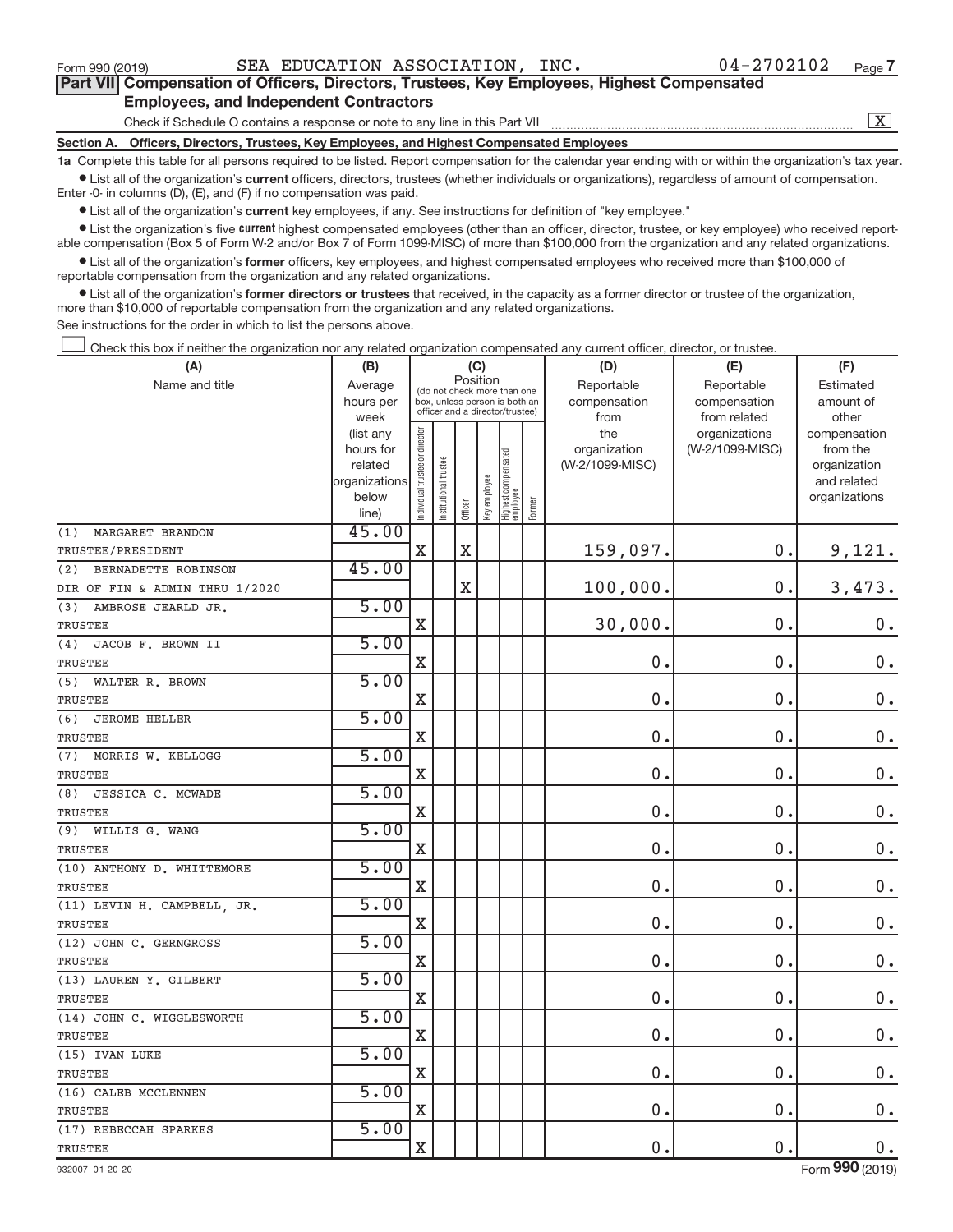| Form 990 (2019) |  |
|-----------------|--|
| $D2$ $H$ $VII$  |  |

Form 990 (2019)  $SEA$   $EDUCATION$   $ASSOCIATION$ ,  $INC$ .  $04-2702102$  Page

04-2702102 Page 8

|                | <b>Part VII</b> Section A. Officers, Directors, Trustees, Key Employees, and Highest Compensated Employees (continued)                                              |                          |                               |                       |                       |                           |                                  |        |                                |                 |                  |                         |                     |           |
|----------------|---------------------------------------------------------------------------------------------------------------------------------------------------------------------|--------------------------|-------------------------------|-----------------------|-----------------------|---------------------------|----------------------------------|--------|--------------------------------|-----------------|------------------|-------------------------|---------------------|-----------|
|                | (A)                                                                                                                                                                 | (B)                      |                               |                       |                       | (C)                       |                                  |        | (D)                            | (E)             |                  |                         | (F)                 |           |
|                | Name and title                                                                                                                                                      | Average                  |                               |                       |                       | Position                  | (do not check more than one      |        | Reportable                     | Reportable      |                  |                         | Estimated           |           |
|                |                                                                                                                                                                     | hours per                |                               |                       |                       |                           | box, unless person is both an    |        | compensation                   | compensation    |                  |                         | amount of           |           |
|                |                                                                                                                                                                     | week                     |                               |                       |                       |                           | officer and a director/trustee)  |        | from                           | from related    |                  |                         | other               |           |
|                |                                                                                                                                                                     | (list any                |                               |                       |                       |                           |                                  |        | the                            | organizations   |                  |                         | compensation        |           |
|                |                                                                                                                                                                     | hours for                |                               |                       |                       |                           |                                  |        | organization                   | (W-2/1099-MISC) |                  |                         | from the            |           |
|                |                                                                                                                                                                     | related<br>organizations |                               |                       |                       |                           |                                  |        | (W-2/1099-MISC)                |                 |                  |                         | organization        |           |
|                |                                                                                                                                                                     | below                    |                               |                       |                       |                           |                                  |        |                                |                 |                  |                         | and related         |           |
|                |                                                                                                                                                                     | line)                    | ndividual trustee or director | Institutional trustee |                       | Officer<br>  Key employee | Highest compensated<br> employee | Former |                                |                 |                  |                         | organizations       |           |
|                |                                                                                                                                                                     | 5.00                     |                               |                       |                       |                           |                                  |        |                                |                 |                  |                         |                     |           |
|                | (18) RICHARD H. HAWKINS                                                                                                                                             |                          |                               |                       |                       |                           |                                  |        |                                |                 |                  |                         |                     |           |
| <b>TRUSTEE</b> |                                                                                                                                                                     |                          | X                             |                       |                       |                           |                                  |        | 0.                             |                 | 0.               |                         |                     | $0$ .     |
|                | (19) SARAH MURDOCK                                                                                                                                                  | 5.00                     |                               |                       |                       |                           |                                  |        |                                |                 |                  |                         |                     |           |
| <b>TRUSTEE</b> |                                                                                                                                                                     |                          | X                             |                       |                       |                           |                                  |        | 0.                             |                 | 0.               |                         |                     | $0$ .     |
|                | (20) JEREMY R. SALESIN                                                                                                                                              | 5.00                     |                               |                       |                       |                           |                                  |        |                                |                 |                  |                         |                     |           |
| <b>TRUSTEE</b> |                                                                                                                                                                     |                          | X                             |                       |                       |                           |                                  |        | 0.                             |                 | 0.               |                         |                     | 0.        |
|                | (21) JACQUELINE F. WEBB                                                                                                                                             | 5.00                     |                               |                       |                       |                           |                                  |        |                                |                 |                  |                         |                     |           |
| <b>TRUSTEE</b> |                                                                                                                                                                     |                          | X                             |                       |                       |                           |                                  |        | 0.                             |                 | 0.               |                         |                     | 0.        |
|                | (22) CHARLES S. WILLAUER                                                                                                                                            | 5.00                     |                               |                       |                       |                           |                                  |        |                                |                 |                  |                         |                     |           |
| <b>TRUSTEE</b> |                                                                                                                                                                     |                          | X                             |                       |                       |                           |                                  |        | 0.                             |                 | 0.               |                         |                     | $0$ .     |
|                | (23) RICHARD S. CHANDLER                                                                                                                                            | 5.00                     |                               |                       |                       |                           |                                  |        |                                |                 |                  |                         |                     |           |
|                | TRUSTEE/CLERK                                                                                                                                                       |                          | X                             |                       | X                     |                           |                                  |        | 0.                             |                 | 0.               |                         |                     | 0.        |
|                | (24) RICHARD W. COST                                                                                                                                                | 5.00                     |                               |                       |                       |                           |                                  |        |                                |                 |                  |                         |                     |           |
|                | TRUSTEE/CHAIR                                                                                                                                                       |                          | X                             |                       | X                     |                           |                                  |        | 0.                             |                 | 0.               |                         |                     | 0.        |
|                | (25) DR. SUSAN E. HUMPHRIS                                                                                                                                          | 5.00                     |                               |                       |                       |                           |                                  |        |                                |                 |                  |                         |                     |           |
|                | TRUSTEE/VICE CHAIR                                                                                                                                                  |                          | X                             |                       | X                     |                           |                                  |        | 0.                             |                 | 0.               |                         |                     | 0.        |
|                | (26) LINDA COX MAGUIRE                                                                                                                                              | 5.00                     |                               |                       |                       |                           |                                  |        |                                |                 |                  |                         |                     |           |
|                | TRUSTEE/VICE CHAIR                                                                                                                                                  |                          | $\rm X$                       |                       | $\overline{\text{X}}$ |                           |                                  |        | 0.                             |                 | 0.               |                         |                     | 0.        |
|                |                                                                                                                                                                     |                          |                               |                       |                       |                           |                                  |        | 289,097.                       |                 | σ.               |                         | 12,594.             |           |
|                | c Total from continuation sheets to Part VII, Section A [111] [120] [20]                                                                                            |                          |                               |                       |                       |                           |                                  |        | $\overline{0}$ .               |                 | σ.               |                         |                     | 0.        |
|                |                                                                                                                                                                     |                          |                               |                       |                       |                           |                                  |        | 289,097.                       |                 | $\overline{0}$ . |                         | 12,594.             |           |
| $\mathbf{2}$   | Total number of individuals (including but not limited to those listed above) who received more than \$100,000 of reportable                                        |                          |                               |                       |                       |                           |                                  |        |                                |                 |                  |                         |                     |           |
|                | compensation from the organization $\blacktriangleright$                                                                                                            |                          |                               |                       |                       |                           |                                  |        |                                |                 |                  |                         |                     | 1         |
|                |                                                                                                                                                                     |                          |                               |                       |                       |                           |                                  |        |                                |                 |                  |                         | Yes                 | <b>No</b> |
| 3              | Did the organization list any former officer, director, trustee, key employee, or highest compensated employee on                                                   |                          |                               |                       |                       |                           |                                  |        |                                |                 |                  |                         |                     |           |
|                |                                                                                                                                                                     |                          |                               |                       |                       |                           |                                  |        |                                |                 |                  | 3                       |                     | x         |
| 4              | For any individual listed on line 1a, is the sum of reportable compensation and other compensation from the organization                                            |                          |                               |                       |                       |                           |                                  |        |                                |                 |                  |                         |                     |           |
|                | and related organizations greater than \$150,000? If "Yes," complete Schedule J for such individual                                                                 |                          |                               |                       |                       |                           |                                  |        |                                |                 |                  | $\overline{\mathbf{4}}$ | X                   |           |
| 5              | Did any person listed on line 1a receive or accrue compensation from any unrelated organization or individual for services                                          |                          |                               |                       |                       |                           |                                  |        |                                |                 |                  |                         |                     |           |
|                |                                                                                                                                                                     |                          |                               |                       |                       |                           |                                  |        |                                |                 |                  | 5                       |                     | X.        |
|                | Section B. Independent Contractors                                                                                                                                  |                          |                               |                       |                       |                           |                                  |        |                                |                 |                  |                         |                     |           |
| 1              | Complete this table for your five highest compensated independent contractors that received more than \$100,000 of compensation from                                |                          |                               |                       |                       |                           |                                  |        |                                |                 |                  |                         |                     |           |
|                |                                                                                                                                                                     |                          |                               |                       |                       |                           |                                  |        |                                |                 |                  |                         |                     |           |
|                | the organization. Report compensation for the calendar year ending with or within the organization's tax year.                                                      |                          |                               |                       |                       |                           |                                  |        |                                |                 |                  |                         |                     |           |
|                | (A)<br>Name and business address                                                                                                                                    |                          |                               | <b>NONE</b>           |                       |                           |                                  |        | (B)<br>Description of services |                 |                  |                         | (C)<br>Compensation |           |
|                |                                                                                                                                                                     |                          |                               |                       |                       |                           |                                  |        |                                |                 |                  |                         |                     |           |
|                |                                                                                                                                                                     |                          |                               |                       |                       |                           |                                  |        |                                |                 |                  |                         |                     |           |
|                |                                                                                                                                                                     |                          |                               |                       |                       |                           |                                  |        |                                |                 |                  |                         |                     |           |
|                |                                                                                                                                                                     |                          |                               |                       |                       |                           |                                  |        |                                |                 |                  |                         |                     |           |
|                |                                                                                                                                                                     |                          |                               |                       |                       |                           |                                  |        |                                |                 |                  |                         |                     |           |
|                |                                                                                                                                                                     |                          |                               |                       |                       |                           |                                  |        |                                |                 |                  |                         |                     |           |
|                |                                                                                                                                                                     |                          |                               |                       |                       |                           |                                  |        |                                |                 |                  |                         |                     |           |
|                |                                                                                                                                                                     |                          |                               |                       |                       |                           |                                  |        |                                |                 |                  |                         |                     |           |
|                |                                                                                                                                                                     |                          |                               |                       |                       |                           |                                  |        |                                |                 |                  |                         |                     |           |
|                |                                                                                                                                                                     |                          |                               |                       |                       |                           |                                  |        |                                |                 |                  |                         |                     |           |
|                |                                                                                                                                                                     |                          |                               |                       |                       |                           |                                  |        |                                |                 |                  |                         |                     |           |
| 2              | Total number of independent contractors (including but not limited to those listed above) who received more than<br>\$100,000 of compensation from the organization |                          |                               |                       |                       |                           | U                                |        |                                |                 |                  |                         |                     |           |
|                |                                                                                                                                                                     |                          |                               |                       |                       |                           |                                  |        |                                |                 |                  |                         |                     |           |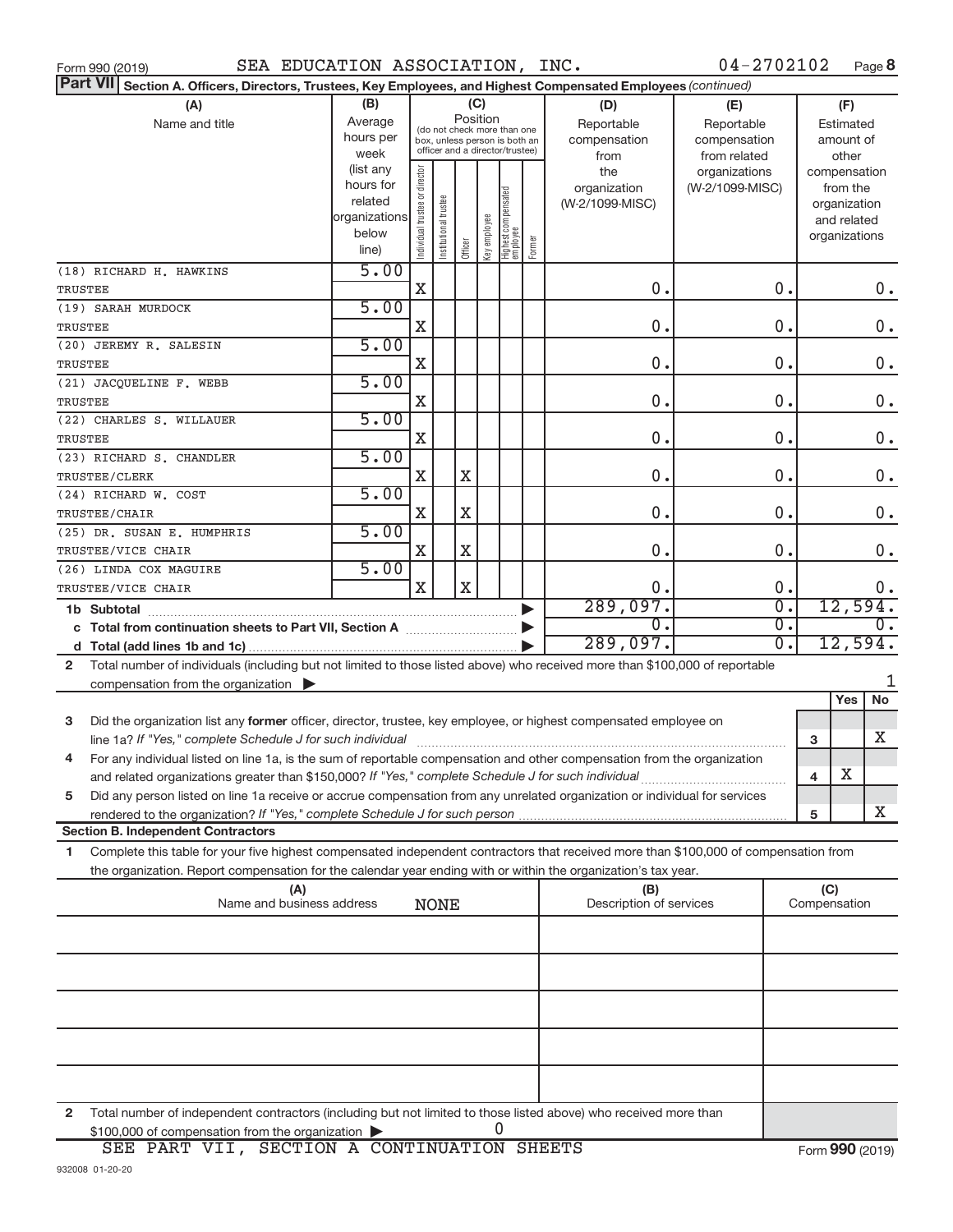| SEA EDUCATION ASSOCIATION, INC.<br>Form 990                                                                     |                                                                                     |                                |                       |             |              |                              |        |                                                | $04 - 2702102$                                   |                                                                                   |
|-----------------------------------------------------------------------------------------------------------------|-------------------------------------------------------------------------------------|--------------------------------|-----------------------|-------------|--------------|------------------------------|--------|------------------------------------------------|--------------------------------------------------|-----------------------------------------------------------------------------------|
| Part VII Section A. Officers, Directors, Trustees, Key Employees, and Highest Compensated Employees (continued) |                                                                                     |                                |                       |             |              |                              |        |                                                |                                                  |                                                                                   |
| (A)<br>Name and title                                                                                           | (B)<br>Average<br>hours                                                             |                                |                       | (C)         | Position     | (check all that apply)       |        | (D)<br>Reportable<br>compensation              | (E)<br>Reportable<br>compensation                | (F)<br>Estimated<br>amount of                                                     |
|                                                                                                                 | per<br>week<br>(list any<br>hours for<br>related<br>organizations<br>below<br>line) | Individual trustee or director | Institutional trustee | Officer     | Key employee | Highest compensated employee | Former | from<br>the<br>organization<br>(W-2/1099-MISC) | from related<br>organizations<br>(W-2/1099-MISC) | other<br>compensation<br>from the<br>organization<br>and related<br>organizations |
| (27) ROBERT C. KNAPP                                                                                            | 5.00                                                                                |                                |                       |             |              |                              |        |                                                |                                                  |                                                                                   |
| TRUSTEE/TREASURER                                                                                               |                                                                                     | X                              |                       | $\mathbf X$ |              |                              |        | $0$ .                                          | $0$ .                                            | 0.                                                                                |
|                                                                                                                 |                                                                                     |                                |                       |             |              |                              |        |                                                |                                                  |                                                                                   |
|                                                                                                                 |                                                                                     |                                |                       |             |              |                              |        |                                                |                                                  |                                                                                   |
|                                                                                                                 |                                                                                     |                                |                       |             |              |                              |        |                                                |                                                  |                                                                                   |
|                                                                                                                 |                                                                                     |                                |                       |             |              |                              |        |                                                |                                                  |                                                                                   |
|                                                                                                                 |                                                                                     |                                |                       |             |              |                              |        |                                                |                                                  |                                                                                   |
|                                                                                                                 |                                                                                     |                                |                       |             |              |                              |        |                                                |                                                  |                                                                                   |
|                                                                                                                 |                                                                                     |                                |                       |             |              |                              |        |                                                |                                                  |                                                                                   |
|                                                                                                                 |                                                                                     |                                |                       |             |              |                              |        |                                                |                                                  |                                                                                   |
|                                                                                                                 |                                                                                     |                                |                       |             |              |                              |        |                                                |                                                  |                                                                                   |
|                                                                                                                 |                                                                                     |                                |                       |             |              |                              |        |                                                |                                                  |                                                                                   |
|                                                                                                                 |                                                                                     |                                |                       |             |              |                              |        |                                                |                                                  |                                                                                   |
|                                                                                                                 |                                                                                     |                                |                       |             |              |                              |        |                                                |                                                  |                                                                                   |
|                                                                                                                 |                                                                                     |                                |                       |             |              |                              |        |                                                |                                                  |                                                                                   |
|                                                                                                                 |                                                                                     |                                |                       |             |              |                              |        |                                                |                                                  |                                                                                   |
|                                                                                                                 |                                                                                     |                                |                       |             |              |                              |        |                                                |                                                  |                                                                                   |
|                                                                                                                 |                                                                                     |                                |                       |             |              |                              |        |                                                |                                                  |                                                                                   |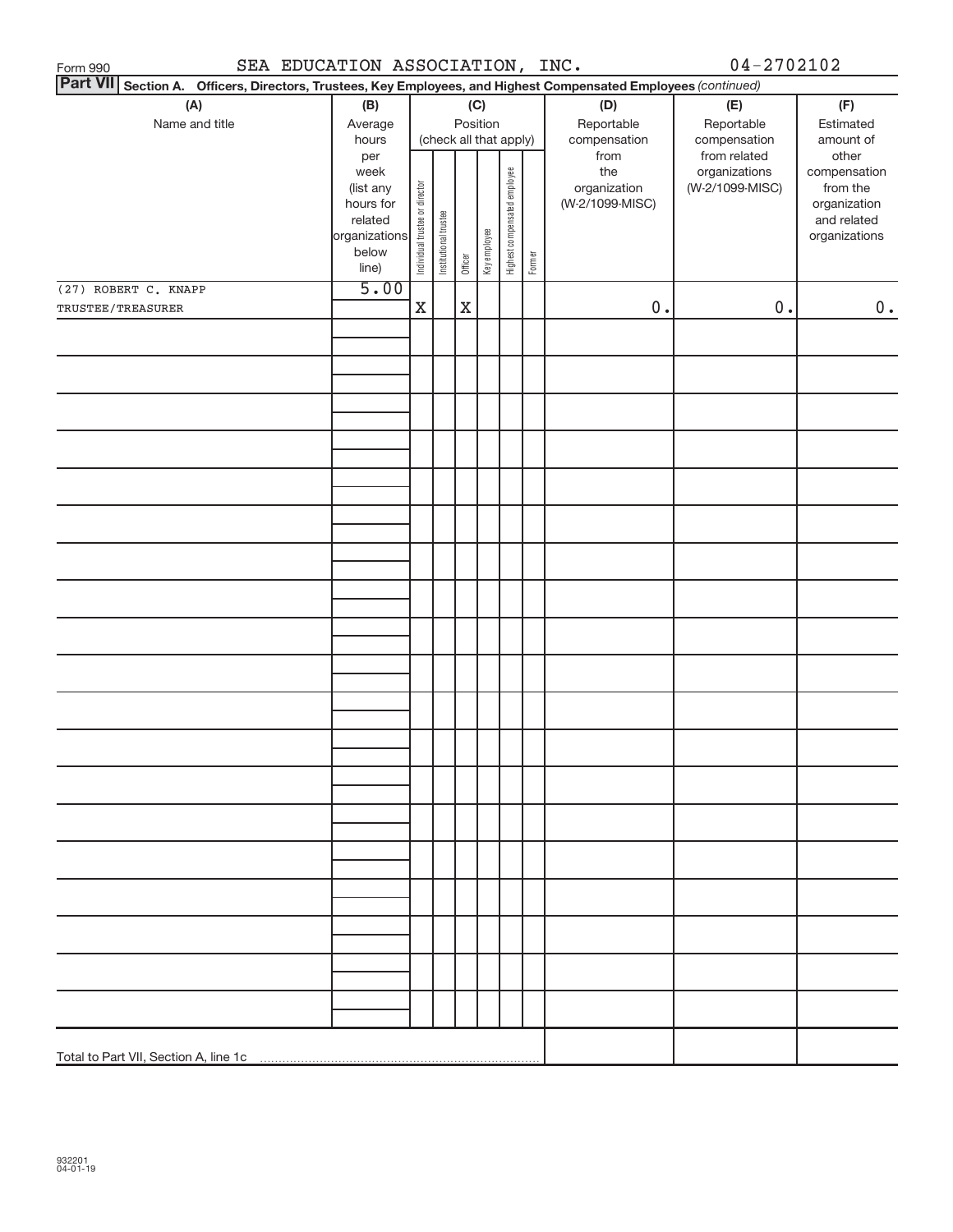| <b>Part VIII</b>                                                             |             |             | <b>Statement of Revenue</b>                                                                                                                                                                                                                                                                                                                                                                                                                                                                                                                |                              |                                                                                            |                                                                           |                                              |                                                        |           |                                                                 |
|------------------------------------------------------------------------------|-------------|-------------|--------------------------------------------------------------------------------------------------------------------------------------------------------------------------------------------------------------------------------------------------------------------------------------------------------------------------------------------------------------------------------------------------------------------------------------------------------------------------------------------------------------------------------------------|------------------------------|--------------------------------------------------------------------------------------------|---------------------------------------------------------------------------|----------------------------------------------|--------------------------------------------------------|-----------|-----------------------------------------------------------------|
|                                                                              |             |             |                                                                                                                                                                                                                                                                                                                                                                                                                                                                                                                                            |                              |                                                                                            |                                                                           |                                              |                                                        |           |                                                                 |
|                                                                              |             |             |                                                                                                                                                                                                                                                                                                                                                                                                                                                                                                                                            |                              |                                                                                            |                                                                           | Total revenue                                | Related or exempt<br>function revenue business revenue | Unrelated | (D)<br>Revenue excluded<br>from tax under<br>sections 512 - 514 |
| Contributions, Gifts, Grants<br>and Other Similar Amounts<br>Program Service |             | b<br>c<br>d | 1 a Federated campaigns<br><b>b</b> Membership dues<br>c Fundraising events<br>d Related organizations<br>e Government grants (contributions)<br>f All other contributions, gifts, grants, and<br>similar amounts not included above<br>g Noncash contributions included in lines 1a-1f<br>2 a TUITION AND FEES<br>the control of the control of the control of the control of<br>the control of the control of the control of the control of the control of<br>the control of the control of the control of the control of the control of |                              | 1a<br>1 <sub>b</sub><br>1 <sub>c</sub><br>1 <sub>d</sub><br>1e<br>1f<br>$1g$ $\frac{1}{3}$ | 236,147.<br>2,009,956.<br>168,695.<br><b>Business Code</b><br>611600<br>ь | 2, 246, 103.<br>5, 471, 289.<br>5, 471, 289. | 5,471,289.                                             |           |                                                                 |
|                                                                              | 3<br>4<br>5 |             | Investment income (including dividends, interest, and<br>Income from investment of tax-exempt bond proceeds                                                                                                                                                                                                                                                                                                                                                                                                                                |                              |                                                                                            |                                                                           | 209,066.                                     |                                                        |           | 209,066.                                                        |
|                                                                              |             |             | <b>6 a</b> Gross rents<br>$\overline{\phantom{a}}$<br><b>b</b> Less: rental expenses<br>c Rental income or (loss)                                                                                                                                                                                                                                                                                                                                                                                                                          | l 6a<br>6 <sub>b</sub><br>6с | (i) Real<br>25,186.<br>$\mathbf{0}$ .<br>25,186.                                           | (ii) Personal                                                             |                                              |                                                        |           |                                                                 |
|                                                                              |             |             | d Net rental income or (loss)<br>7 a Gross amount from sales of<br>assets other than inventory<br><b>b</b> Less: cost or other basis<br>and sales expenses                                                                                                                                                                                                                                                                                                                                                                                 | 7a l<br>7b                   | (i) Securities<br>5,631,156.<br>5,390,377.                                                 | (ii) Other                                                                | 25,186.                                      |                                                        |           | 25,186.                                                         |
| Revenue                                                                      |             |             | c Gain or (loss)<br>8 a Gross income from fundraising events (not                                                                                                                                                                                                                                                                                                                                                                                                                                                                          | 7c                           | 240,779.                                                                                   |                                                                           | 240,779.                                     |                                                        |           | 240,779.                                                        |
| $\check{\bar{\sigma}}$                                                       |             |             | including \$<br>$\mathcal{L}^{\mathcal{L}}(\mathcal{L}^{\mathcal{L}})$ and $\mathcal{L}^{\mathcal{L}}(\mathcal{L}^{\mathcal{L}})$ and $\mathcal{L}^{\mathcal{L}}(\mathcal{L}^{\mathcal{L}})$<br>contributions reported on line 1c). See                                                                                                                                                                                                                                                                                                    |                              | оf<br>l 8a<br>8b                                                                           |                                                                           |                                              |                                                        |           |                                                                 |
|                                                                              |             |             | c Net income or (loss) from fundraising events<br>9 a Gross income from gaming activities. See<br><b>b</b> Less: direct expenses <b>manually</b>                                                                                                                                                                                                                                                                                                                                                                                           |                              | 9a<br>9 <sub>b</sub>                                                                       |                                                                           |                                              |                                                        |           |                                                                 |
|                                                                              |             |             | c Net income or (loss) from gaming activities<br>10 a Gross sales of inventory, less returns<br><b>b</b> Less: cost of goods sold                                                                                                                                                                                                                                                                                                                                                                                                          |                              | 10a <br>10bl                                                                               | .<br>5,894.<br>1,397.                                                     |                                              |                                                        |           |                                                                 |
|                                                                              |             |             | c Net income or (loss) from sales of inventory<br>11 a TRAINING & OTHER FEES                                                                                                                                                                                                                                                                                                                                                                                                                                                               |                              |                                                                                            | ▶<br><b>Business Code</b><br>611710                                       | 4,497.<br>35,971.                            | 35,971.                                                |           | 4,497.                                                          |
| Miscellaneous<br>Revenue                                                     |             |             | <b>b</b> OTHER INCOME<br>c HOUSING INCOME                                                                                                                                                                                                                                                                                                                                                                                                                                                                                                  |                              |                                                                                            | 611600<br>531190                                                          | 19,728.<br>5,402                             | 8,500.                                                 |           | 11,228.<br>5,402.                                               |
|                                                                              | 12          |             |                                                                                                                                                                                                                                                                                                                                                                                                                                                                                                                                            |                              |                                                                                            | $\blacktriangleright$                                                     | 61,101.<br>8,258,021.                        | 5, 515, 760.                                           | 0.        | 496,158.                                                        |
|                                                                              |             |             |                                                                                                                                                                                                                                                                                                                                                                                                                                                                                                                                            |                              |                                                                                            |                                                                           |                                              |                                                        |           |                                                                 |

Form 990 (2019)  $SEA$   $EDUCATION$   $ASSOCIATION$ ,  $INC$ .  $04-2702102$  Page

**9**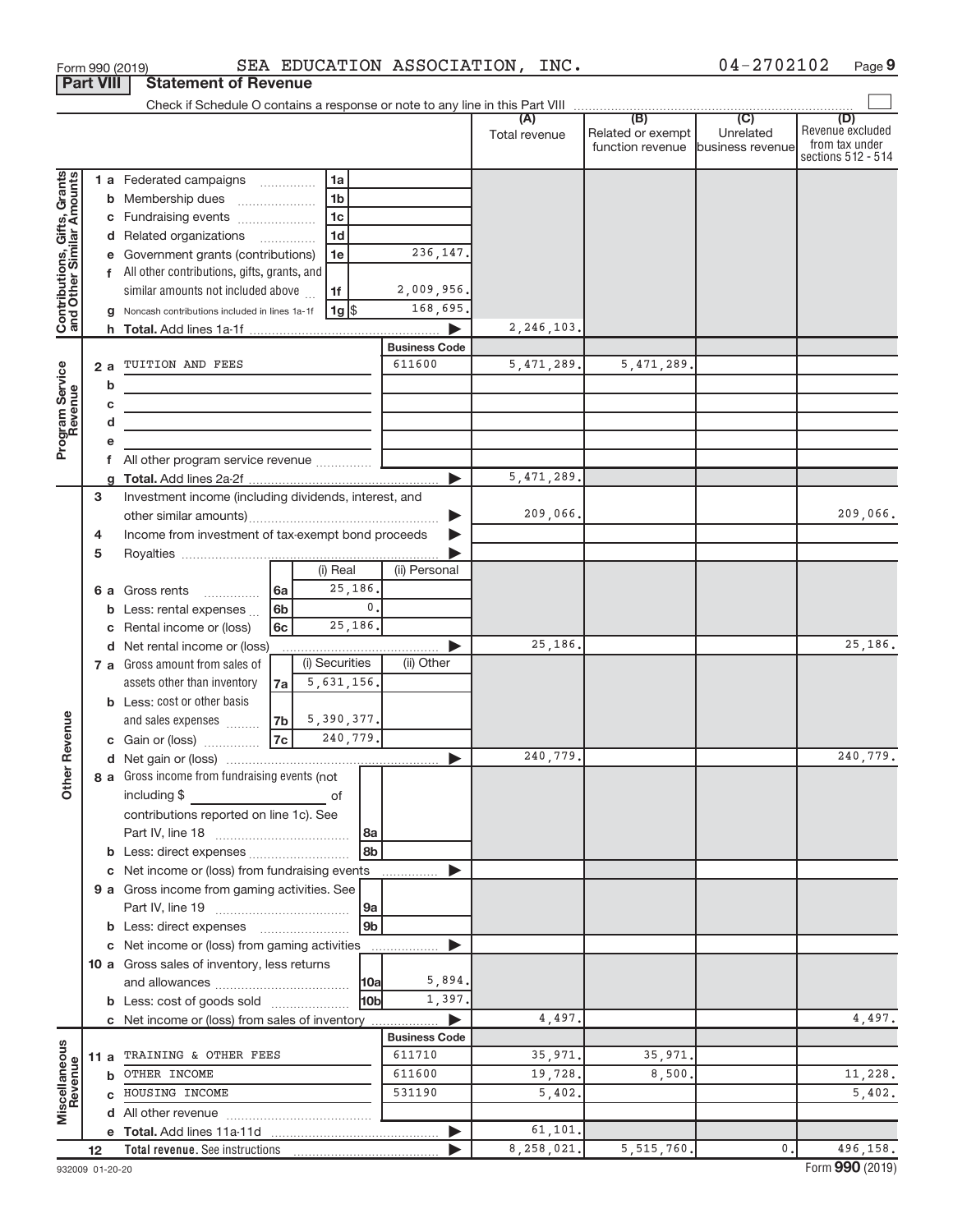Form 990 (2019)  $SEA$   $EDUCATION$   $ASSOCIATION$ ,  $INC$ .  $04-2702102$   $Page$ Form 990 (2019)<br>**Part IX | Statement of Functional Expenses** 

04-2702102 Page 10

|              | Section 501(c)(3) and 501(c)(4) organizations must complete all columns. All other organizations must complete column (A). |                       |                                    |                                    |                                |
|--------------|----------------------------------------------------------------------------------------------------------------------------|-----------------------|------------------------------------|------------------------------------|--------------------------------|
|              | Check if Schedule O contains a response or note to any line in this Part IX                                                |                       |                                    |                                    |                                |
|              | Do not include amounts reported on lines 6b,<br>7b, 8b, 9b, and 10b of Part VIII.                                          | (A)<br>Total expenses | (B)<br>Program service<br>expenses | Management and<br>general expenses | (D)<br>Fundraising<br>expenses |
| 1.           | Grants and other assistance to domestic organizations                                                                      |                       |                                    |                                    |                                |
|              | and domestic governments. See Part IV, line 21                                                                             |                       |                                    |                                    |                                |
| $\mathbf{2}$ | Grants and other assistance to domestic                                                                                    |                       |                                    |                                    |                                |
|              | individuals. See Part IV, line 22                                                                                          | 1,580,581.            | 1,580,581.                         |                                    |                                |
| 3            | Grants and other assistance to foreign                                                                                     |                       |                                    |                                    |                                |
|              | organizations, foreign governments, and foreign                                                                            |                       |                                    |                                    |                                |
|              | individuals. See Part IV, lines 15 and 16                                                                                  |                       |                                    |                                    |                                |
| 4            | Benefits paid to or for members                                                                                            |                       |                                    |                                    |                                |
| 5            | Compensation of current officers, directors,                                                                               |                       |                                    |                                    |                                |
|              | trustees, and key employees                                                                                                | 213,808.              | 136,623.                           | 54,521.                            | 22,664.                        |
| 6            | Compensation not included above to disqualified                                                                            |                       |                                    |                                    |                                |
|              | persons (as defined under section 4958(f)(1)) and                                                                          |                       |                                    |                                    |                                |
|              | persons described in section 4958(c)(3)(B)                                                                                 |                       |                                    |                                    |                                |
| 7            | Other salaries and wages                                                                                                   | 3, 215, 949.          | 2,179,415.                         | 742, 542.                          | 293,992.                       |
| 8            | Pension plan accruals and contributions (include                                                                           |                       |                                    |                                    |                                |
|              | section 401(k) and 403(b) employer contributions)                                                                          | 61,083.               | 37,390.                            | 16,403.                            | 7,290.                         |
| 9            |                                                                                                                            | 262,863.              | 171,465.                           | 61,724.                            | 29,674.                        |
| 10           |                                                                                                                            | 246,682.              | 170, 148.                          | 54, 156.                           | 22,378.                        |
| 11           | Fees for services (nonemployees):                                                                                          |                       |                                    |                                    |                                |
|              |                                                                                                                            |                       |                                    |                                    |                                |
|              |                                                                                                                            | 2,008.                |                                    | 2,008.                             |                                |
|              |                                                                                                                            | 49,912.               |                                    | 49,912.                            |                                |
|              |                                                                                                                            |                       |                                    |                                    |                                |
|              | e Professional fundraising services. See Part IV, line 17                                                                  | 52,603.               |                                    |                                    | 52,603.                        |
|              |                                                                                                                            | 17,886.               |                                    | 17,886.                            |                                |
|              | g Other. (If line 11g amount exceeds 10% of line 25,                                                                       |                       |                                    |                                    |                                |
|              | column (A) amount, list line 11g expenses on Sch O.)                                                                       | 81,611.               | 20,040.                            | 61,571.                            |                                |
| 12           |                                                                                                                            | 45, 126.              |                                    | 45, 126.                           |                                |
| 13           |                                                                                                                            | 180,674.<br>91,635.   | 91,289.                            | 72,821.                            | 16,564.                        |
| 14           |                                                                                                                            |                       | 61,781.                            | 24,706.                            | 5,148.                         |
| 15           |                                                                                                                            | 98, 320.              | 77,670.                            | 12,472.                            | 8,178.                         |
| 16           |                                                                                                                            | 352,663.              | 265, 369.                          | 75,667.                            | 11,627.                        |
| 17           |                                                                                                                            |                       |                                    |                                    |                                |
| 18           | Payments of travel or entertainment expenses                                                                               |                       |                                    |                                    |                                |
|              | for any federal, state, or local public officials                                                                          | 15,364.               | 1,454.                             | 10,480.                            | 3,430.                         |
| 19           | Conferences, conventions, and meetings                                                                                     |                       |                                    |                                    |                                |
| 20           | Interest                                                                                                                   |                       |                                    |                                    |                                |
| 21<br>22     | Depreciation, depletion, and amortization                                                                                  | 627,021.              | 608, 347.                          | 16, 264.                           | 2,410.                         |
| 23           | Insurance                                                                                                                  | 282, 426.             | 262,818.                           | 19,608.                            |                                |
| 24           | Other expenses. Itemize expenses not covered                                                                               |                       |                                    |                                    |                                |
|              | above (List miscellaneous expenses on line 24e. If<br>line 24e amount exceeds 10% of line 25, column (A)                   |                       |                                    |                                    |                                |
|              | amount, list line 24e expenses on Schedule O.)                                                                             |                       |                                    |                                    |                                |
| a            | SHIPBOARD R&M                                                                                                              | 254, 359.             | 254, 359.                          |                                    |                                |
|              | FOOD                                                                                                                       | 228,509.              | 228,509.                           |                                    |                                |
|              | GRANT SUBAWARDS AND SUB                                                                                                    | 221,029.              | 221,029.                           |                                    |                                |
| d            | <b>SHIP SUPPLIES</b>                                                                                                       | 159,211.              | 159,211.                           |                                    |                                |
|              | e All other expenses                                                                                                       | 242,424.              | 200, 216.                          | 31,499.                            | 10,709.                        |
| 25           | Total functional expenses. Add lines 1 through 24e                                                                         | 8,583,747.            | 6,727,714.                         | 1,369,366.                         | 486,667.                       |
| 26           | Joint costs. Complete this line only if the organization                                                                   |                       |                                    |                                    |                                |
|              | reported in column (B) joint costs from a combined                                                                         |                       |                                    |                                    |                                |
|              | educational campaign and fundraising solicitation.                                                                         |                       |                                    |                                    |                                |
|              | Check here $\blacktriangleright$<br>if following SOP 98-2 (ASC 958-720)                                                    |                       |                                    |                                    |                                |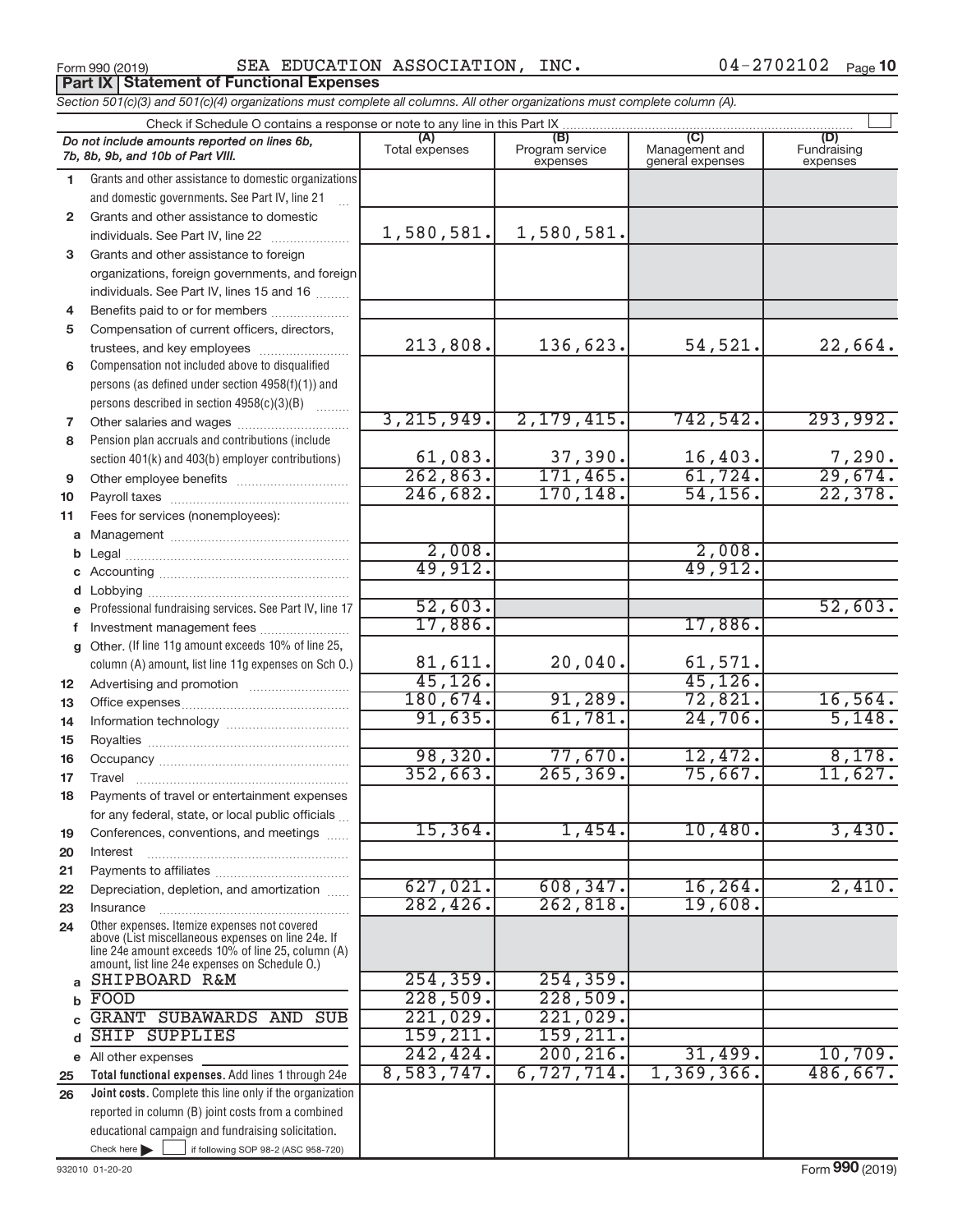| SEA EDUCATION ASSOCIATION,<br>Form 990 (2019) | INC. | $04 - 2702102$ | Page 11 |
|-----------------------------------------------|------|----------------|---------|
|-----------------------------------------------|------|----------------|---------|

|                             |              |                                                                                                        |                 |             | (A)<br>Beginning of year |                 | (B)<br>End of year |
|-----------------------------|--------------|--------------------------------------------------------------------------------------------------------|-----------------|-------------|--------------------------|-----------------|--------------------|
|                             | 1            |                                                                                                        |                 |             | 92,510.                  | $\mathbf{1}$    | 161,686.           |
|                             | $\mathbf{2}$ |                                                                                                        |                 |             | 2,787,507.               | $\overline{2}$  | 2,073,133.         |
|                             | 3            |                                                                                                        |                 |             | 3,426,892.               | $\overline{3}$  | 2, 117, 156.       |
|                             | 4            |                                                                                                        |                 |             |                          | 4               |                    |
|                             | 5            | Loans and other receivables from any current or former officer, director,                              |                 |             |                          |                 |                    |
|                             |              | trustee, key employee, creator or founder, substantial contributor, or 35%                             |                 |             |                          |                 |                    |
|                             |              | controlled entity or family member of any of these persons                                             |                 |             |                          | 5               |                    |
|                             | 6            | Loans and other receivables from other disqualified persons (as defined                                |                 |             |                          |                 |                    |
|                             |              | under section 4958(f)(1)), and persons described in section 4958(c)(3)(B)                              |                 |             |                          | 6               |                    |
|                             | 7            |                                                                                                        |                 |             |                          | $\overline{7}$  |                    |
| Assets                      | 8            |                                                                                                        |                 |             |                          | 8               |                    |
|                             | 9            |                                                                                                        |                 |             | 184, 171.                | 9               | 204, 117.          |
|                             |              | <b>10a</b> Land, buildings, and equipment: cost or other                                               |                 |             |                          |                 |                    |
|                             |              | basis. Complete Part VI of Schedule D $\frac{1}{2}$ 10a   22, 669, 738.                                |                 |             |                          |                 |                    |
|                             |              |                                                                                                        | 10 <sub>b</sub> | 15,300,503. | 7,340,164.               | 10 <sub>c</sub> | 7,369,235.         |
|                             | 11           |                                                                                                        |                 |             | 5,765,667.               | 11              | 6,574,896.         |
|                             | 12           |                                                                                                        |                 |             | 1,144,720.               | 12              | 1,467,972.         |
|                             | 13           |                                                                                                        |                 |             |                          | 13              |                    |
|                             | 14           |                                                                                                        |                 |             |                          | 14              |                    |
|                             | 15           |                                                                                                        |                 |             |                          | 15              |                    |
|                             | 16           |                                                                                                        |                 |             | 20,741,631.              | 16              | 19,968,195.        |
|                             | 17           |                                                                                                        |                 |             | 241,560.                 | 17              | 211,791.           |
|                             | 18           |                                                                                                        |                 |             |                          | 18              |                    |
|                             | 19           |                                                                                                        |                 |             | 1,180,476.               | 19              | 389,619.           |
|                             | 20           |                                                                                                        |                 |             |                          | 20              |                    |
|                             | 21           | Escrow or custodial account liability. Complete Part IV of Schedule D                                  |                 |             |                          | 21              |                    |
|                             | 22           | Loans and other payables to any current or former officer, director,                                   |                 |             |                          |                 |                    |
| Liabilities                 |              | trustee, key employee, creator or founder, substantial contributor, or 35%                             |                 |             |                          |                 |                    |
|                             |              | controlled entity or family member of any of these persons                                             |                 |             |                          | 22              |                    |
|                             | 23           | Secured mortgages and notes payable to unrelated third parties                                         |                 |             |                          | 23              |                    |
|                             | 24           | Unsecured notes and loans payable to unrelated third parties                                           |                 |             |                          | 24              | 787, 152.          |
|                             | 25           | Other liabilities (including federal income tax, payables to related third                             |                 |             |                          |                 |                    |
|                             |              | parties, and other liabilities not included on lines 17-24). Complete Part X                           |                 |             |                          |                 |                    |
|                             |              | of Schedule D                                                                                          |                 |             | 1,422,036.               | 25              | 1,388,562.         |
|                             | 26           | Total liabilities. Add lines 17 through 25                                                             |                 |             |                          | 26              |                    |
|                             |              | Organizations that follow FASB ASC 958, check here $\blacktriangleright \lfloor \underline{X} \rfloor$ |                 |             |                          |                 |                    |
|                             |              | and complete lines 27, 28, 32, and 33.                                                                 |                 |             | 9,791,156.               | 27              | 9,604,839.         |
|                             | 27           |                                                                                                        |                 |             | 9,528,439.               | 28              | 8,974,794.         |
|                             | 28           | Organizations that do not follow FASB ASC 958, check here $\blacktriangleright$                        |                 |             |                          |                 |                    |
|                             |              | and complete lines 29 through 33.                                                                      |                 |             |                          |                 |                    |
|                             |              |                                                                                                        |                 |             |                          |                 |                    |
| Net Assets or Fund Balances | 29<br>30     | Paid-in or capital surplus, or land, building, or equipment fund                                       |                 |             |                          | 29<br>30        |                    |
|                             | 31           | Retained earnings, endowment, accumulated income, or other funds                                       |                 |             |                          | 31              |                    |
|                             | 32           |                                                                                                        |                 |             | 19, 319, 595.            | 32              | 18,579,633.        |
|                             | 33           |                                                                                                        |                 |             | 20,741,631.              | 33              | 19,968,195.        |
|                             |              |                                                                                                        |                 |             |                          |                 |                    |

Form (2019) **990**

## **Part X** | Balance Sheet

| Form 990 (2019 |
|----------------|
|----------------|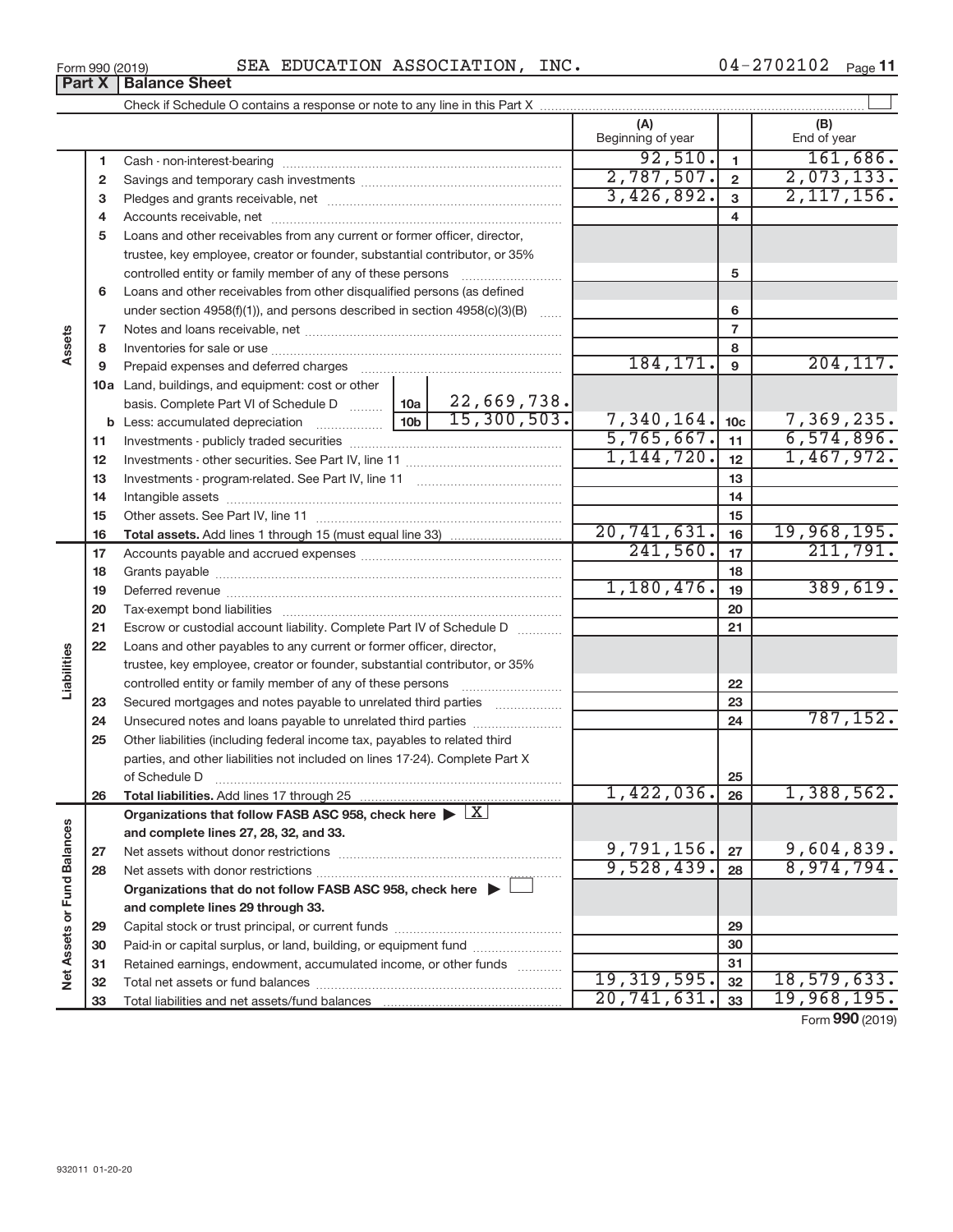|    | SEA EDUCATION ASSOCIATION, INC.<br>Form 990 (2019)                                                                                                                                                                             |                         | $04 - 2702102$ Page 12 |                                       |            |                    |
|----|--------------------------------------------------------------------------------------------------------------------------------------------------------------------------------------------------------------------------------|-------------------------|------------------------|---------------------------------------|------------|--------------------|
|    | Part XI   Reconciliation of Net Assets                                                                                                                                                                                         |                         |                        |                                       |            |                    |
|    |                                                                                                                                                                                                                                |                         |                        |                                       |            | $\boxed{\text{X}}$ |
|    |                                                                                                                                                                                                                                |                         |                        |                                       |            |                    |
| 1  |                                                                                                                                                                                                                                | 1.                      |                        | 8,258,021.                            |            |                    |
| 2  |                                                                                                                                                                                                                                | $\overline{2}$          |                        | 8,583,747.                            |            |                    |
| з  | Revenue less expenses. Subtract line 2 from line 1                                                                                                                                                                             | 3                       |                        | $-325,726.$                           |            |                    |
| 4  |                                                                                                                                                                                                                                | $\overline{\mathbf{A}}$ | 19,319,595.            |                                       |            |                    |
| 5  | Net unrealized gains (losses) on investments [11] non-manufactured manufactured manufactured manufactured manu                                                                                                                 | 5                       |                        | $-412, 412.$                          |            |                    |
| 6  |                                                                                                                                                                                                                                | 6                       |                        |                                       |            |                    |
| 7  |                                                                                                                                                                                                                                | $\overline{7}$          |                        |                                       |            |                    |
| 8  | Prior period adjustments manufactured and contract and contract and contract and contract and contract and contract and contract and contract and contract and contract and contract and contract and contract and contract an | 8                       |                        |                                       |            |                    |
| 9  |                                                                                                                                                                                                                                | 9                       |                        |                                       |            | $-1,824.$          |
| 10 | Net assets or fund balances at end of year. Combine lines 3 through 9 (must equal Part X, line 32,                                                                                                                             |                         |                        |                                       |            |                    |
|    |                                                                                                                                                                                                                                | 10                      | 18,579,633.            |                                       |            |                    |
|    | Part XII Financial Statements and Reporting                                                                                                                                                                                    |                         |                        |                                       |            |                    |
|    |                                                                                                                                                                                                                                |                         |                        |                                       |            |                    |
|    |                                                                                                                                                                                                                                |                         |                        |                                       | <b>Yes</b> | <b>No</b>          |
| 1  | Accounting method used to prepare the Form 990: $\Box$ Cash $\Box$ Accrual $\Box$ Other                                                                                                                                        |                         |                        |                                       |            |                    |
|    | If the organization changed its method of accounting from a prior year or checked "Other," explain in Schedule O.                                                                                                              |                         |                        |                                       |            |                    |
|    | 2a Were the organization's financial statements compiled or reviewed by an independent accountant?                                                                                                                             |                         |                        | 2a                                    |            | Χ                  |
|    | If "Yes," check a box below to indicate whether the financial statements for the year were compiled or reviewed on a                                                                                                           |                         |                        |                                       |            |                    |
|    | separate basis, consolidated basis, or both:                                                                                                                                                                                   |                         |                        |                                       |            |                    |
|    | Both consolidated and separate basis<br>Separate basis<br>Consolidated basis                                                                                                                                                   |                         |                        |                                       |            |                    |
|    |                                                                                                                                                                                                                                |                         |                        | 2 <sub>b</sub>                        | х          |                    |
|    | If "Yes," check a box below to indicate whether the financial statements for the year were audited on a separate basis,                                                                                                        |                         |                        |                                       |            |                    |
|    | consolidated basis, or both:                                                                                                                                                                                                   |                         |                        |                                       |            |                    |
|    | $X$ Separate basis<br>Consolidated basis<br>Both consolidated and separate basis                                                                                                                                               |                         |                        |                                       |            |                    |
|    | c If "Yes" to line 2a or 2b, does the organization have a committee that assumes responsibility for oversight of the audit,                                                                                                    |                         |                        |                                       |            |                    |
|    |                                                                                                                                                                                                                                |                         |                        | 2c                                    | X          |                    |
|    | If the organization changed either its oversight process or selection process during the tax year, explain on Schedule O.                                                                                                      |                         |                        |                                       |            |                    |
|    | 3a As a result of a federal award, was the organization required to undergo an audit or audits as set forth in the Single Audit                                                                                                |                         |                        |                                       |            |                    |
|    |                                                                                                                                                                                                                                |                         |                        | 3a                                    |            | X                  |
|    | b If "Yes," did the organization undergo the required audit or audits? If the organization did not undergo the required audit                                                                                                  |                         |                        |                                       |            |                    |
|    |                                                                                                                                                                                                                                |                         |                        | 3 <sub>b</sub>                        |            |                    |
|    |                                                                                                                                                                                                                                |                         |                        | $F_{\text{sum}}$ QQQ $n_{\text{max}}$ |            |                    |

Form (2019) **990**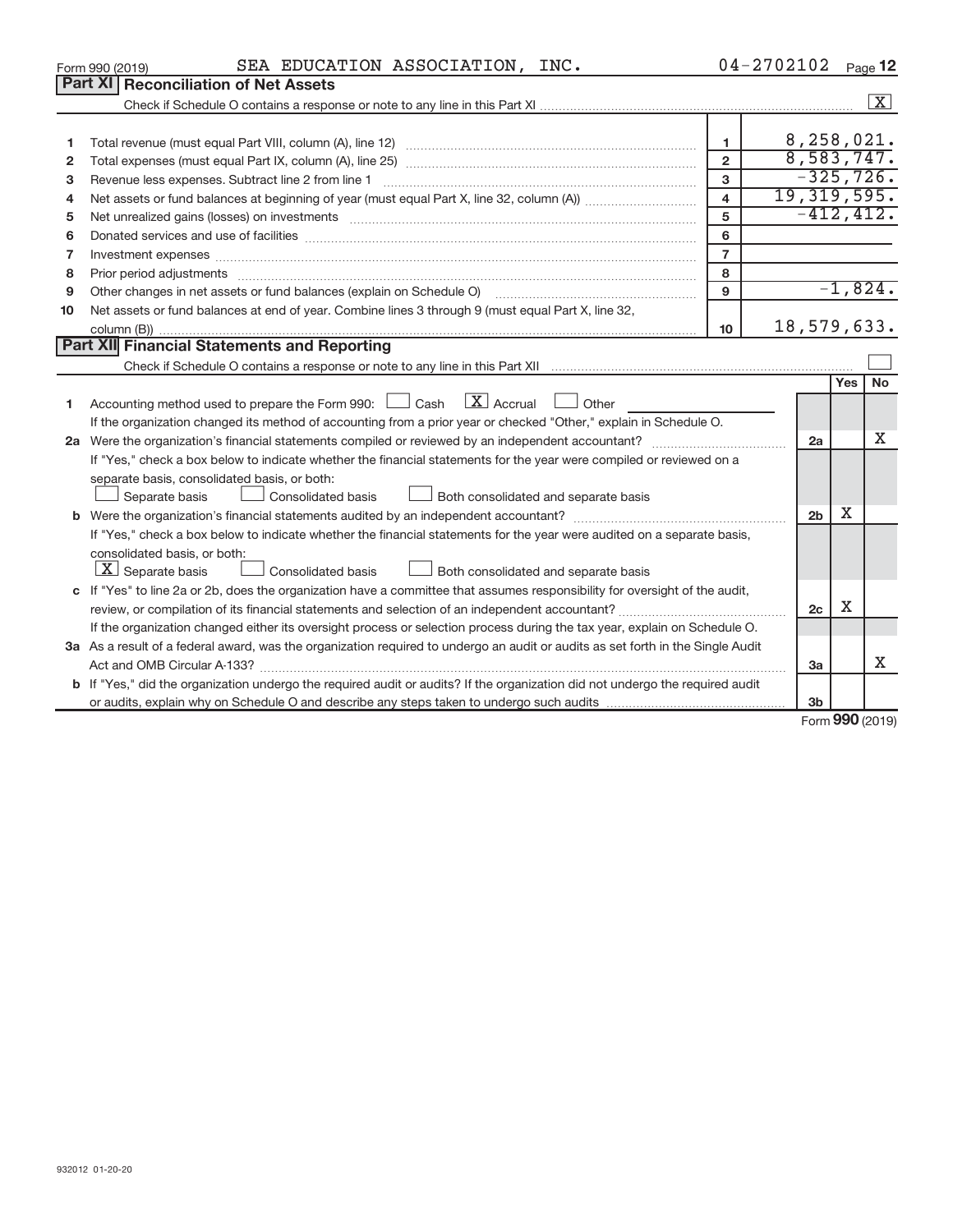| (Form 990 or 990-EZ) |  |  |
|----------------------|--|--|
|                      |  |  |

# Form 990 or 990-EZ) **Public Charity Status and Public Support**<br>
Complete if the organization is a section 501(c)(3) organization or a section<br> **2019**

**4947(a)(1) nonexempt charitable trust.**

| OMB No 1545-0047                    |
|-------------------------------------|
| TF19                                |
| <b>Open to Public</b><br>Inspection |

| Department of the Treasury<br>Internal Revenue Service |              |                       | Attach to Form 990 or Form 990-EZ.<br>$\blacktriangleright$ Go to www.irs.gov/Form990 for instructions and the latest information. |                                                                                    |                                                                                                                                               |                             | <b>Open to Public</b><br><b>Inspection</b> |                                       |  |                            |
|--------------------------------------------------------|--------------|-----------------------|------------------------------------------------------------------------------------------------------------------------------------|------------------------------------------------------------------------------------|-----------------------------------------------------------------------------------------------------------------------------------------------|-----------------------------|--------------------------------------------|---------------------------------------|--|----------------------------|
| Name of the organization                               |              |                       |                                                                                                                                    |                                                                                    |                                                                                                                                               |                             |                                            | <b>Employer identification number</b> |  |                            |
|                                                        |              |                       |                                                                                                                                    |                                                                                    | SEA EDUCATION ASSOCIATION, INC.                                                                                                               |                             |                                            |                                       |  | 04-2702102                 |
|                                                        | Part I       |                       |                                                                                                                                    |                                                                                    | Reason for Public Charity Status (All organizations must complete this part.) See instructions.                                               |                             |                                            |                                       |  |                            |
|                                                        |              |                       |                                                                                                                                    |                                                                                    | The organization is not a private foundation because it is: (For lines 1 through 12, check only one box.)                                     |                             |                                            |                                       |  |                            |
| 1                                                      |              |                       |                                                                                                                                    |                                                                                    | A church, convention of churches, or association of churches described in section 170(b)(1)(A)(i).                                            |                             |                                            |                                       |  |                            |
| 2                                                      | $\mathbf{X}$ |                       |                                                                                                                                    |                                                                                    | A school described in section 170(b)(1)(A)(ii). (Attach Schedule E (Form 990 or 990-EZ).)                                                     |                             |                                            |                                       |  |                            |
| з                                                      |              |                       |                                                                                                                                    |                                                                                    | A hospital or a cooperative hospital service organization described in section 170(b)(1)(A)(iii).                                             |                             |                                            |                                       |  |                            |
| 4                                                      |              |                       |                                                                                                                                    |                                                                                    | A medical research organization operated in conjunction with a hospital described in section 170(b)(1)(A)(iii). Enter the hospital's name,    |                             |                                            |                                       |  |                            |
|                                                        |              | city, and state:      |                                                                                                                                    |                                                                                    |                                                                                                                                               |                             |                                            |                                       |  |                            |
| 5                                                      |              |                       |                                                                                                                                    |                                                                                    | An organization operated for the benefit of a college or university owned or operated by a governmental unit described in                     |                             |                                            |                                       |  |                            |
|                                                        |              |                       |                                                                                                                                    | section 170(b)(1)(A)(iv). (Complete Part II.)                                      |                                                                                                                                               |                             |                                            |                                       |  |                            |
| 6                                                      |              |                       |                                                                                                                                    |                                                                                    | A federal, state, or local government or governmental unit described in section 170(b)(1)(A)(v).                                              |                             |                                            |                                       |  |                            |
| 7                                                      |              |                       |                                                                                                                                    |                                                                                    | An organization that normally receives a substantial part of its support from a governmental unit or from the general public described in     |                             |                                            |                                       |  |                            |
|                                                        |              |                       |                                                                                                                                    | section 170(b)(1)(A)(vi). (Complete Part II.)                                      |                                                                                                                                               |                             |                                            |                                       |  |                            |
| 8                                                      |              |                       |                                                                                                                                    |                                                                                    | A community trust described in section 170(b)(1)(A)(vi). (Complete Part II.)                                                                  |                             |                                            |                                       |  |                            |
| 9                                                      |              |                       |                                                                                                                                    |                                                                                    | An agricultural research organization described in section 170(b)(1)(A)(ix) operated in conjunction with a land-grant college                 |                             |                                            |                                       |  |                            |
|                                                        |              |                       |                                                                                                                                    |                                                                                    | or university or a non-land-grant college of agriculture (see instructions). Enter the name, city, and state of the college or                |                             |                                            |                                       |  |                            |
|                                                        |              | university:           |                                                                                                                                    |                                                                                    |                                                                                                                                               |                             |                                            |                                       |  |                            |
| 10                                                     |              |                       |                                                                                                                                    |                                                                                    | An organization that normally receives: (1) more than 33 1/3% of its support from contributions, membership fees, and gross receipts from     |                             |                                            |                                       |  |                            |
|                                                        |              |                       |                                                                                                                                    |                                                                                    | activities related to its exempt functions - subject to certain exceptions, and (2) no more than 33 1/3% of its support from gross investment |                             |                                            |                                       |  |                            |
|                                                        |              |                       |                                                                                                                                    |                                                                                    | income and unrelated business taxable income (less section 511 tax) from businesses acquired by the organization after June 30, 1975.         |                             |                                            |                                       |  |                            |
|                                                        |              |                       |                                                                                                                                    | See section 509(a)(2). (Complete Part III.)                                        |                                                                                                                                               |                             |                                            |                                       |  |                            |
| 11                                                     |              |                       |                                                                                                                                    |                                                                                    | An organization organized and operated exclusively to test for public safety. See section 509(a)(4).                                          |                             |                                            |                                       |  |                            |
| 12                                                     |              |                       |                                                                                                                                    |                                                                                    | An organization organized and operated exclusively for the benefit of, to perform the functions of, or to carry out the purposes of one or    |                             |                                            |                                       |  |                            |
|                                                        |              |                       |                                                                                                                                    |                                                                                    | more publicly supported organizations described in section 509(a)(1) or section 509(a)(2). See section 509(a)(3). Check the box in            |                             |                                            |                                       |  |                            |
|                                                        |              |                       |                                                                                                                                    |                                                                                    | lines 12a through 12d that describes the type of supporting organization and complete lines 12e, 12f, and 12g.                                |                             |                                            |                                       |  |                            |
| а                                                      |              |                       |                                                                                                                                    |                                                                                    | Type I. A supporting organization operated, supervised, or controlled by its supported organization(s), typically by giving                   |                             |                                            |                                       |  |                            |
|                                                        |              |                       |                                                                                                                                    |                                                                                    | the supported organization(s) the power to regularly appoint or elect a majority of the directors or trustees of the supporting               |                             |                                            |                                       |  |                            |
|                                                        |              |                       |                                                                                                                                    | organization. You must complete Part IV, Sections A and B.                         |                                                                                                                                               |                             |                                            |                                       |  |                            |
| b                                                      |              |                       |                                                                                                                                    |                                                                                    | Type II. A supporting organization supervised or controlled in connection with its supported organization(s), by having                       |                             |                                            |                                       |  |                            |
|                                                        |              |                       |                                                                                                                                    |                                                                                    | control or management of the supporting organization vested in the same persons that control or manage the supported                          |                             |                                            |                                       |  |                            |
|                                                        |              |                       |                                                                                                                                    | organization(s). You must complete Part IV, Sections A and C.                      |                                                                                                                                               |                             |                                            |                                       |  |                            |
| с                                                      |              |                       |                                                                                                                                    |                                                                                    | Type III functionally integrated. A supporting organization operated in connection with, and functionally integrated with,                    |                             |                                            |                                       |  |                            |
|                                                        |              |                       |                                                                                                                                    |                                                                                    | its supported organization(s) (see instructions). You must complete Part IV, Sections A, D, and E.                                            |                             |                                            |                                       |  |                            |
| d                                                      |              |                       |                                                                                                                                    |                                                                                    | Type III non-functionally integrated. A supporting organization operated in connection with its supported organization(s)                     |                             |                                            |                                       |  |                            |
|                                                        |              |                       |                                                                                                                                    |                                                                                    | that is not functionally integrated. The organization generally must satisfy a distribution requirement and an attentiveness                  |                             |                                            |                                       |  |                            |
|                                                        |              |                       |                                                                                                                                    |                                                                                    | requirement (see instructions). You must complete Part IV, Sections A and D, and Part V.                                                      |                             |                                            |                                       |  |                            |
| е                                                      |              |                       |                                                                                                                                    |                                                                                    | Check this box if the organization received a written determination from the IRS that it is a Type I, Type II, Type III                       |                             |                                            |                                       |  |                            |
|                                                        |              |                       |                                                                                                                                    |                                                                                    | functionally integrated, or Type III non-functionally integrated supporting organization.                                                     |                             |                                            |                                       |  |                            |
|                                                        |              |                       |                                                                                                                                    |                                                                                    |                                                                                                                                               |                             |                                            |                                       |  |                            |
|                                                        |              | (i) Name of supported |                                                                                                                                    | Provide the following information about the supported organization(s).<br>(ii) EIN | (iii) Type of organization                                                                                                                    |                             | (iv) Is the organization listed            | (v) Amount of monetary                |  | (vi) Amount of other       |
|                                                        |              | organization          |                                                                                                                                    |                                                                                    | (described on lines 1-10                                                                                                                      | in your governing document? |                                            | support (see instructions)            |  | support (see instructions) |
|                                                        |              |                       |                                                                                                                                    |                                                                                    | above (see instructions))                                                                                                                     | Yes                         | No                                         |                                       |  |                            |
|                                                        |              |                       |                                                                                                                                    |                                                                                    |                                                                                                                                               |                             |                                            |                                       |  |                            |
|                                                        |              |                       |                                                                                                                                    |                                                                                    |                                                                                                                                               |                             |                                            |                                       |  |                            |
|                                                        |              |                       |                                                                                                                                    |                                                                                    |                                                                                                                                               |                             |                                            |                                       |  |                            |
|                                                        |              |                       |                                                                                                                                    |                                                                                    |                                                                                                                                               |                             |                                            |                                       |  |                            |
|                                                        |              |                       |                                                                                                                                    |                                                                                    |                                                                                                                                               |                             |                                            |                                       |  |                            |
|                                                        |              |                       |                                                                                                                                    |                                                                                    |                                                                                                                                               |                             |                                            |                                       |  |                            |
|                                                        |              |                       |                                                                                                                                    |                                                                                    |                                                                                                                                               |                             |                                            |                                       |  |                            |
|                                                        |              |                       |                                                                                                                                    |                                                                                    |                                                                                                                                               |                             |                                            |                                       |  |                            |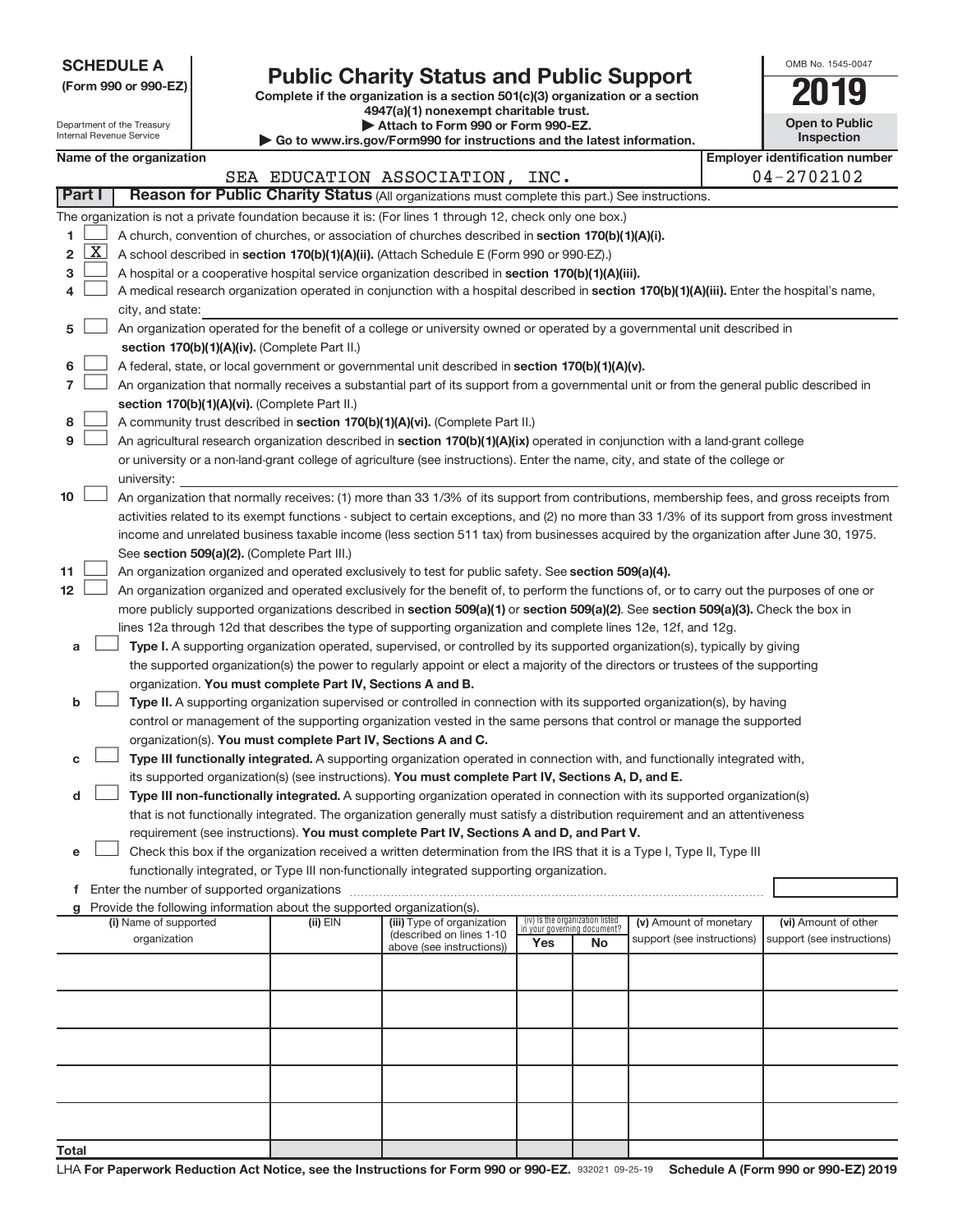#### Schedule A (Form 990 or 990-EZ) 2019 SEA EDUCATION ASSOCIATION, INC.  $04 - 2702102$  Page SEA EDUCATION ASSOCIATION, INC. 04-2702102

(Complete only if you checked the box on line 5, 7, or 8 of Part I or if the organization failed to qualify under Part III. If the organization fails to qualify under the tests listed below, please complete Part III.) **Part II** | Support Schedule for Organizations Described in Sections 170(b)(1)(A)(iv) and 170(b)(1)(A)(vi)

|   | <b>Section A. Public Support</b>                                                                                                                                                                                               |          |          |            |            |          |           |
|---|--------------------------------------------------------------------------------------------------------------------------------------------------------------------------------------------------------------------------------|----------|----------|------------|------------|----------|-----------|
|   | Calendar year (or fiscal year beginning in) $\blacktriangleright$                                                                                                                                                              | (a) 2015 | (b) 2016 | $(c)$ 2017 | $(d)$ 2018 | (e) 2019 | (f) Total |
|   | 1 Gifts, grants, contributions, and                                                                                                                                                                                            |          |          |            |            |          |           |
|   | membership fees received. (Do not                                                                                                                                                                                              |          |          |            |            |          |           |
|   | include any "unusual grants.")                                                                                                                                                                                                 |          |          |            |            |          |           |
|   | 2 Tax revenues levied for the organ-                                                                                                                                                                                           |          |          |            |            |          |           |
|   | ization's benefit and either paid to                                                                                                                                                                                           |          |          |            |            |          |           |
|   | or expended on its behalf                                                                                                                                                                                                      |          |          |            |            |          |           |
|   | 3 The value of services or facilities                                                                                                                                                                                          |          |          |            |            |          |           |
|   | furnished by a governmental unit to                                                                                                                                                                                            |          |          |            |            |          |           |
|   | the organization without charge                                                                                                                                                                                                |          |          |            |            |          |           |
|   | 4 Total. Add lines 1 through 3                                                                                                                                                                                                 |          |          |            |            |          |           |
|   | 5 The portion of total contributions                                                                                                                                                                                           |          |          |            |            |          |           |
|   | by each person (other than a                                                                                                                                                                                                   |          |          |            |            |          |           |
|   | governmental unit or publicly                                                                                                                                                                                                  |          |          |            |            |          |           |
|   | supported organization) included                                                                                                                                                                                               |          |          |            |            |          |           |
|   | on line 1 that exceeds 2% of the                                                                                                                                                                                               |          |          |            |            |          |           |
|   | amount shown on line 11,                                                                                                                                                                                                       |          |          |            |            |          |           |
|   | column (f)                                                                                                                                                                                                                     |          |          |            |            |          |           |
|   | 6 Public support. Subtract line 5 from line 4.                                                                                                                                                                                 |          |          |            |            |          |           |
|   | <b>Section B. Total Support</b>                                                                                                                                                                                                |          |          |            |            |          |           |
|   | Calendar year (or fiscal year beginning in) $\blacktriangleright$                                                                                                                                                              | (a) 2015 | (b) 2016 | $(c)$ 2017 | $(d)$ 2018 | (e) 2019 | (f) Total |
|   | 7 Amounts from line 4                                                                                                                                                                                                          |          |          |            |            |          |           |
| 8 | Gross income from interest,                                                                                                                                                                                                    |          |          |            |            |          |           |
|   | dividends, payments received on                                                                                                                                                                                                |          |          |            |            |          |           |
|   | securities loans, rents, royalties,                                                                                                                                                                                            |          |          |            |            |          |           |
|   | and income from similar sources                                                                                                                                                                                                |          |          |            |            |          |           |
| 9 | Net income from unrelated business                                                                                                                                                                                             |          |          |            |            |          |           |
|   | activities, whether or not the                                                                                                                                                                                                 |          |          |            |            |          |           |
|   | business is regularly carried on                                                                                                                                                                                               |          |          |            |            |          |           |
|   | 10 Other income. Do not include gain                                                                                                                                                                                           |          |          |            |            |          |           |
|   | or loss from the sale of capital                                                                                                                                                                                               |          |          |            |            |          |           |
|   | assets (Explain in Part VI.)                                                                                                                                                                                                   |          |          |            |            |          |           |
|   | 11 Total support. Add lines 7 through 10                                                                                                                                                                                       |          |          |            |            |          |           |
|   | <b>12</b> Gross receipts from related activities, etc. (see instructions)                                                                                                                                                      |          |          |            |            | 12       |           |
|   | 13 First five years. If the Form 990 is for the organization's first, second, third, fourth, or fifth tax year as a section 501(c)(3)                                                                                          |          |          |            |            |          |           |
|   | organization, check this box and stop here                                                                                                                                                                                     |          |          |            |            |          |           |
|   | <b>Section C. Computation of Public Support Percentage</b>                                                                                                                                                                     |          |          |            |            |          |           |
|   |                                                                                                                                                                                                                                |          |          |            |            | 14       | %         |
|   |                                                                                                                                                                                                                                |          |          |            |            | 15       | %         |
|   | 16a 33 1/3% support test - 2019. If the organization did not check the box on line 13, and line 14 is 33 1/3% or more, check this box and                                                                                      |          |          |            |            |          |           |
|   |                                                                                                                                                                                                                                |          |          |            |            |          |           |
|   | b 33 1/3% support test - 2018. If the organization did not check a box on line 13 or 16a, and line 15 is 33 1/3% or more, check this box                                                                                       |          |          |            |            |          |           |
|   | and stop here. The organization qualifies as a publicly supported organization [11] manuscription manuscription manuscription manuscription manuscription manuscription and stop here. The organization qualifies as a publicl |          |          |            |            |          |           |
|   | 17a 10% -facts-and-circumstances test - 2019. If the organization did not check a box on line 13, 16a, or 16b, and line 14 is 10% or more,                                                                                     |          |          |            |            |          |           |
|   | and if the organization meets the "facts-and-circumstances" test, check this box and stop here. Explain in Part VI how the organization                                                                                        |          |          |            |            |          |           |
|   |                                                                                                                                                                                                                                |          |          |            |            |          |           |
|   | b 10% -facts-and-circumstances test - 2018. If the organization did not check a box on line 13, 16a, 16b, or 17a, and line 15 is 10% or                                                                                        |          |          |            |            |          |           |
|   | more, and if the organization meets the "facts-and-circumstances" test, check this box and stop here. Explain in Part VI how the                                                                                               |          |          |            |            |          |           |
|   | organization meets the "facts-and-circumstances" test. The organization qualifies as a publicly supported organization                                                                                                         |          |          |            |            |          |           |
|   | 18 Private foundation. If the organization did not check a box on line 13, 16a, 16b, 17a, or 17b, check this box and see instructions                                                                                          |          |          |            |            |          |           |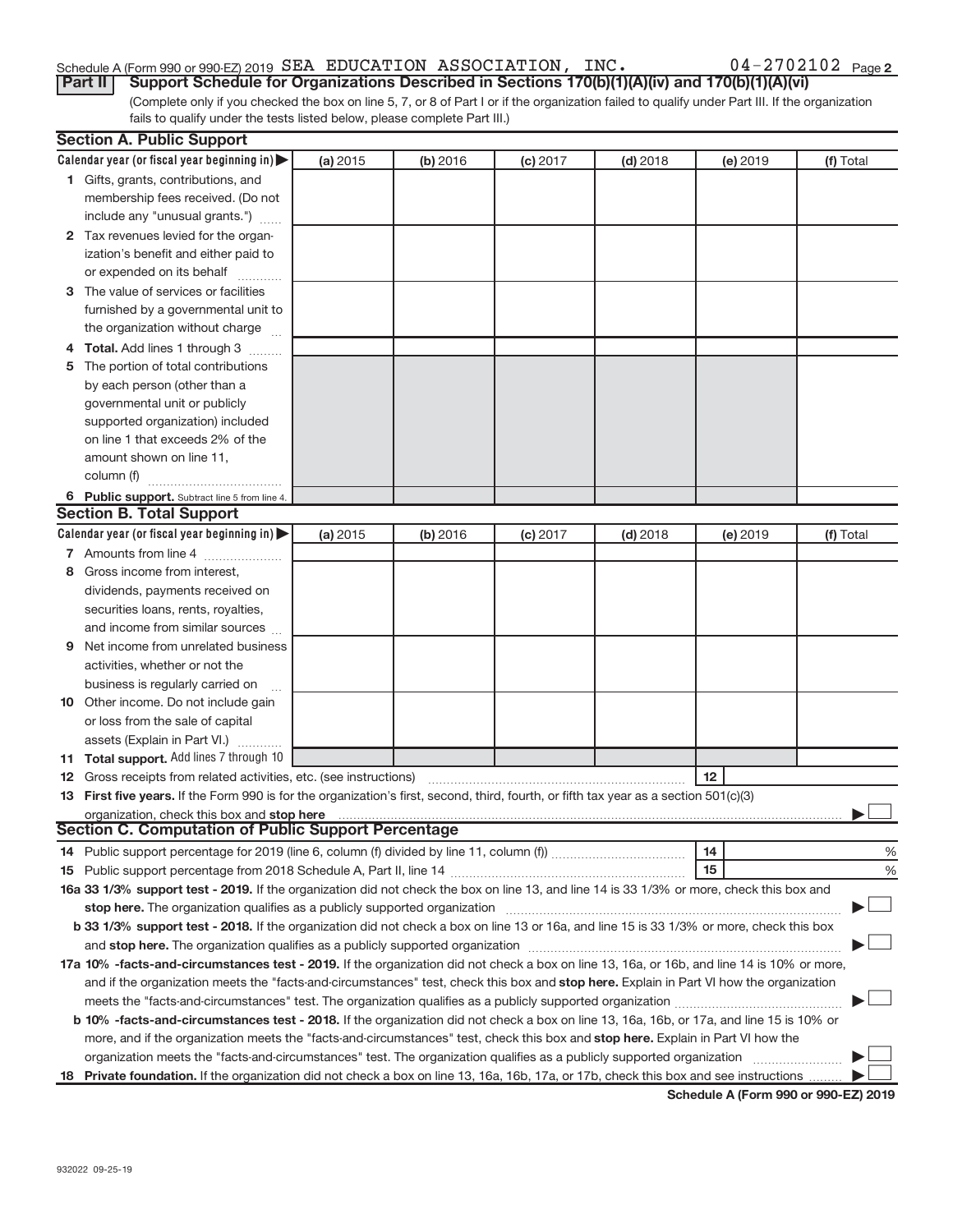### Schedule A (Form 990 or 990-EZ) 2019  $\,$  SEA EDUCATION ASSOCIATION, INC .  $\,$  04 – 2702102  $\,$  Page **Part III | Support Schedule for Organizations Described in Section 509(a)(2)**

(Complete only if you checked the box on line 10 of Part I or if the organization failed to qualify under Part II. If the organization fails to qualify under the tests listed below, please complete Part II.)

| <b>Section A. Public Support</b>                                                                                                                    |          |          |            |            |                 |           |
|-----------------------------------------------------------------------------------------------------------------------------------------------------|----------|----------|------------|------------|-----------------|-----------|
| Calendar year (or fiscal year beginning in)                                                                                                         | (a) 2015 | (b) 2016 | $(c)$ 2017 | $(d)$ 2018 | <b>(e)</b> 2019 | (f) Total |
| 1 Gifts, grants, contributions, and                                                                                                                 |          |          |            |            |                 |           |
| membership fees received. (Do not                                                                                                                   |          |          |            |            |                 |           |
| include any "unusual grants.")                                                                                                                      |          |          |            |            |                 |           |
| 2 Gross receipts from admissions,                                                                                                                   |          |          |            |            |                 |           |
| merchandise sold or services per-                                                                                                                   |          |          |            |            |                 |           |
| formed, or facilities furnished in                                                                                                                  |          |          |            |            |                 |           |
| any activity that is related to the<br>organization's tax-exempt purpose                                                                            |          |          |            |            |                 |           |
| 3 Gross receipts from activities that                                                                                                               |          |          |            |            |                 |           |
| are not an unrelated trade or bus-                                                                                                                  |          |          |            |            |                 |           |
| iness under section 513                                                                                                                             |          |          |            |            |                 |           |
| 4 Tax revenues levied for the organ-                                                                                                                |          |          |            |            |                 |           |
| ization's benefit and either paid to                                                                                                                |          |          |            |            |                 |           |
| or expended on its behalf                                                                                                                           |          |          |            |            |                 |           |
| 5 The value of services or facilities                                                                                                               |          |          |            |            |                 |           |
| furnished by a governmental unit to                                                                                                                 |          |          |            |            |                 |           |
| the organization without charge                                                                                                                     |          |          |            |            |                 |           |
|                                                                                                                                                     |          |          |            |            |                 |           |
| 6 Total. Add lines 1 through 5                                                                                                                      |          |          |            |            |                 |           |
| 7a Amounts included on lines 1, 2, and                                                                                                              |          |          |            |            |                 |           |
| 3 received from disqualified persons<br><b>b</b> Amounts included on lines 2 and 3 received                                                         |          |          |            |            |                 |           |
| from other than disqualified persons that                                                                                                           |          |          |            |            |                 |           |
| exceed the greater of \$5,000 or 1% of the                                                                                                          |          |          |            |            |                 |           |
| amount on line 13 for the year                                                                                                                      |          |          |            |            |                 |           |
| c Add lines 7a and 7b                                                                                                                               |          |          |            |            |                 |           |
| 8 Public support. (Subtract line 7c from line 6.)                                                                                                   |          |          |            |            |                 |           |
| <b>Section B. Total Support</b>                                                                                                                     |          |          |            |            |                 |           |
| Calendar year (or fiscal year beginning in)                                                                                                         | (a) 2015 | (b) 2016 | $(c)$ 2017 | $(d)$ 2018 | <b>(e)</b> 2019 | (f) Total |
| 9 Amounts from line 6                                                                                                                               |          |          |            |            |                 |           |
| <b>10a</b> Gross income from interest,<br>dividends, payments received on                                                                           |          |          |            |            |                 |           |
| securities loans, rents, royalties,                                                                                                                 |          |          |            |            |                 |           |
| and income from similar sources                                                                                                                     |          |          |            |            |                 |           |
| <b>b</b> Unrelated business taxable income                                                                                                          |          |          |            |            |                 |           |
| (less section 511 taxes) from businesses                                                                                                            |          |          |            |            |                 |           |
| acquired after June 30, 1975                                                                                                                        |          |          |            |            |                 |           |
| c Add lines 10a and 10b                                                                                                                             |          |          |            |            |                 |           |
| <b>11</b> Net income from unrelated business                                                                                                        |          |          |            |            |                 |           |
| activities not included in line 10b,<br>whether or not the business is                                                                              |          |          |            |            |                 |           |
| regularly carried on                                                                                                                                |          |          |            |            |                 |           |
| 12 Other income. Do not include gain                                                                                                                |          |          |            |            |                 |           |
| or loss from the sale of capital<br>assets (Explain in Part VI.)                                                                                    |          |          |            |            |                 |           |
| <b>13</b> Total support. (Add lines 9, 10c, 11, and 12.)                                                                                            |          |          |            |            |                 |           |
| 14 First five years. If the Form 990 is for the organization's first, second, third, fourth, or fifth tax year as a section 501(c)(3) organization, |          |          |            |            |                 |           |
|                                                                                                                                                     |          |          |            |            |                 |           |
| <b>Section C. Computation of Public Support Percentage</b>                                                                                          |          |          |            |            |                 |           |
|                                                                                                                                                     |          |          |            |            | 15              | ℅         |
| 16 Public support percentage from 2018 Schedule A, Part III, line 15                                                                                |          |          |            |            | 16              | %         |
| <b>Section D. Computation of Investment Income Percentage</b>                                                                                       |          |          |            |            |                 |           |
| 17 Investment income percentage for 2019 (line 10c, column (f), divided by line 13, column (f))                                                     |          |          |            |            | 17              | %         |
| 18 Investment income percentage from 2018 Schedule A, Part III, line 17                                                                             |          |          |            |            | 18              | %         |
| 19a 33 1/3% support tests - 2019. If the organization did not check the box on line 14, and line 15 is more than 33 1/3%, and line 17 is not        |          |          |            |            |                 |           |
| more than 33 1/3%, check this box and stop here. The organization qualifies as a publicly supported organization                                    |          |          |            |            |                 |           |
| b 33 1/3% support tests - 2018. If the organization did not check a box on line 14 or line 19a, and line 16 is more than 33 1/3%, and               |          |          |            |            |                 |           |
| line 18 is not more than 33 1/3%, check this box and stop here. The organization qualifies as a publicly supported organization                     |          |          |            |            |                 |           |
|                                                                                                                                                     |          |          |            |            |                 |           |
|                                                                                                                                                     |          |          |            |            |                 |           |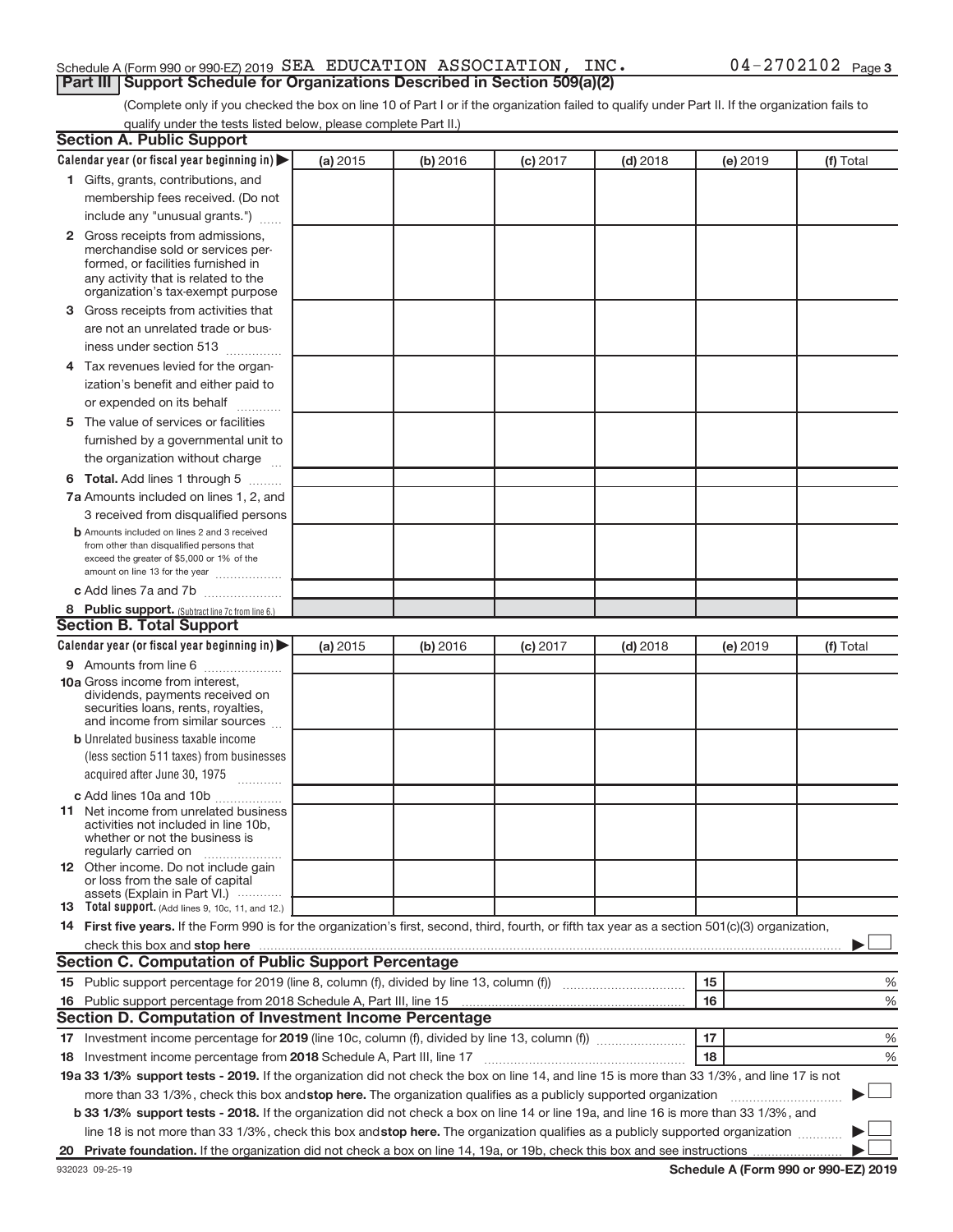**1**

**Yes No**

### **Part IV Supporting Organizations**

(Complete only if you checked a box in line 12 on Part I. If you checked 12a of Part I, complete Sections A and B. If you checked 12b of Part I, complete Sections A and C. If you checked 12c of Part I, complete Sections A, D, and E. If you checked 12d of Part I, complete Sections A and D, and complete Part V.)

### **Section A. All Supporting Organizations**

- **1** Are all of the organization's supported organizations listed by name in the organization's governing documents? If "No," describe in Part VI how the supported organizations are designated. If designated by *class or purpose, describe the designation. If historic and continuing relationship, explain.*
- **2** Did the organization have any supported organization that does not have an IRS determination of status under section 509(a)(1) or (2)? If "Yes," explain in Part **VI** how the organization determined that the supported *organization was described in section 509(a)(1) or (2).*
- **3a** Did the organization have a supported organization described in section 501(c)(4), (5), or (6)? If "Yes," answer *(b) and (c) below.*
- **b** Did the organization confirm that each supported organization qualified under section 501(c)(4), (5), or (6) and satisfied the public support tests under section 509(a)(2)? If "Yes," describe in Part VI when and how the *organization made the determination.*
- **c** Did the organization ensure that all support to such organizations was used exclusively for section 170(c)(2)(B) purposes? If "Yes," explain in Part VI what controls the organization put in place to ensure such use.
- **4 a** *If* Was any supported organization not organized in the United States ("foreign supported organization")? *"Yes," and if you checked 12a or 12b in Part I, answer (b) and (c) below.*
- **b** Did the organization have ultimate control and discretion in deciding whether to make grants to the foreign supported organization? If "Yes," describe in Part VI how the organization had such control and discretion *despite being controlled or supervised by or in connection with its supported organizations.*
- **c** Did the organization support any foreign supported organization that does not have an IRS determination under sections 501(c)(3) and 509(a)(1) or (2)? If "Yes," explain in Part VI what controls the organization used *to ensure that all support to the foreign supported organization was used exclusively for section 170(c)(2)(B) purposes.*
- **5a** Did the organization add, substitute, or remove any supported organizations during the tax year? If "Yes," answer (b) and (c) below (if applicable). Also, provide detail in **Part VI,** including (i) the names and EIN *numbers of the supported organizations added, substituted, or removed; (ii) the reasons for each such action; (iii) the authority under the organization's organizing document authorizing such action; and (iv) how the action was accomplished (such as by amendment to the organizing document).*
- **b** Type I or Type II only. Was any added or substituted supported organization part of a class already designated in the organization's organizing document?
- **c Substitutions only.**  Was the substitution the result of an event beyond the organization's control?
- **6** Did the organization provide support (whether in the form of grants or the provision of services or facilities) to **Part VI.** support or benefit one or more of the filing organization's supported organizations? If "Yes," provide detail in anyone other than (i) its supported organizations, (ii) individuals that are part of the charitable class benefited by one or more of its supported organizations, or (iii) other supporting organizations that also
- **7** Did the organization provide a grant, loan, compensation, or other similar payment to a substantial contributor regard to a substantial contributor? If "Yes," complete Part I of Schedule L (Form 990 or 990-EZ). (as defined in section 4958(c)(3)(C)), a family member of a substantial contributor, or a 35% controlled entity with
- **8** Did the organization make a loan to a disqualified person (as defined in section 4958) not described in line 7? *If "Yes," complete Part I of Schedule L (Form 990 or 990-EZ).*
- **9 a** Was the organization controlled directly or indirectly at any time during the tax year by one or more in section 509(a)(1) or (2))? If "Yes," provide detail in **Part VI.** disqualified persons as defined in section 4946 (other than foundation managers and organizations described
- **b** Did one or more disqualified persons (as defined in line 9a) hold a controlling interest in any entity in which the supporting organization had an interest? If "Yes," provide detail in Part VI.
- **c** Did a disqualified person (as defined in line 9a) have an ownership interest in, or derive any personal benefit from, assets in which the supporting organization also had an interest? If "Yes," provide detail in Part VI.
- **10 a** Was the organization subject to the excess business holdings rules of section 4943 because of section supporting organizations)? If "Yes," answer 10b below. 4943(f) (regarding certain Type II supporting organizations, and all Type III non-functionally integrated
	- **b** Did the organization have any excess business holdings in the tax year? (Use Schedule C, Form 4720, to *determine whether the organization had excess business holdings.)*

**2 3a 3b 3c 4a 4b 4c 5a 5b 5c 6 7 8 9a 9b 9c 10a 10b**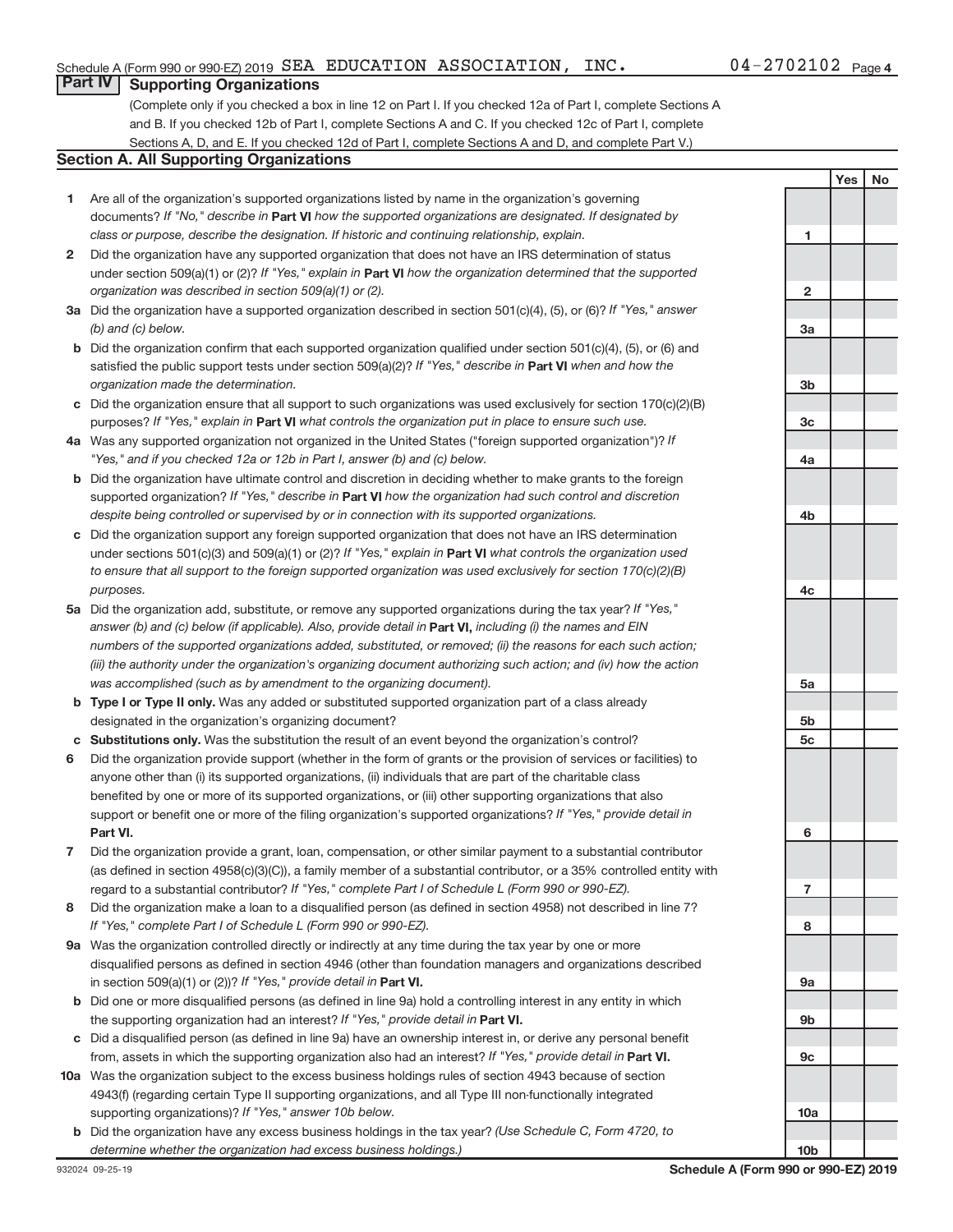# Schedule A (Form 990 or 990-EZ) 2019  $\,$  SEA EDUCATION ASSOCIATION, INC .  $\,$  04 – 2702102  $\,$  Page **Part IV Supporting Organizations** *(continued)*

|        |                                                                                                                                 |                         | Yes | No        |
|--------|---------------------------------------------------------------------------------------------------------------------------------|-------------------------|-----|-----------|
| 11     | Has the organization accepted a gift or contribution from any of the following persons?                                         |                         |     |           |
|        | a A person who directly or indirectly controls, either alone or together with persons described in (b) and (c)                  |                         |     |           |
|        | below, the governing body of a supported organization?                                                                          | 11a                     |     |           |
|        | <b>b</b> A family member of a person described in (a) above?                                                                    | 11 <sub>b</sub>         |     |           |
|        | c A 35% controlled entity of a person described in (a) or (b) above? If "Yes" to a, b, or c, provide detail in Part VI.         | 11c                     |     |           |
|        | <b>Section B. Type I Supporting Organizations</b>                                                                               |                         |     |           |
|        |                                                                                                                                 |                         | Yes | <b>No</b> |
| 1      | Did the directors, trustees, or membership of one or more supported organizations have the power to                             |                         |     |           |
|        | regularly appoint or elect at least a majority of the organization's directors or trustees at all times during the              |                         |     |           |
|        | tax year? If "No," describe in Part VI how the supported organization(s) effectively operated, supervised, or                   |                         |     |           |
|        | controlled the organization's activities. If the organization had more than one supported organization,                         |                         |     |           |
|        | describe how the powers to appoint and/or remove directors or trustees were allocated among the supported                       |                         |     |           |
|        | organizations and what conditions or restrictions, if any, applied to such powers during the tax year.                          | 1                       |     |           |
| 2      | Did the organization operate for the benefit of any supported organization other than the supported                             |                         |     |           |
|        | organization(s) that operated, supervised, or controlled the supporting organization? If "Yes," explain in                      |                         |     |           |
|        | Part VI how providing such benefit carried out the purposes of the supported organization(s) that operated,                     |                         |     |           |
|        | supervised, or controlled the supporting organization.                                                                          | $\overline{\mathbf{c}}$ |     |           |
|        | <b>Section C. Type II Supporting Organizations</b>                                                                              |                         |     |           |
|        |                                                                                                                                 |                         | Yes | No        |
| 1      | Were a majority of the organization's directors or trustees during the tax year also a majority of the directors                |                         |     |           |
|        | or trustees of each of the organization's supported organization(s)? If "No," describe in Part VI how control                   |                         |     |           |
|        | or management of the supporting organization was vested in the same persons that controlled or managed                          |                         |     |           |
|        | the supported organization(s).                                                                                                  | 1                       |     |           |
|        | <b>Section D. All Type III Supporting Organizations</b>                                                                         |                         |     |           |
|        |                                                                                                                                 |                         | Yes | No        |
| 1      | Did the organization provide to each of its supported organizations, by the last day of the fifth month of the                  |                         |     |           |
|        | organization's tax year, (i) a written notice describing the type and amount of support provided during the prior tax           |                         |     |           |
|        | year, (ii) a copy of the Form 990 that was most recently filed as of the date of notification, and (iii) copies of the          |                         |     |           |
|        | organization's governing documents in effect on the date of notification, to the extent not previously provided?                | 1                       |     |           |
| 2      | Were any of the organization's officers, directors, or trustees either (i) appointed or elected by the supported                |                         |     |           |
|        | organization(s) or (ii) serving on the governing body of a supported organization? If "No," explain in Part VI how              |                         |     |           |
|        | the organization maintained a close and continuous working relationship with the supported organization(s).                     | 2                       |     |           |
| 3      | By reason of the relationship described in (2), did the organization's supported organizations have a                           |                         |     |           |
|        | significant voice in the organization's investment policies and in directing the use of the organization's                      |                         |     |           |
|        | income or assets at all times during the tax year? If "Yes," describe in Part VI the role the organization's                    |                         |     |           |
|        | supported organizations played in this regard.                                                                                  | 3                       |     |           |
|        | <b>Section E. Type III Functionally Integrated Supporting Organizations</b>                                                     |                         |     |           |
| 1      | Check the box next to the method that the organization used to satisfy the Integral Part Test during the yealsee instructions). |                         |     |           |
| a      | The organization satisfied the Activities Test. Complete line 2 below.                                                          |                         |     |           |
| b      | The organization is the parent of each of its supported organizations. Complete line 3 below.                                   |                         |     |           |
|        | The organization supported a governmental entity. Describe in Part VI how you supported a government entity (see instructions). |                         |     |           |
| с<br>2 | Activities Test. Answer (a) and (b) below.                                                                                      |                         | Yes | No        |
|        | Did substantially all of the organization's activities during the tax year directly further the exempt purposes of              |                         |     |           |
| а      | the supported organization(s) to which the organization was responsive? If "Yes," then in Part VI identify                      |                         |     |           |
|        | those supported organizations and explain how these activities directly furthered their exempt purposes,                        |                         |     |           |
|        | how the organization was responsive to those supported organizations, and how the organization determined                       |                         |     |           |
|        | that these activities constituted substantially all of its activities.                                                          | 2a                      |     |           |
|        | b Did the activities described in (a) constitute activities that, but for the organization's involvement, one or more           |                         |     |           |
|        | of the organization's supported organization(s) would have been engaged in? If "Yes," explain in Part VI the                    |                         |     |           |
|        |                                                                                                                                 |                         |     |           |
|        | reasons for the organization's position that its supported organization(s) would have engaged in these                          |                         |     |           |
|        | activities but for the organization's involvement.                                                                              | 2b                      |     |           |
| 3      | Parent of Supported Organizations. Answer (a) and (b) below.                                                                    |                         |     |           |
| a      | Did the organization have the power to regularly appoint or elect a majority of the officers, directors, or                     |                         |     |           |
|        | trustees of each of the supported organizations? Provide details in Part VI.                                                    | За                      |     |           |
|        | b Did the organization exercise a substantial degree of direction over the policies, programs, and activities of each           |                         |     |           |
|        | of its supported organizations? If "Yes," describe in Part VI the role played by the organization in this regard.               | 3b                      |     |           |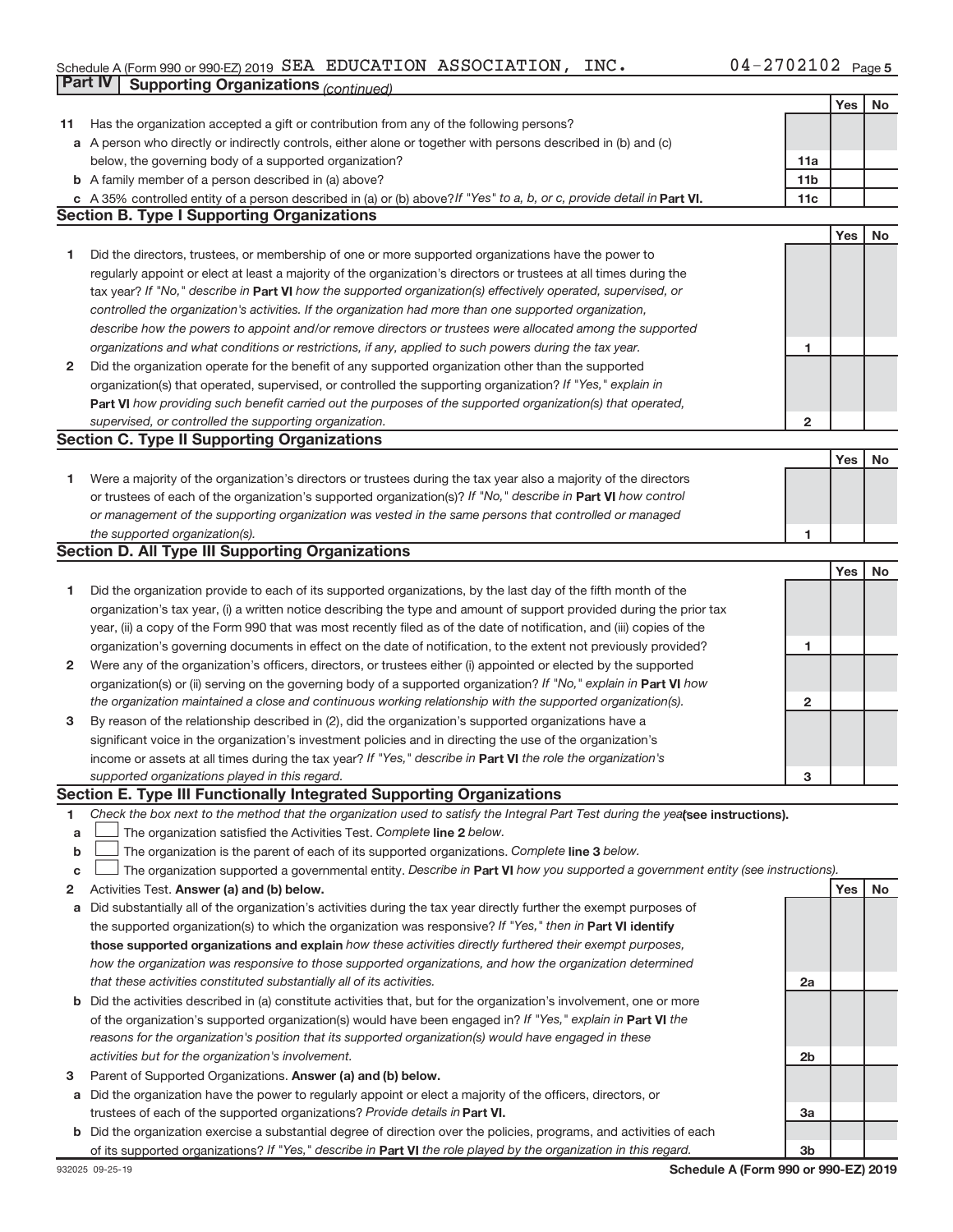### Schedule A (Form 990 or 990-EZ) 2019  $\,$  SEA EDUCATION ASSOCIATION, INC .  $\,$  04 – 2702102  $\,$  Page **Part V Type III Non-Functionally Integrated 509(a)(3) Supporting Organizations**

### 1 **Letter here if the organization satisfied the Integral Part Test as a qualifying trust on Nov. 20, 1970 (explain in Part VI). See instructions. All** other Type III non-functionally integrated supporting organizations must complete Sections A through E.

|                | <b>Section A - Adjusted Net Income</b>                                       | (A) Prior Year | (B) Current Year<br>(optional) |                                |
|----------------|------------------------------------------------------------------------------|----------------|--------------------------------|--------------------------------|
| 1              | Net short-term capital gain                                                  | 1              |                                |                                |
| 2              | Recoveries of prior-year distributions                                       | $\overline{2}$ |                                |                                |
| з              | Other gross income (see instructions)                                        | 3              |                                |                                |
| 4              | Add lines 1 through 3.                                                       | 4              |                                |                                |
| 5              | Depreciation and depletion                                                   | 5              |                                |                                |
| 6              | Portion of operating expenses paid or incurred for production or             |                |                                |                                |
|                | collection of gross income or for management, conservation, or               |                |                                |                                |
|                | maintenance of property held for production of income (see instructions)     | 6              |                                |                                |
| 7              | Other expenses (see instructions)                                            | $\overline{7}$ |                                |                                |
| 8              | Adjusted Net Income (subtract lines 5, 6, and 7 from line 4)                 | 8              |                                |                                |
|                | <b>Section B - Minimum Asset Amount</b>                                      |                | (A) Prior Year                 | (B) Current Year<br>(optional) |
| 1              | Aggregate fair market value of all non-exempt-use assets (see                |                |                                |                                |
|                | instructions for short tax year or assets held for part of year):            |                |                                |                                |
|                | a Average monthly value of securities                                        | 1a             |                                |                                |
|                | <b>b</b> Average monthly cash balances                                       | 1b             |                                |                                |
|                | c Fair market value of other non-exempt-use assets                           | 1 <sub>c</sub> |                                |                                |
|                | d Total (add lines 1a, 1b, and 1c)                                           | 1 <sub>d</sub> |                                |                                |
|                | e Discount claimed for blockage or other                                     |                |                                |                                |
|                | factors (explain in detail in <b>Part VI</b> ):                              |                |                                |                                |
| $\mathbf{2}$   | Acquisition indebtedness applicable to non-exempt-use assets                 | $\overline{2}$ |                                |                                |
| 3              | Subtract line 2 from line 1d.                                                | 3              |                                |                                |
| 4              | Cash deemed held for exempt use. Enter 1-1/2% of line 3 (for greater amount, |                |                                |                                |
|                | see instructions).                                                           | 4              |                                |                                |
| 5              | Net value of non-exempt-use assets (subtract line 4 from line 3)             | 5              |                                |                                |
| 6              | Multiply line 5 by .035.                                                     | 6              |                                |                                |
| 7              | Recoveries of prior-year distributions                                       | 7              |                                |                                |
| 8              | Minimum Asset Amount (add line 7 to line 6)                                  | 8              |                                |                                |
|                | <b>Section C - Distributable Amount</b>                                      |                |                                | <b>Current Year</b>            |
| 1              | Adjusted net income for prior year (from Section A, line 8, Column A)        | 1              |                                |                                |
| $\overline{2}$ | Enter 85% of line 1.                                                         | $\mathbf{2}$   |                                |                                |
| 3              | Minimum asset amount for prior year (from Section B, line 8, Column A)       | 3              |                                |                                |
| 4              | Enter greater of line 2 or line 3.                                           | 4              |                                |                                |
| 5              | Income tax imposed in prior year                                             | 5              |                                |                                |
| 6              | <b>Distributable Amount.</b> Subtract line 5 from line 4, unless subject to  |                |                                |                                |
|                | emergency temporary reduction (see instructions).                            | 6              |                                |                                |

**7** Check here if the current year is the organization's first as a non-functionally integrated Type III supporting organization (see instructions).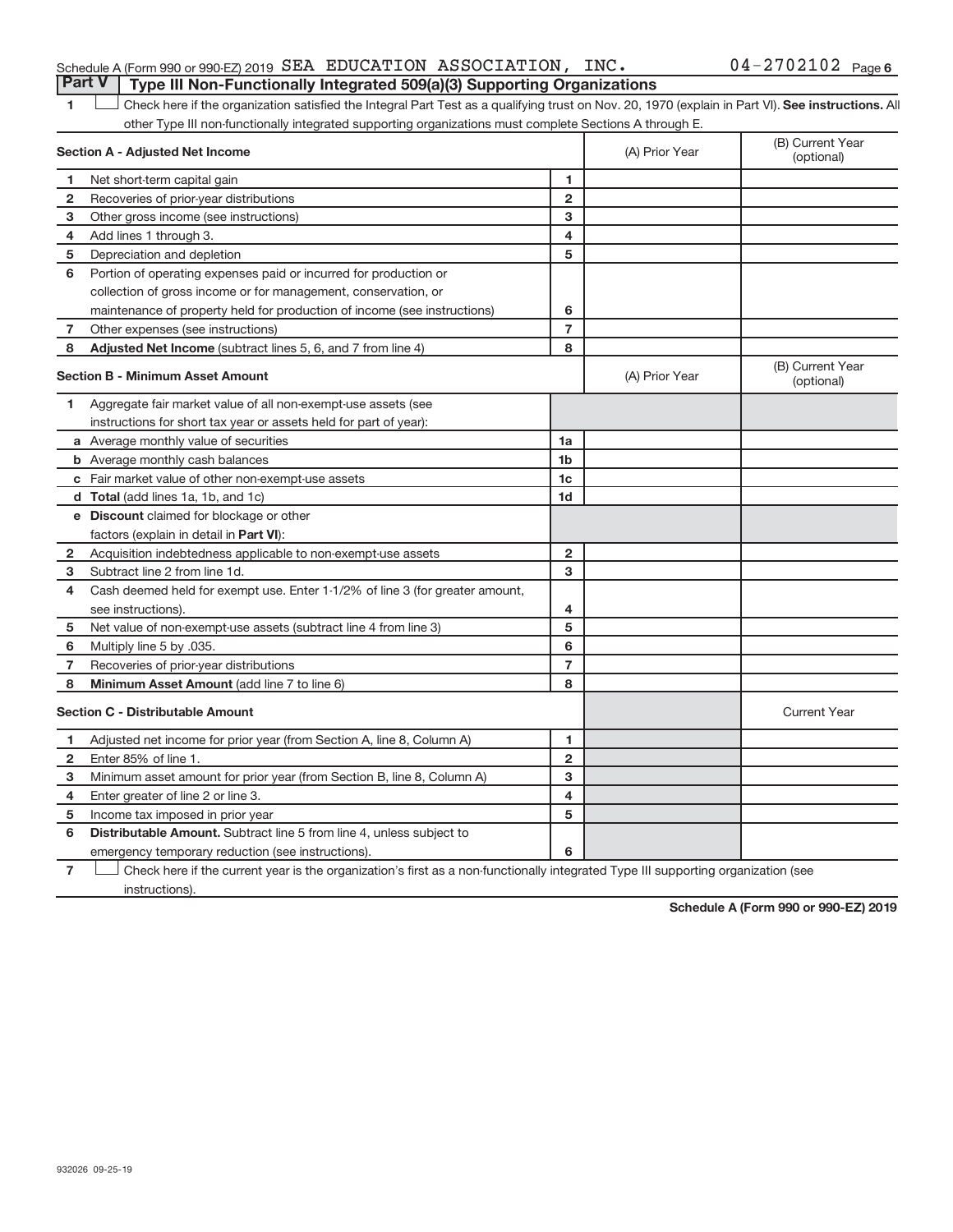#### Schedule A (Form 990 or 990-EZ) 2019 SEA EDUCATION ASSOCIATION, INC.  $04 - 2702102$  Page SEA EDUCATION ASSOCIATION, INC. 04-2702102

| Part V         | Type III Non-Functionally Integrated 509(a)(3) Supporting Organizations (continued)        |                             |                                       |                                                |
|----------------|--------------------------------------------------------------------------------------------|-----------------------------|---------------------------------------|------------------------------------------------|
|                | <b>Section D - Distributions</b>                                                           |                             |                                       | <b>Current Year</b>                            |
| 1              | Amounts paid to supported organizations to accomplish exempt purposes                      |                             |                                       |                                                |
| $\mathbf{2}$   | Amounts paid to perform activity that directly furthers exempt purposes of supported       |                             |                                       |                                                |
|                | organizations, in excess of income from activity                                           |                             |                                       |                                                |
| 3              | Administrative expenses paid to accomplish exempt purposes of supported organizations      |                             |                                       |                                                |
| 4              | Amounts paid to acquire exempt-use assets                                                  |                             |                                       |                                                |
| 5              | Qualified set-aside amounts (prior IRS approval required)                                  |                             |                                       |                                                |
| 6              | Other distributions (describe in <b>Part VI</b> ). See instructions.                       |                             |                                       |                                                |
| 7              | <b>Total annual distributions.</b> Add lines 1 through 6.                                  |                             |                                       |                                                |
| 8              | Distributions to attentive supported organizations to which the organization is responsive |                             |                                       |                                                |
|                | (provide details in Part VI). See instructions.                                            |                             |                                       |                                                |
| 9              | Distributable amount for 2019 from Section C, line 6                                       |                             |                                       |                                                |
| 10             | Line 8 amount divided by line 9 amount                                                     |                             |                                       |                                                |
|                |                                                                                            | (i)                         | (ii)                                  | (iii)                                          |
|                | <b>Section E - Distribution Allocations (see instructions)</b>                             | <b>Excess Distributions</b> | <b>Underdistributions</b><br>Pre-2019 | <b>Distributable</b><br><b>Amount for 2019</b> |
| 1              | Distributable amount for 2019 from Section C, line 6                                       |                             |                                       |                                                |
| $\mathbf{2}$   | Underdistributions, if any, for years prior to 2019 (reason-                               |                             |                                       |                                                |
|                | able cause required- explain in Part VI). See instructions.                                |                             |                                       |                                                |
| 3              | Excess distributions carryover, if any, to 2019                                            |                             |                                       |                                                |
|                | <b>a</b> From 2014                                                                         |                             |                                       |                                                |
|                | <b>b</b> From 2015                                                                         |                             |                                       |                                                |
|                | c From 2016                                                                                |                             |                                       |                                                |
|                | d From 2017                                                                                |                             |                                       |                                                |
|                | e From 2018                                                                                |                             |                                       |                                                |
|                | f Total of lines 3a through e                                                              |                             |                                       |                                                |
|                | g Applied to underdistributions of prior years                                             |                             |                                       |                                                |
|                | h Applied to 2019 distributable amount                                                     |                             |                                       |                                                |
| Ť.             | Carryover from 2014 not applied (see instructions)                                         |                             |                                       |                                                |
|                | Remainder. Subtract lines 3g, 3h, and 3i from 3f.                                          |                             |                                       |                                                |
| 4              | Distributions for 2019 from Section D,                                                     |                             |                                       |                                                |
|                | line $7:$                                                                                  |                             |                                       |                                                |
|                | a Applied to underdistributions of prior years                                             |                             |                                       |                                                |
|                | <b>b</b> Applied to 2019 distributable amount                                              |                             |                                       |                                                |
|                | c Remainder. Subtract lines 4a and 4b from 4.                                              |                             |                                       |                                                |
| 5              | Remaining underdistributions for years prior to 2019, if                                   |                             |                                       |                                                |
|                | any. Subtract lines 3g and 4a from line 2. For result greater                              |                             |                                       |                                                |
|                | than zero, explain in Part VI. See instructions.                                           |                             |                                       |                                                |
| 6              | Remaining underdistributions for 2019. Subtract lines 3h                                   |                             |                                       |                                                |
|                | and 4b from line 1. For result greater than zero, explain in                               |                             |                                       |                                                |
|                | <b>Part VI.</b> See instructions.                                                          |                             |                                       |                                                |
| $\overline{7}$ | Excess distributions carryover to 2020. Add lines 3j                                       |                             |                                       |                                                |
|                | and 4c.                                                                                    |                             |                                       |                                                |
| 8              | Breakdown of line 7:                                                                       |                             |                                       |                                                |
|                | a Excess from 2015                                                                         |                             |                                       |                                                |
|                | <b>b</b> Excess from 2016                                                                  |                             |                                       |                                                |
|                | c Excess from 2017                                                                         |                             |                                       |                                                |
|                | d Excess from 2018                                                                         |                             |                                       |                                                |
|                | e Excess from 2019                                                                         |                             |                                       |                                                |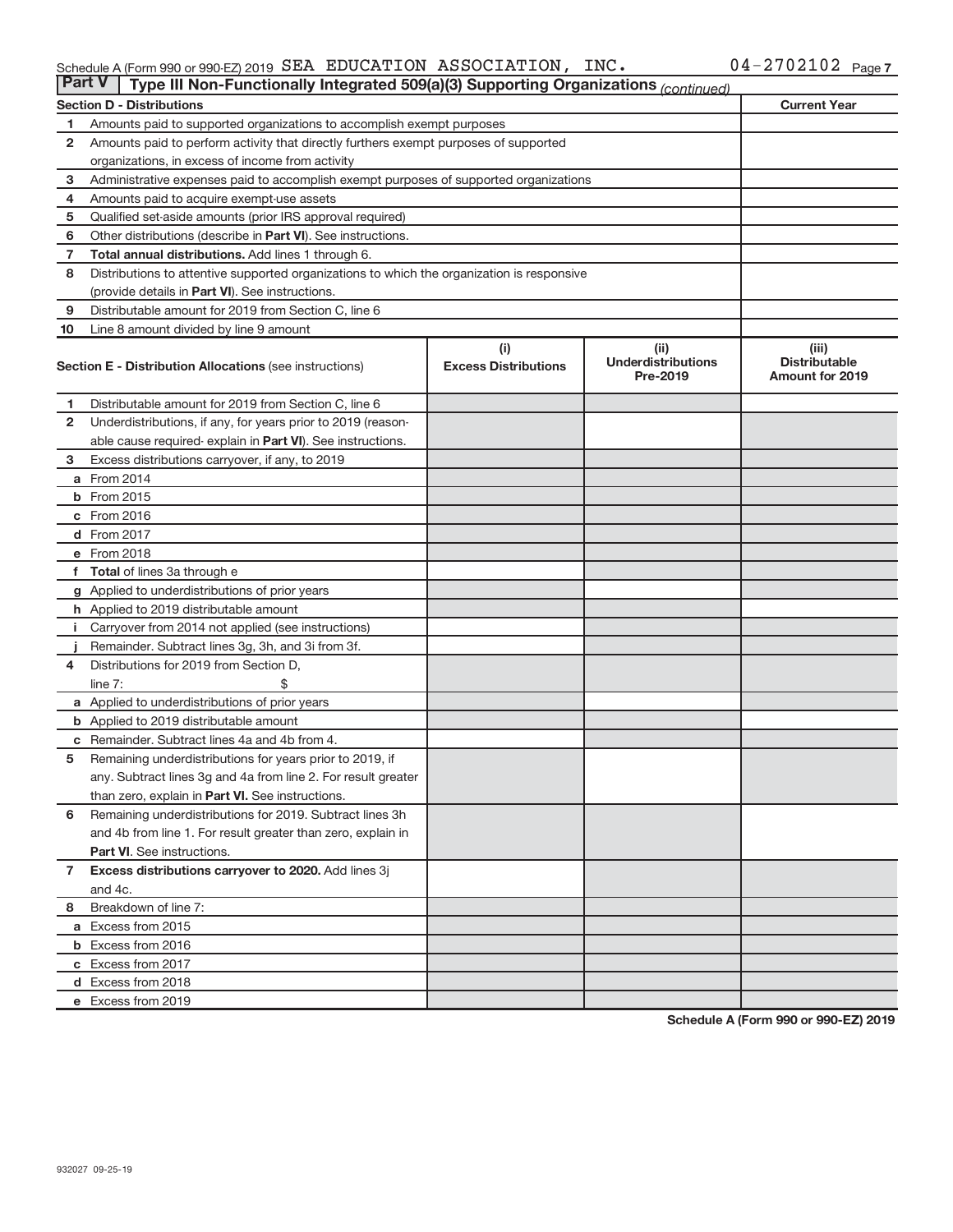|                | Schedule A (Form 990 or 990-EZ) 2019 SEA EDUCATION ASSOCIATION, INC.                                                                                                                                                                                                                                                                                                                                                                                                                                                                                                                        |  | $04 - 2702102$ Page 8 |
|----------------|---------------------------------------------------------------------------------------------------------------------------------------------------------------------------------------------------------------------------------------------------------------------------------------------------------------------------------------------------------------------------------------------------------------------------------------------------------------------------------------------------------------------------------------------------------------------------------------------|--|-----------------------|
| <b>Part VI</b> | Supplemental Information. Provide the explanations required by Part II, line 10; Part II, line 17a or 17b; Part III, line 12;<br>Part IV, Section A, lines 1, 2, 3b, 3c, 4b, 4c, 5a, 6, 9a, 9b, 9c, 11a, 11b, and 11c; Part IV, Section B, lines 1 and 2; Part IV, Section C,<br>line 1; Part IV, Section D, lines 2 and 3; Part IV, Section E, lines 1c, 2a, 2b, 3a, and 3b; Part V, line 1; Part V, Section B, line 1e; Part V,<br>Section D, lines 5, 6, and 8; and Part V, Section E, lines 2, 5, and 6. Also complete this part for any additional information.<br>(See instructions.) |  |                       |
|                |                                                                                                                                                                                                                                                                                                                                                                                                                                                                                                                                                                                             |  |                       |
|                |                                                                                                                                                                                                                                                                                                                                                                                                                                                                                                                                                                                             |  |                       |
|                |                                                                                                                                                                                                                                                                                                                                                                                                                                                                                                                                                                                             |  |                       |
|                |                                                                                                                                                                                                                                                                                                                                                                                                                                                                                                                                                                                             |  |                       |
|                |                                                                                                                                                                                                                                                                                                                                                                                                                                                                                                                                                                                             |  |                       |
|                |                                                                                                                                                                                                                                                                                                                                                                                                                                                                                                                                                                                             |  |                       |
|                |                                                                                                                                                                                                                                                                                                                                                                                                                                                                                                                                                                                             |  |                       |
|                |                                                                                                                                                                                                                                                                                                                                                                                                                                                                                                                                                                                             |  |                       |
|                |                                                                                                                                                                                                                                                                                                                                                                                                                                                                                                                                                                                             |  |                       |
|                |                                                                                                                                                                                                                                                                                                                                                                                                                                                                                                                                                                                             |  |                       |
|                |                                                                                                                                                                                                                                                                                                                                                                                                                                                                                                                                                                                             |  |                       |
|                |                                                                                                                                                                                                                                                                                                                                                                                                                                                                                                                                                                                             |  |                       |
|                |                                                                                                                                                                                                                                                                                                                                                                                                                                                                                                                                                                                             |  |                       |
|                |                                                                                                                                                                                                                                                                                                                                                                                                                                                                                                                                                                                             |  |                       |
|                |                                                                                                                                                                                                                                                                                                                                                                                                                                                                                                                                                                                             |  |                       |
|                |                                                                                                                                                                                                                                                                                                                                                                                                                                                                                                                                                                                             |  |                       |
|                |                                                                                                                                                                                                                                                                                                                                                                                                                                                                                                                                                                                             |  |                       |
|                |                                                                                                                                                                                                                                                                                                                                                                                                                                                                                                                                                                                             |  |                       |
|                |                                                                                                                                                                                                                                                                                                                                                                                                                                                                                                                                                                                             |  |                       |
|                |                                                                                                                                                                                                                                                                                                                                                                                                                                                                                                                                                                                             |  |                       |
|                |                                                                                                                                                                                                                                                                                                                                                                                                                                                                                                                                                                                             |  |                       |
|                |                                                                                                                                                                                                                                                                                                                                                                                                                                                                                                                                                                                             |  |                       |
|                |                                                                                                                                                                                                                                                                                                                                                                                                                                                                                                                                                                                             |  |                       |
|                |                                                                                                                                                                                                                                                                                                                                                                                                                                                                                                                                                                                             |  |                       |
|                |                                                                                                                                                                                                                                                                                                                                                                                                                                                                                                                                                                                             |  |                       |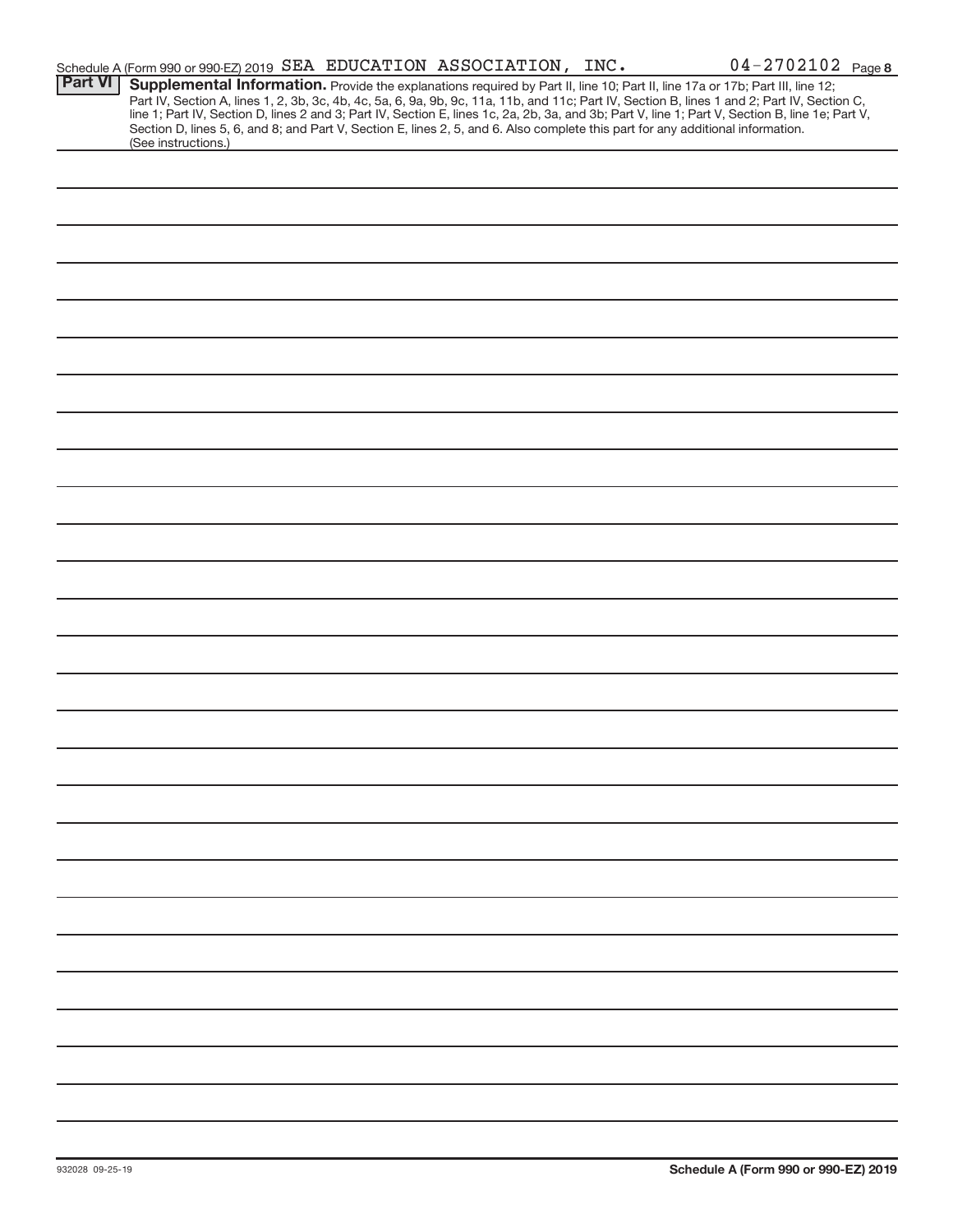Name of the organization

# **Schedule B Schedule of Contributors**

**or 990-PF) | Attach to Form 990, Form 990-EZ, or Form 990-PF. | Go to www.irs.gov/Form990 for the latest information.** OMB No. 1545-0047

**2019**

**Employer identification number**

|                                | SEA EDUCATION ASSOCIATION, INC.                                           | $04 - 2702102$ |
|--------------------------------|---------------------------------------------------------------------------|----------------|
| Organization type (check one): |                                                                           |                |
| Filers of:                     | Section:                                                                  |                |
| Form 990 or 990-EZ             | $\boxed{\mathbf{X}}$ 501(c)( 3) (enter number) organization               |                |
|                                | 4947(a)(1) nonexempt charitable trust not treated as a private foundation |                |
|                                | 527 political organization                                                |                |

|             | 527 political organization                                                                  |
|-------------|---------------------------------------------------------------------------------------------|
| Form 990-PF |                                                                                             |
|             | $\boxed{\phantom{1}}$ 4947(a)(1) nonexempt charitable trust treated as a private foundation |
|             |                                                                                             |
|             |                                                                                             |

Check if your organization is covered by the General Rule or a Special Rule. **Note:**  Only a section 501(c)(7), (8), or (10) organization can check boxes for both the General Rule and a Special Rule. See instructions.

### **General Rule**

**K** For an organization filing Form 990, 990-EZ, or 990-PF that received, during the year, contributions totaling \$5,000 or more (in money or property) from any one contributor. Complete Parts I and II. See instructions for determining a contributor's total contributions.

### **Special Rules**

any one contributor, during the year, total contributions of the greater of (1) \$5,000; or (2) 2% of the amount on (i) Form 990, Part VIII, line 1h; For an organization described in section 501(c)(3) filing Form 990 or 990-EZ that met the 33 1/3% support test of the regulations under sections 509(a)(1) and 170(b)(1)(A)(vi), that checked Schedule A (Form 990 or 990-EZ), Part II, line 13, 16a, or 16b, and that received from or (ii) Form 990-EZ, line 1. Complete Parts I and II.  $\begin{array}{c} \hline \end{array}$ 

year, total contributions of more than \$1,000 exclusively for religious, charitable, scientific, literary, or educational purposes, or for the For an organization described in section 501(c)(7), (8), or (10) filing Form 990 or 990-EZ that received from any one contributor, during the prevention of cruelty to children or animals. Complete Parts I, II, and III.  $\begin{array}{c} \hline \end{array}$ 

purpose. Don't complete any of the parts unless the General Rule applies to this organization because it received nonexclusively year, contributions exclusively for religious, charitable, etc., purposes, but no such contributions totaled more than \$1,000. If this box is checked, enter here the total contributions that were received during the year for an exclusively religious, charitable, etc., For an organization described in section 501(c)(7), (8), or (10) filing Form 990 or 990-EZ that received from any one contributor, during the religious, charitable, etc., contributions totaling \$5,000 or more during the year  $~\ldots\ldots\ldots\ldots\ldots\ldots\ldots\ldots\blacktriangleright~$ \$  $\begin{array}{c} \hline \end{array}$ 

**Caution:**  An organization that isn't covered by the General Rule and/or the Special Rules doesn't file Schedule B (Form 990, 990-EZ, or 990-PF),  **must** but it answer "No" on Part IV, line 2, of its Form 990; or check the box on line H of its Form 990-EZ or on its Form 990-PF, Part I, line 2, to certify that it doesn't meet the filing requirements of Schedule B (Form 990, 990-EZ, or 990-PF).

LHA For Paperwork Reduction Act Notice, see the instructions for Form 990, 990-EZ, or 990-PF. Schedule B (Form 990, 990-EZ, or 990-PF) (2019)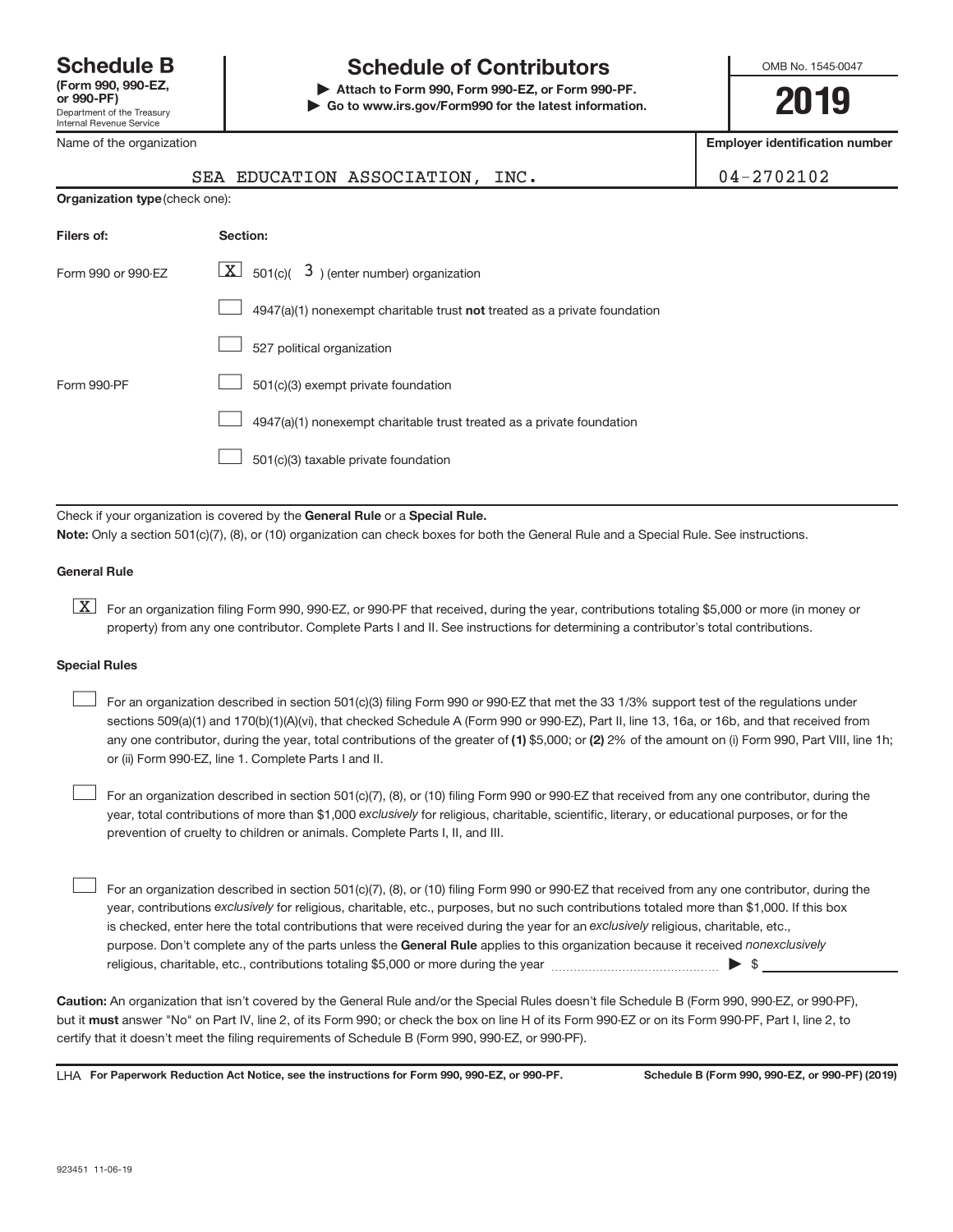| <b>SCHEDULE D</b> |  |
|-------------------|--|
|-------------------|--|

| (Form 990) |
|------------|
|            |

# **SCHEDULE D Supplemental Financial Statements**<br> **Form 990 2019**<br>
Part IV line 6.7.8.9.10, 11a, 11b, 11d, 11d, 11d, 11d, 11d, 20, 07, 12b

**(Form 990) | Complete if the organization answered "Yes" on Form 990, Part IV, line 6, 7, 8, 9, 10, 11a, 11b, 11c, 11d, 11e, 11f, 12a, or 12b.**

**| Attach to Form 990. |Go to www.irs.gov/Form990 for instructions and the latest information.**



Department of the Treasury Internal Revenue Service

Name of the organization<br>
SEA EDUCATION ASSOCIATION, INC. 04-2702102 SEA EDUCATION ASSOCIATION, INC.

| Part I  | Organizations Maintaining Donor Advised Funds or Other Similar Funds or Accounts. Complete if the                                                                                                                                                                    |                         |                                                    |
|---------|----------------------------------------------------------------------------------------------------------------------------------------------------------------------------------------------------------------------------------------------------------------------|-------------------------|----------------------------------------------------|
|         | organization answered "Yes" on Form 990, Part IV, line 6.                                                                                                                                                                                                            | (a) Donor advised funds | (b) Funds and other accounts                       |
|         |                                                                                                                                                                                                                                                                      |                         |                                                    |
| 1       |                                                                                                                                                                                                                                                                      |                         |                                                    |
| 2       | Aggregate value of contributions to (during year)                                                                                                                                                                                                                    |                         |                                                    |
| з       | Aggregate value of grants from (during year)                                                                                                                                                                                                                         |                         |                                                    |
| 4       |                                                                                                                                                                                                                                                                      |                         |                                                    |
| 5       | Did the organization inform all donors and donor advisors in writing that the assets held in donor advised funds                                                                                                                                                     |                         |                                                    |
|         |                                                                                                                                                                                                                                                                      |                         | Yes<br>No                                          |
| 6       | Did the organization inform all grantees, donors, and donor advisors in writing that grant funds can be used only                                                                                                                                                    |                         |                                                    |
|         | for charitable purposes and not for the benefit of the donor or donor advisor, or for any other purpose conferring                                                                                                                                                   |                         | Yes<br>No                                          |
| Part II | Conservation Easements. Complete if the organization answered "Yes" on Form 990, Part IV, line 7.                                                                                                                                                                    |                         |                                                    |
| 1       | Purpose(s) of conservation easements held by the organization (check all that apply).                                                                                                                                                                                |                         |                                                    |
|         | Preservation of land for public use (for example, recreation or education)                                                                                                                                                                                           |                         | Preservation of a historically important land area |
|         | Protection of natural habitat                                                                                                                                                                                                                                        |                         | Preservation of a certified historic structure     |
|         | Preservation of open space                                                                                                                                                                                                                                           |                         |                                                    |
| 2       | Complete lines 2a through 2d if the organization held a qualified conservation contribution in the form of a conservation easement on the last                                                                                                                       |                         |                                                    |
|         | day of the tax year.                                                                                                                                                                                                                                                 |                         | Held at the End of the Tax Year                    |
|         |                                                                                                                                                                                                                                                                      |                         | 2a                                                 |
| b       |                                                                                                                                                                                                                                                                      |                         | 2b                                                 |
| c       |                                                                                                                                                                                                                                                                      |                         | 2c                                                 |
|         | d Number of conservation easements included in (c) acquired after 7/25/06, and not on a historic structure                                                                                                                                                           |                         |                                                    |
|         | listed in the National Register [111] Marshall Register [11] Marshall Register [11] Marshall Register [11] Marshall Register [11] Marshall Register [11] Marshall Register [11] Marshall Register [11] Marshall Register [11]                                        |                         | 2d                                                 |
| 3       | Number of conservation easements modified, transferred, released, extinguished, or terminated by the organization during the tax                                                                                                                                     |                         |                                                    |
|         | year                                                                                                                                                                                                                                                                 |                         |                                                    |
| 4       | Number of states where property subject to conservation easement is located                                                                                                                                                                                          |                         |                                                    |
| 5       | Does the organization have a written policy regarding the periodic monitoring, inspection, handling of                                                                                                                                                               |                         |                                                    |
|         | violations, and enforcement of the conservation easements it holds?                                                                                                                                                                                                  |                         | Yes<br><b>No</b>                                   |
| 6       | Staff and volunteer hours devoted to monitoring, inspecting, handling of violations, and enforcing conservation easements during the year                                                                                                                            |                         |                                                    |
|         |                                                                                                                                                                                                                                                                      |                         |                                                    |
| 7       | Amount of expenses incurred in monitoring, inspecting, handling of violations, and enforcing conservation easements during the year                                                                                                                                  |                         |                                                    |
|         | $\blacktriangleright$ \$                                                                                                                                                                                                                                             |                         |                                                    |
| 8       | Does each conservation easement reported on line 2(d) above satisfy the requirements of section 170(h)(4)(B)(i)                                                                                                                                                      |                         |                                                    |
|         |                                                                                                                                                                                                                                                                      |                         | Yes<br><b>No</b>                                   |
| 9       | In Part XIII, describe how the organization reports conservation easements in its revenue and expense statement and                                                                                                                                                  |                         |                                                    |
|         | balance sheet, and include, if applicable, the text of the footnote to the organization's financial statements that describes the                                                                                                                                    |                         |                                                    |
|         | organization's accounting for conservation easements.<br>Organizations Maintaining Collections of Art, Historical Treasures, or Other Similar Assets.<br>Part III                                                                                                    |                         |                                                    |
|         | Complete if the organization answered "Yes" on Form 990, Part IV, line 8.                                                                                                                                                                                            |                         |                                                    |
|         |                                                                                                                                                                                                                                                                      |                         |                                                    |
|         | 1a If the organization elected, as permitted under FASB ASC 958, not to report in its revenue statement and balance sheet works<br>of art, historical treasures, or other similar assets held for public exhibition, education, or research in furtherance of public |                         |                                                    |
|         |                                                                                                                                                                                                                                                                      |                         |                                                    |
|         | service, provide in Part XIII the text of the footnote to its financial statements that describes these items.<br>b If the organization elected, as permitted under FASB ASC 958, to report in its revenue statement and balance sheet works of                      |                         |                                                    |
|         | art, historical treasures, or other similar assets held for public exhibition, education, or research in furtherance of public service,                                                                                                                              |                         |                                                    |
|         | provide the following amounts relating to these items:                                                                                                                                                                                                               |                         |                                                    |
|         |                                                                                                                                                                                                                                                                      |                         |                                                    |
|         | (i)<br>(ii) Assets included in Form 990, Part X                                                                                                                                                                                                                      |                         | $\frac{1}{2}$<br>$\blacktriangleright$ \$          |
| 2       | If the organization received or held works of art, historical treasures, or other similar assets for financial gain, provide                                                                                                                                         |                         |                                                    |
|         | the following amounts required to be reported under FASB ASC 958 relating to these items:                                                                                                                                                                            |                         |                                                    |
|         |                                                                                                                                                                                                                                                                      |                         | - \$                                               |
|         |                                                                                                                                                                                                                                                                      |                         |                                                    |
|         |                                                                                                                                                                                                                                                                      |                         |                                                    |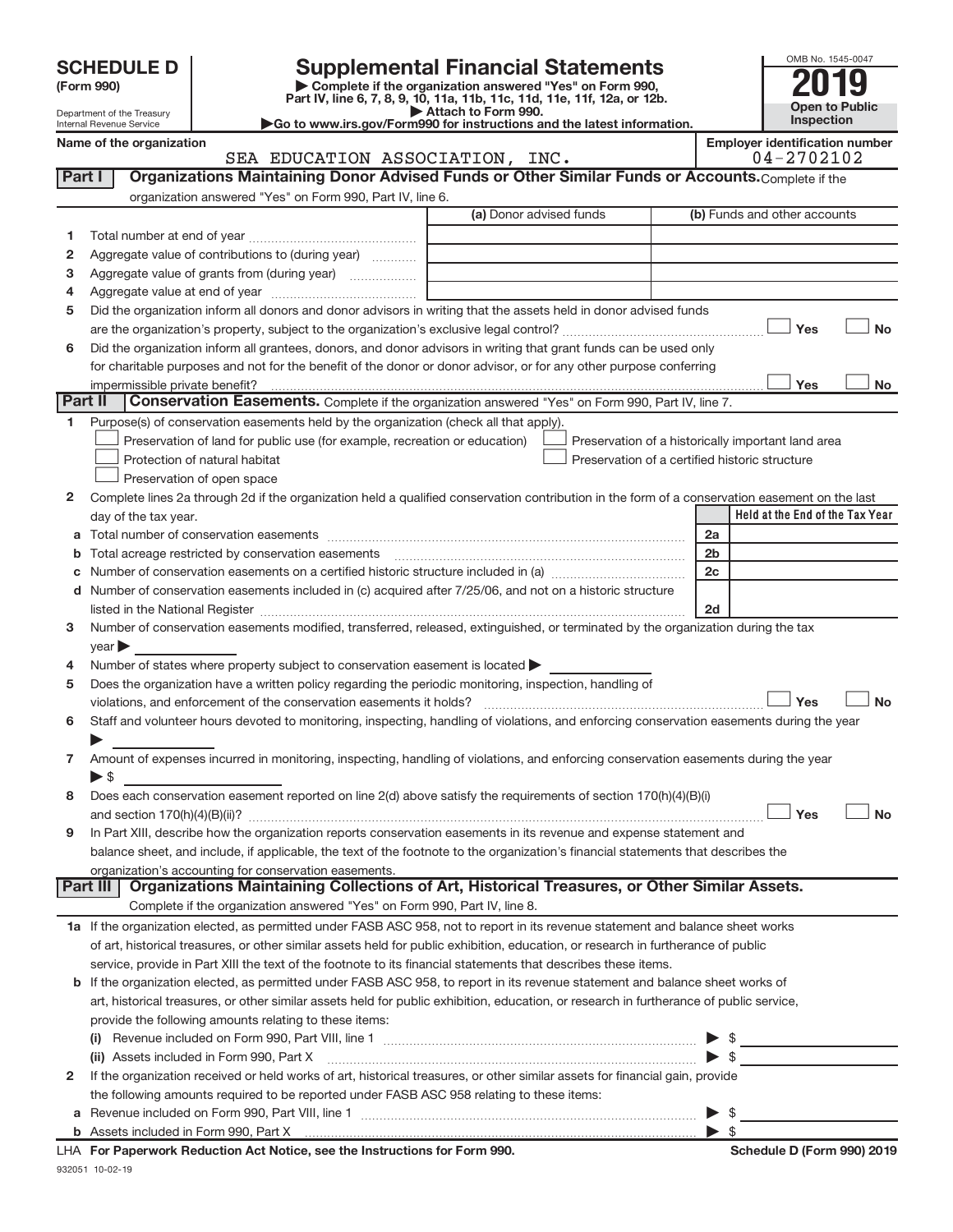|               | Schedule D (Form 990) 2019                                                                                                                                                                                                     | SEA EDUCATION ASSOCIATION, INC. |                |                          |            |                 | $04 - 2702102$ Page 2      |                     |          |                       |
|---------------|--------------------------------------------------------------------------------------------------------------------------------------------------------------------------------------------------------------------------------|---------------------------------|----------------|--------------------------|------------|-----------------|----------------------------|---------------------|----------|-----------------------|
|               | Part III<br>Organizations Maintaining Collections of Art, Historical Treasures, or Other Similar Assets (continued)                                                                                                            |                                 |                |                          |            |                 |                            |                     |          |                       |
| 3             | Using the organization's acquisition, accession, and other records, check any of the following that make significant use of its                                                                                                |                                 |                |                          |            |                 |                            |                     |          |                       |
|               | collection items (check all that apply):                                                                                                                                                                                       |                                 |                |                          |            |                 |                            |                     |          |                       |
| a             | Public exhibition                                                                                                                                                                                                              |                                 |                | Loan or exchange program |            |                 |                            |                     |          |                       |
| b             | Scholarly research                                                                                                                                                                                                             |                                 | Other          |                          |            |                 |                            |                     |          |                       |
| c             | Preservation for future generations                                                                                                                                                                                            |                                 |                |                          |            |                 |                            |                     |          |                       |
|               | Provide a description of the organization's collections and explain how they further the organization's exempt purpose in Part XIII.                                                                                           |                                 |                |                          |            |                 |                            |                     |          |                       |
| 5             | During the year, did the organization solicit or receive donations of art, historical treasures, or other similar assets                                                                                                       |                                 |                |                          |            |                 |                            |                     |          |                       |
|               |                                                                                                                                                                                                                                |                                 |                |                          |            |                 |                            | Yes                 |          | No                    |
|               | <b>Part IV</b><br><b>Escrow and Custodial Arrangements.</b> Complete if the organization answered "Yes" on Form 990, Part IV, line 9, or                                                                                       |                                 |                |                          |            |                 |                            |                     |          |                       |
|               | reported an amount on Form 990, Part X, line 21.                                                                                                                                                                               |                                 |                |                          |            |                 |                            |                     |          |                       |
|               | 1a Is the organization an agent, trustee, custodian or other intermediary for contributions or other assets not included                                                                                                       |                                 |                |                          |            |                 |                            |                     |          |                       |
|               |                                                                                                                                                                                                                                |                                 |                |                          |            |                 |                            | Yes                 |          | <b>No</b>             |
|               | b If "Yes," explain the arrangement in Part XIII and complete the following table:                                                                                                                                             |                                 |                |                          |            |                 |                            |                     |          |                       |
|               |                                                                                                                                                                                                                                |                                 |                |                          |            |                 |                            | Amount              |          |                       |
|               |                                                                                                                                                                                                                                |                                 |                |                          |            | 1c              |                            |                     |          |                       |
|               |                                                                                                                                                                                                                                |                                 |                |                          |            | 1d              |                            |                     |          |                       |
|               | e Distributions during the year manufactured and contain an account of the year manufactured and the year manufactured and the year manufactured and the year manufactured and the year manufactured and the year manufactured |                                 |                |                          |            | 1e              |                            |                     |          |                       |
|               | 2a Did the organization include an amount on Form 990, Part X, line 21, for escrow or custodial account liability?                                                                                                             |                                 |                |                          |            | 1f              |                            | Yes                 |          | No                    |
|               | <b>b</b> If "Yes," explain the arrangement in Part XIII. Check here if the explanation has been provided on Part XIII                                                                                                          |                                 |                |                          |            |                 |                            |                     |          |                       |
| <b>Part V</b> | Endowment Funds. Complete if the organization answered "Yes" on Form 990, Part IV, line 10.                                                                                                                                    |                                 |                |                          |            |                 |                            |                     |          |                       |
|               |                                                                                                                                                                                                                                | (a) Current year                | (b) Prior year | (c) Two years back       |            |                 | (d) Three years back       | (e) Four years back |          |                       |
|               | <b>1a</b> Beginning of year balance                                                                                                                                                                                            | 5,889,818.                      | 6,031,958.     |                          | 5,732,487. |                 | 5,951,261                  |                     |          | 6,519,741.            |
|               |                                                                                                                                                                                                                                | 427,096.                        | 438,767.       |                          | 1,015,534. |                 | 3,845.                     |                     |          | 7,628.                |
|               | c Net investment earnings, gains, and losses                                                                                                                                                                                   | $-4,920.$                       | 466,457.       |                          | 395,662.   |                 | 668,060.                   |                     |          | $-114,368.$           |
|               |                                                                                                                                                                                                                                | 162,600.                        | 144,700.       |                          | 218,000.   |                 | 319,000.                   |                     |          | 343,200.              |
|               | e Other expenditures for facilities                                                                                                                                                                                            |                                 |                |                          |            |                 |                            |                     |          |                       |
|               | and programs                                                                                                                                                                                                                   | 185,425.                        | 902,664.       |                          | 893,725.   |                 | 571,679.                   |                     |          | 118,540.              |
|               | f Administrative expenses                                                                                                                                                                                                      |                                 |                |                          |            |                 |                            |                     |          |                       |
| g             | End of year balance                                                                                                                                                                                                            | 5,963,969.                      | 5,889,818.     |                          | 6,031,958. |                 | 5,732,487.                 |                     |          | 5,951,261.            |
|               | Provide the estimated percentage of the current year end balance (line 1g, column (a)) held as:                                                                                                                                |                                 |                |                          |            |                 |                            |                     |          |                       |
|               | a Board designated or quasi-endowment                                                                                                                                                                                          | 1.96                            | %              |                          |            |                 |                            |                     |          |                       |
|               | 96.45<br><b>b</b> Permanent endowment $\blacktriangleright$                                                                                                                                                                    | %                               |                |                          |            |                 |                            |                     |          |                       |
|               | 1.59<br>$\mathbf c$ Term endowment $\blacktriangleright$                                                                                                                                                                       | %                               |                |                          |            |                 |                            |                     |          |                       |
|               | The percentages on lines 2a, 2b, and 2c should equal 100%.                                                                                                                                                                     |                                 |                |                          |            |                 |                            |                     |          |                       |
|               | 3a Are there endowment funds not in the possession of the organization that are held and administered for the organization                                                                                                     |                                 |                |                          |            |                 |                            |                     |          |                       |
|               | by:                                                                                                                                                                                                                            |                                 |                |                          |            |                 |                            |                     | Yes      | No                    |
|               | (i)                                                                                                                                                                                                                            |                                 |                |                          |            |                 |                            | 3a(i)               |          | X                     |
|               |                                                                                                                                                                                                                                |                                 |                |                          |            |                 |                            | 3a(ii)              |          | $\overline{\text{X}}$ |
|               |                                                                                                                                                                                                                                |                                 |                |                          |            |                 |                            | 3b                  |          |                       |
|               | Describe in Part XIII the intended uses of the organization's endowment funds.                                                                                                                                                 |                                 |                |                          |            |                 |                            |                     |          |                       |
|               | Land, Buildings, and Equipment.<br><b>Part VI</b>                                                                                                                                                                              |                                 |                |                          |            |                 |                            |                     |          |                       |
|               | Complete if the organization answered "Yes" on Form 990, Part IV, line 11a. See Form 990, Part X, line 10.                                                                                                                     |                                 |                |                          |            |                 |                            |                     |          |                       |
|               | Description of property                                                                                                                                                                                                        | (a) Cost or other               |                | (b) Cost or other        |            | (c) Accumulated |                            | (d) Book value      |          |                       |
|               |                                                                                                                                                                                                                                | basis (investment)              |                | basis (other)            |            | depreciation    |                            |                     |          |                       |
|               |                                                                                                                                                                                                                                |                                 |                | 190,484.<br>3,459,414.   |            | 2,919,834.      |                            |                     | 539,580. | 190,484.              |
|               |                                                                                                                                                                                                                                |                                 |                |                          |            |                 |                            |                     |          |                       |
|               |                                                                                                                                                                                                                                |                                 |                | 2,868,665.               |            | 2,813,907.      |                            |                     |          | 54,758.               |
|               |                                                                                                                                                                                                                                |                                 |                | 16, 151, 175.            |            | 9,566,762.      |                            | 6,584,413.          |          |                       |
|               | Total. Add lines 1a through 1e. (Column (d) must equal Form 990, Part X, column (B), line 10c.)                                                                                                                                |                                 |                |                          |            |                 |                            | 7,369,235.          |          |                       |
|               |                                                                                                                                                                                                                                |                                 |                |                          |            |                 | Schodule D (Form 000) 2010 |                     |          |                       |

**Schedule D (Form 990) 2019**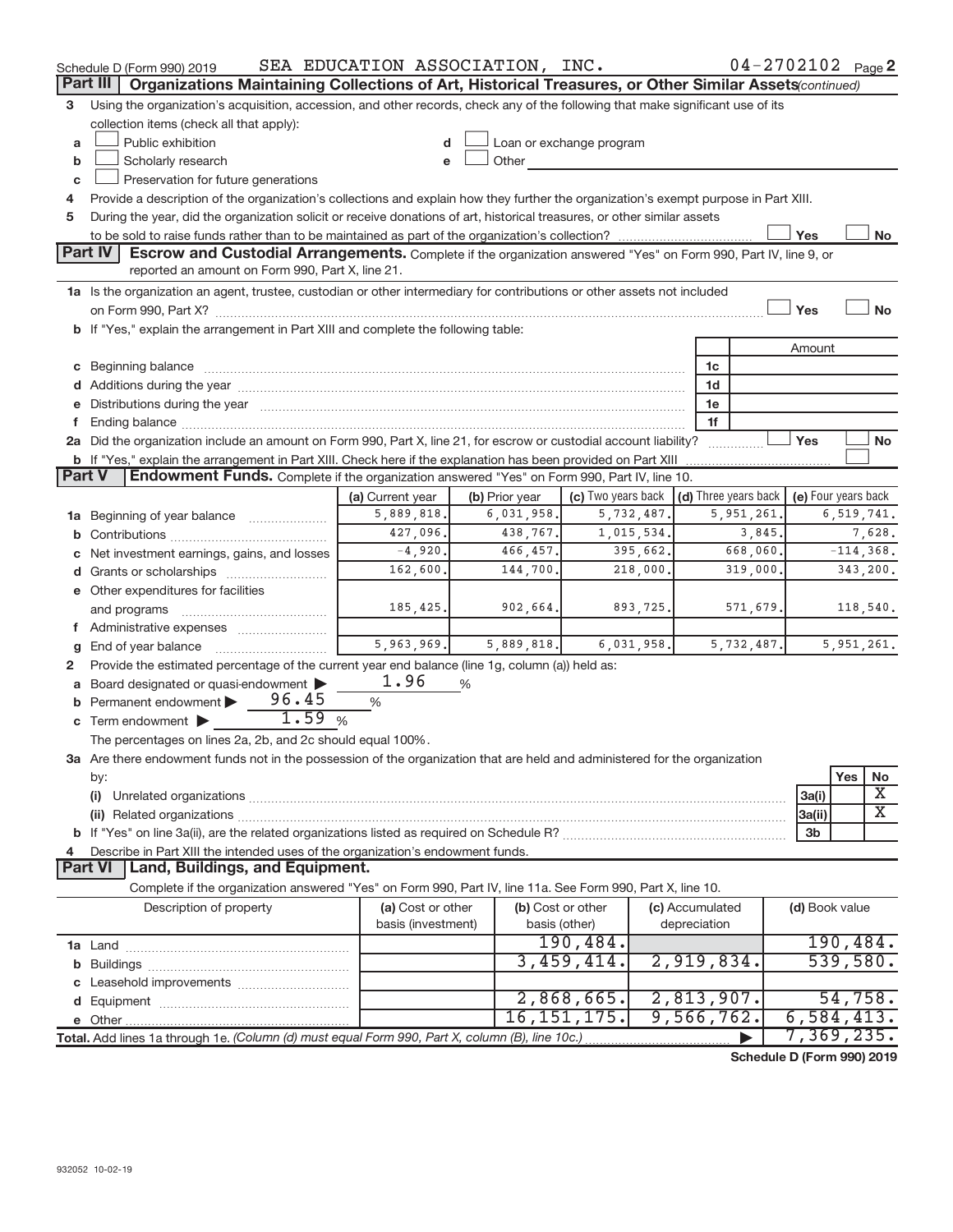| Complete if the organization answered "Yes" on Form 990, Part IV, line 11b. See Form 990, Part X, line 12.                                           |                 |                                                           |                |
|------------------------------------------------------------------------------------------------------------------------------------------------------|-----------------|-----------------------------------------------------------|----------------|
| (a) Description of security or category (including name of security)                                                                                 | (b) Book value  | (c) Method of valuation: Cost or end-of-year market value |                |
|                                                                                                                                                      |                 |                                                           |                |
|                                                                                                                                                      |                 |                                                           |                |
| (3) Other                                                                                                                                            |                 |                                                           |                |
| GOVERNMENT BONDS<br>(A)                                                                                                                              | 545, 230.       | END-OF-YEAR MARKET VALUE                                  |                |
| <b>CORPORATE BONDS</b><br>(B)                                                                                                                        | 922, 742.       | END-OF-YEAR MARKET VALUE                                  |                |
| (C)                                                                                                                                                  |                 |                                                           |                |
| (D)                                                                                                                                                  |                 |                                                           |                |
| (E)                                                                                                                                                  |                 |                                                           |                |
| (F)                                                                                                                                                  |                 |                                                           |                |
| (G)                                                                                                                                                  |                 |                                                           |                |
| (H)                                                                                                                                                  |                 |                                                           |                |
| Total. (Col. (b) must equal Form 990, Part X, col. (B) line 12.)                                                                                     | 1,467,972.      |                                                           |                |
| Part VIII Investments - Program Related.                                                                                                             |                 |                                                           |                |
| Complete if the organization answered "Yes" on Form 990, Part IV, line 11c. See Form 990, Part X, line 13.                                           |                 |                                                           |                |
| (a) Description of investment                                                                                                                        | (b) Book value  | (c) Method of valuation: Cost or end-of-year market value |                |
| (1)                                                                                                                                                  |                 |                                                           |                |
| (2)                                                                                                                                                  |                 |                                                           |                |
| (3)                                                                                                                                                  |                 |                                                           |                |
| (4)                                                                                                                                                  |                 |                                                           |                |
| (5)                                                                                                                                                  |                 |                                                           |                |
| (6)                                                                                                                                                  |                 |                                                           |                |
| (7)                                                                                                                                                  |                 |                                                           |                |
| (8)                                                                                                                                                  |                 |                                                           |                |
| (9)                                                                                                                                                  |                 |                                                           |                |
| Total. (Col. (b) must equal Form 990, Part X, col. (B) line 13.)<br>Part IX<br><b>Other Assets.</b>                                                  |                 |                                                           |                |
| Complete if the organization answered "Yes" on Form 990, Part IV, line 11d. See Form 990, Part X, line 15.                                           |                 |                                                           |                |
|                                                                                                                                                      | (a) Description |                                                           | (b) Book value |
| (1)                                                                                                                                                  |                 |                                                           |                |
| (2)                                                                                                                                                  |                 |                                                           |                |
| (3)                                                                                                                                                  |                 |                                                           |                |
| (4)                                                                                                                                                  |                 |                                                           |                |
| (5)                                                                                                                                                  |                 |                                                           |                |
| (6)                                                                                                                                                  |                 |                                                           |                |
| (7)                                                                                                                                                  |                 |                                                           |                |
| (8)                                                                                                                                                  |                 |                                                           |                |
| (9)                                                                                                                                                  |                 |                                                           |                |
| Total. (Column (b) must equal Form 990, Part X, col. (B) line 15.)                                                                                   |                 |                                                           |                |
| <b>Other Liabilities.</b><br>Part X                                                                                                                  |                 |                                                           |                |
| Complete if the organization answered "Yes" on Form 990, Part IV, line 11e or 11f. See Form 990, Part X, line 25.                                    |                 |                                                           |                |
| (a) Description of liability<br>1.                                                                                                                   |                 |                                                           | (b) Book value |
| Federal income taxes<br>(1)                                                                                                                          |                 |                                                           |                |
| (2)                                                                                                                                                  |                 |                                                           |                |
| (3)                                                                                                                                                  |                 |                                                           |                |
| (4)                                                                                                                                                  |                 |                                                           |                |
| (5)                                                                                                                                                  |                 |                                                           |                |
| (6)                                                                                                                                                  |                 |                                                           |                |
| (7)                                                                                                                                                  |                 |                                                           |                |
| (8)                                                                                                                                                  |                 |                                                           |                |
| (9)                                                                                                                                                  |                 |                                                           |                |
|                                                                                                                                                      |                 |                                                           |                |
| 2. Liability for uncertain tax positions. In Part XIII, provide the text of the footnote to the organization's financial statements that reports the |                 |                                                           |                |

### Schedule D (Form 990) 2019  $\;$  SEA EDUCATION ASSOCIATION, INC.  $\;$  04-2702102  $\;$  Page

## **Part VII** Investments - Other Securities.

organization's liability for uncertain tax positions under FASB ASC 740. Check here if the text of the footnote has been provided in Part XIII...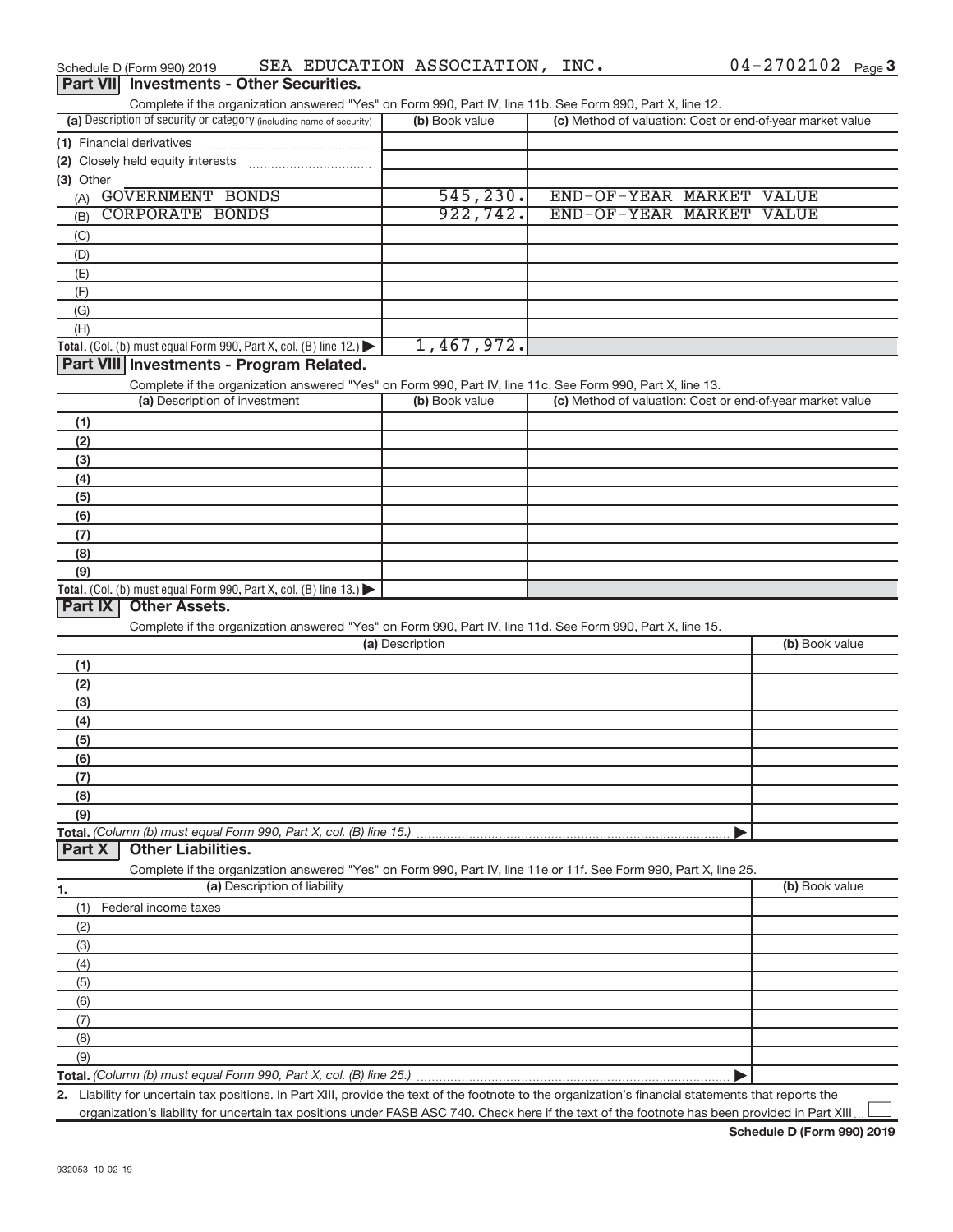|    | SEA EDUCATION ASSOCIATION, INC.<br>Schedule D (Form 990) 2019                                    |                |              |                | $04 - 2702102$ Page 4       |
|----|--------------------------------------------------------------------------------------------------|----------------|--------------|----------------|-----------------------------|
|    | Reconciliation of Revenue per Audited Financial Statements With Revenue per Return.<br>Part XI   |                |              |                |                             |
|    | Complete if the organization answered "Yes" on Form 990, Part IV, line 12a.                      |                |              |                |                             |
| 1  | Total revenue, gains, and other support per audited financial statements                         |                |              | $\blacksquare$ | 6, 184, 529.                |
| 2  | Amounts included on line 1 but not on Form 990, Part VIII, line 12:                              |                |              |                |                             |
| a  |                                                                                                  | 2a             | $-412, 412.$ |                |                             |
|    |                                                                                                  | 2 <sub>b</sub> |              |                |                             |
|    |                                                                                                  | 2 <sub>c</sub> |              |                |                             |
| d  |                                                                                                  | 2d             | 1,397.       |                |                             |
| e  | Add lines 2a through 2d                                                                          |                |              | 2e             | $-411,015.$                 |
| 3  |                                                                                                  |                |              | $\mathbf{3}$   | 6, 595, 544.                |
| 4  | Amounts included on Form 990, Part VIII, line 12, but not on line 1:                             |                |              |                |                             |
|    | Investment expenses not included on Form 990, Part VIII, line 7b [100] [200] 4a [                |                | 17,886.      |                |                             |
|    |                                                                                                  | 4 <sub>b</sub> | 1,644,591.   |                |                             |
|    |                                                                                                  |                |              | 4c             | 1,662,477.                  |
|    | c Add lines 4a and 4b                                                                            |                |              |                |                             |
|    |                                                                                                  |                |              | 5              | 8, 258, 021.                |
|    | Part XII   Reconciliation of Expenses per Audited Financial Statements With Expenses per Return. |                |              |                |                             |
|    | Complete if the organization answered "Yes" on Form 990, Part IV, line 12a.                      |                |              |                |                             |
| 1. |                                                                                                  |                |              |                | 6,924,491.                  |
| 2  | Amounts included on line 1 but not on Form 990, Part IX, line 25:                                |                |              |                |                             |
| a  |                                                                                                  | 2a             |              |                |                             |
|    |                                                                                                  | 2 <sub>b</sub> |              |                |                             |
|    |                                                                                                  | 2c             |              |                |                             |
| d  |                                                                                                  | 2d             | 1,397.       |                |                             |
|    |                                                                                                  |                |              | 2e             |                             |
| з  |                                                                                                  |                |              | $\mathbf{3}$   | $\frac{1,397.}{6,923,094.}$ |
| 4  | Amounts included on Form 990, Part IX, line 25, but not on line 1:                               |                |              |                |                             |
| a  | Investment expenses not included on Form 990, Part VIII, line 7b                                 | 4a             | 17,886.      |                |                             |
|    |                                                                                                  | 4 <sub>h</sub> | 1,642,767.   |                |                             |
|    | c Add lines 4a and 4b                                                                            |                |              | 4 <sub>c</sub> | 1,660,653.                  |
| 5  |                                                                                                  |                |              | 5              | 8,583,747.                  |
|    | Part XIII Supplemental Information.                                                              |                |              |                |                             |

Provide the descriptions required for Part II, lines 3, 5, and 9; Part III, lines 1a and 4; Part IV, lines 1b and 2b; Part V, line 4; Part X, line 2; Part XI, lines 2d and 4b; and Part XII, lines 2d and 4b. Also complete this part to provide any additional information.

### PART V, LINE 4:

# THE SCHOOLS ENDOWMENT FUNDS ARE PRIMARILY INTENDED TO SUPPORT SCHOLARSHIPS

FOR STUDENTS AND ACADEMIC PROGRAMS.

PART XI, LINE 2D - OTHER ADJUSTMENTS:

CAPITAL CAMPAIGN EXPENSES 1,397.

# PART XI, LINE 4B - OTHER ADJUSTMENTS:

FINANCIAL AID 1,580,581.

CAPITAL CAMPAIGN EXPENSES 62, 186.

LOSS ON SPLIT INTEREST AGREEMENT 1,824.

# TOTAL TO SCHEDULE D, PART XI, LINE 4B 1,644,591.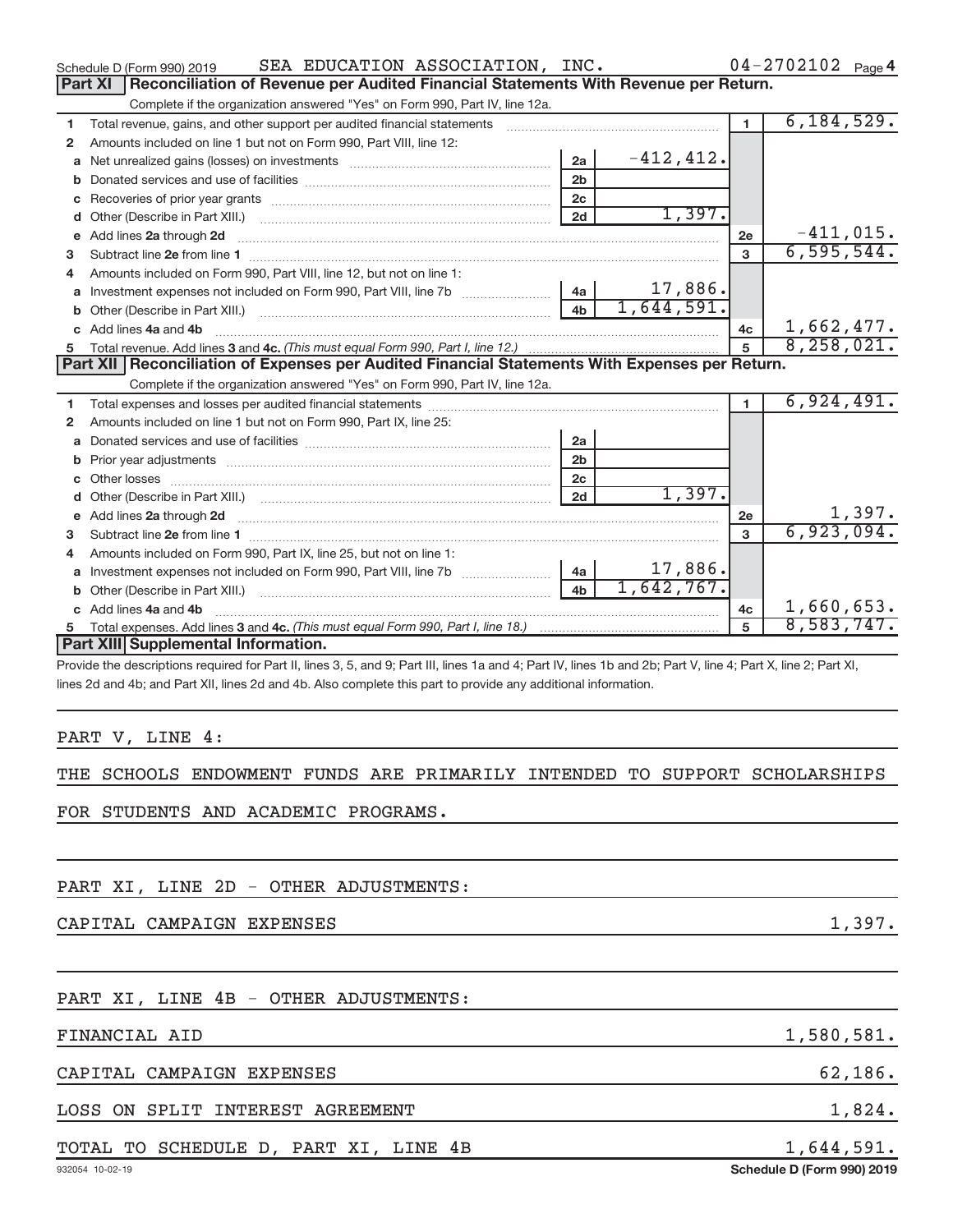| SEA EDUCATION ASSOCIATION, INC.<br>Schedule D (Form 990) 2019                                                                                        | 04-2702102 Page 5 |
|------------------------------------------------------------------------------------------------------------------------------------------------------|-------------------|
| <b>Part XIII Supplemental Information (continued)</b>                                                                                                |                   |
|                                                                                                                                                      |                   |
| PART XII, LINE 2D - OTHER ADJUSTMENTS:                                                                                                               |                   |
|                                                                                                                                                      |                   |
| COST OF GOODS SOLD<br><u> 1989 - Johann Stoff, deutscher Stoff, der Stoff, der Stoff, der Stoff, der Stoff, der Stoff, der Stoff, der S</u>          | 1,397.            |
|                                                                                                                                                      |                   |
| PART XII, LINE 4B - OTHER ADJUSTMENTS:                                                                                                               |                   |
| FINANCIAL AID                                                                                                                                        | 1,580,581.        |
| <u> 1989 - Johann Stoff, Amerikaansk politiker († 1908)</u>                                                                                          |                   |
| CAPITAL CAMPAIGN EXPENSES<br>the control of the control of the control of the control of the control of the control of the control of the control of | 62,186.           |
| TOTAL TO SCHEDULE D, PART XII, LINE 4B                                                                                                               | 1,642,767.        |
|                                                                                                                                                      |                   |
|                                                                                                                                                      |                   |
|                                                                                                                                                      |                   |
|                                                                                                                                                      |                   |
|                                                                                                                                                      |                   |
|                                                                                                                                                      |                   |
|                                                                                                                                                      |                   |
|                                                                                                                                                      |                   |
|                                                                                                                                                      |                   |
|                                                                                                                                                      |                   |
|                                                                                                                                                      |                   |
|                                                                                                                                                      |                   |
|                                                                                                                                                      |                   |
|                                                                                                                                                      |                   |
|                                                                                                                                                      |                   |
|                                                                                                                                                      |                   |
|                                                                                                                                                      |                   |
|                                                                                                                                                      |                   |
|                                                                                                                                                      |                   |
|                                                                                                                                                      |                   |
|                                                                                                                                                      |                   |
|                                                                                                                                                      |                   |
|                                                                                                                                                      |                   |
|                                                                                                                                                      |                   |
|                                                                                                                                                      |                   |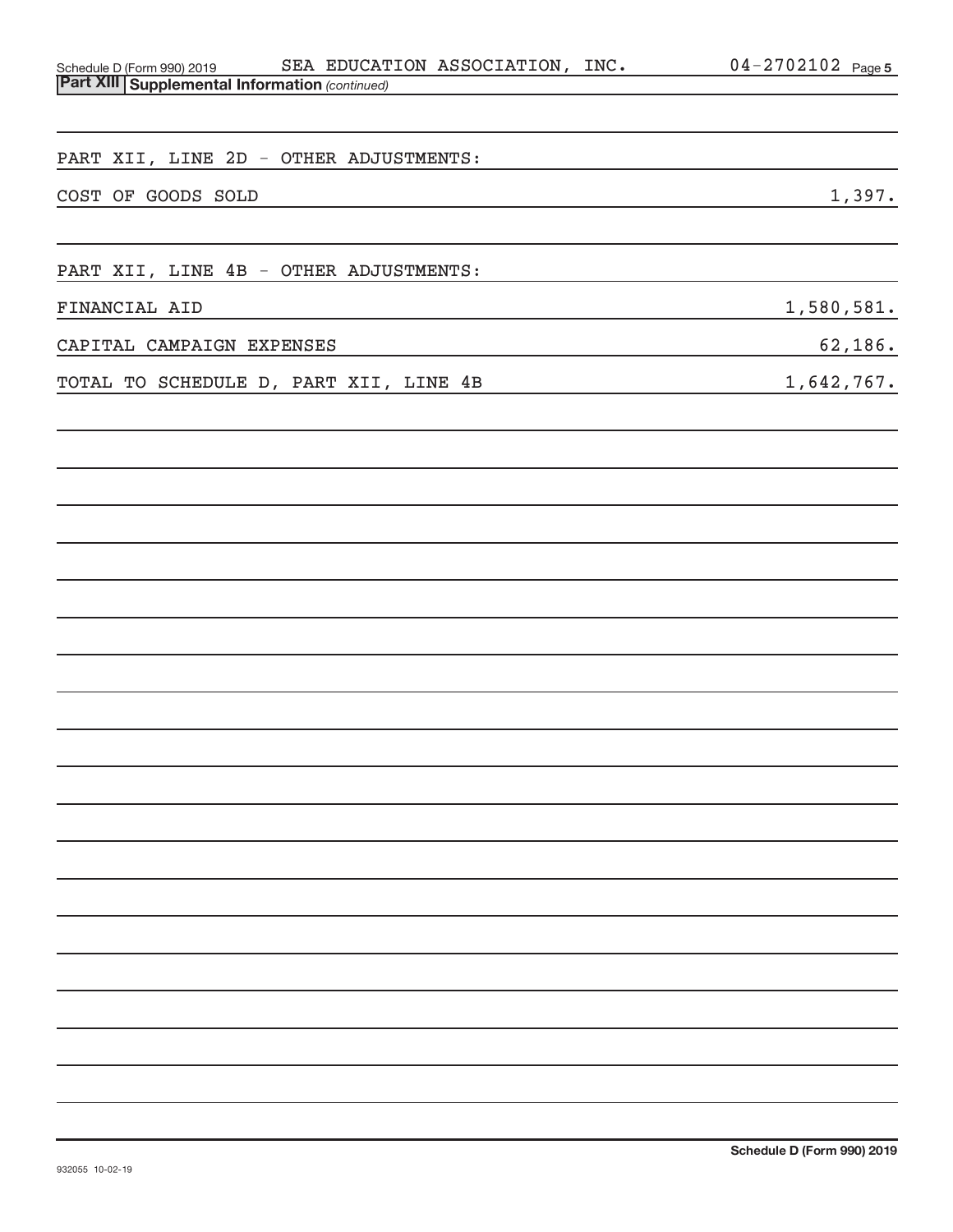|              | <b>Schools</b><br><b>SCHEDULE E</b><br>(Form 990 or 990-EZ)<br>Complete if the organization answered "Yes" on Form 990,<br>Part IV, line 13, or Form 990-EZ, Part VI, line 48.<br>Attach to Form 990 or Form 990-EZ.<br>Department of the Treasury<br>Internal Revenue Service<br>Go to www.irs.gov/Form990 for the latest information.<br><b>Employer identification number</b><br>Name of the organization |                                                                                                                               |                                      |                      |                       | OMB No. 1545-0047<br>2019<br><b>Open to Public</b><br>Inspection |  |  |  |
|--------------|--------------------------------------------------------------------------------------------------------------------------------------------------------------------------------------------------------------------------------------------------------------------------------------------------------------------------------------------------------------------------------------------------------------|-------------------------------------------------------------------------------------------------------------------------------|--------------------------------------|----------------------|-----------------------|------------------------------------------------------------------|--|--|--|
|              |                                                                                                                                                                                                                                                                                                                                                                                                              | SEA EDUCATION ASSOCIATION, INC.                                                                                               | $04 - 2702102$                       |                      |                       |                                                                  |  |  |  |
| Part I       |                                                                                                                                                                                                                                                                                                                                                                                                              |                                                                                                                               |                                      |                      |                       |                                                                  |  |  |  |
|              |                                                                                                                                                                                                                                                                                                                                                                                                              |                                                                                                                               |                                      |                      | YES                   | <b>NO</b>                                                        |  |  |  |
| 1.           |                                                                                                                                                                                                                                                                                                                                                                                                              | Does the organization have a racially nondiscriminatory policy toward students by statement in its charter, bylaws,           |                                      |                      | X                     |                                                                  |  |  |  |
| $\mathbf{2}$ |                                                                                                                                                                                                                                                                                                                                                                                                              | Does the organization include a statement of its racially nondiscriminatory policy toward students in all its brochures,      |                                      | 1                    |                       |                                                                  |  |  |  |
|              |                                                                                                                                                                                                                                                                                                                                                                                                              | catalogues, and other written communications with the public dealing with student admissions, programs, and scholarships?     |                                      | $\overline{2}$       | X                     |                                                                  |  |  |  |
| 3            |                                                                                                                                                                                                                                                                                                                                                                                                              | Has the organization publicized its racially nondiscriminatory policy through newspaper or broadcast media during the         |                                      |                      |                       |                                                                  |  |  |  |
|              |                                                                                                                                                                                                                                                                                                                                                                                                              | period of solicitation for students, or during the registration period if it has no solicitation program, in a way that makes |                                      |                      |                       |                                                                  |  |  |  |
|              |                                                                                                                                                                                                                                                                                                                                                                                                              | the policy known to all parts of the general community it serves? If "Yes," please describe. If "No," please explain.         |                                      |                      |                       |                                                                  |  |  |  |
|              | SEE PART II                                                                                                                                                                                                                                                                                                                                                                                                  |                                                                                                                               |                                      | 3                    | X                     |                                                                  |  |  |  |
|              |                                                                                                                                                                                                                                                                                                                                                                                                              |                                                                                                                               |                                      |                      |                       |                                                                  |  |  |  |
|              |                                                                                                                                                                                                                                                                                                                                                                                                              |                                                                                                                               |                                      |                      |                       |                                                                  |  |  |  |
|              |                                                                                                                                                                                                                                                                                                                                                                                                              |                                                                                                                               |                                      |                      |                       |                                                                  |  |  |  |
|              |                                                                                                                                                                                                                                                                                                                                                                                                              |                                                                                                                               |                                      |                      |                       |                                                                  |  |  |  |
| 4            |                                                                                                                                                                                                                                                                                                                                                                                                              | Does the organization maintain the following?                                                                                 |                                      |                      |                       |                                                                  |  |  |  |
| а            |                                                                                                                                                                                                                                                                                                                                                                                                              |                                                                                                                               |                                      | 4a                   | х                     |                                                                  |  |  |  |
| b            |                                                                                                                                                                                                                                                                                                                                                                                                              | Records documenting that scholarships and other financial assistance are awarded on a racially nondiscriminatory basis?       |                                      | 4 <sub>b</sub>       | $\overline{\text{x}}$ |                                                                  |  |  |  |
|              |                                                                                                                                                                                                                                                                                                                                                                                                              | c Copies of all catalogues, brochures, announcements, and other written communications to the public dealing with student     |                                      |                      | X                     |                                                                  |  |  |  |
|              |                                                                                                                                                                                                                                                                                                                                                                                                              |                                                                                                                               |                                      | 4c<br>4d             | $\overline{\text{x}}$ |                                                                  |  |  |  |
|              |                                                                                                                                                                                                                                                                                                                                                                                                              | If you answered "No" to any of the above, please explain. If you need more space, use Part II.                                |                                      |                      |                       |                                                                  |  |  |  |
|              |                                                                                                                                                                                                                                                                                                                                                                                                              |                                                                                                                               |                                      |                      |                       |                                                                  |  |  |  |
|              |                                                                                                                                                                                                                                                                                                                                                                                                              |                                                                                                                               |                                      |                      |                       |                                                                  |  |  |  |
|              |                                                                                                                                                                                                                                                                                                                                                                                                              |                                                                                                                               |                                      |                      |                       |                                                                  |  |  |  |
|              |                                                                                                                                                                                                                                                                                                                                                                                                              |                                                                                                                               |                                      |                      |                       |                                                                  |  |  |  |
| 5            |                                                                                                                                                                                                                                                                                                                                                                                                              | Does the organization discriminate by race in any way with respect to:                                                        |                                      |                      |                       |                                                                  |  |  |  |
|              |                                                                                                                                                                                                                                                                                                                                                                                                              |                                                                                                                               |                                      | 5a                   |                       | х<br>$\overline{\text{x}}$                                       |  |  |  |
|              |                                                                                                                                                                                                                                                                                                                                                                                                              |                                                                                                                               |                                      | 5 <sub>b</sub><br>5c |                       | $\overline{\text{X}}$                                            |  |  |  |
|              |                                                                                                                                                                                                                                                                                                                                                                                                              |                                                                                                                               |                                      | 5d                   |                       | $\overline{\textbf{X}}$                                          |  |  |  |
|              |                                                                                                                                                                                                                                                                                                                                                                                                              |                                                                                                                               |                                      | 5e                   |                       | $\overline{\text{X}}$                                            |  |  |  |
|              |                                                                                                                                                                                                                                                                                                                                                                                                              |                                                                                                                               |                                      | 5f                   |                       | $\overline{\text{X}}$                                            |  |  |  |
|              |                                                                                                                                                                                                                                                                                                                                                                                                              |                                                                                                                               |                                      | 5 <sub>g</sub>       |                       | $\overline{\text{X}}$                                            |  |  |  |
|              |                                                                                                                                                                                                                                                                                                                                                                                                              |                                                                                                                               |                                      | 5h                   |                       | $\overline{\text{X}}$                                            |  |  |  |
|              |                                                                                                                                                                                                                                                                                                                                                                                                              | If you answered "Yes" to any of the above, please explain. If you need more space, use Part II.                               |                                      |                      |                       |                                                                  |  |  |  |
|              |                                                                                                                                                                                                                                                                                                                                                                                                              |                                                                                                                               |                                      |                      |                       |                                                                  |  |  |  |
|              |                                                                                                                                                                                                                                                                                                                                                                                                              |                                                                                                                               |                                      |                      |                       |                                                                  |  |  |  |
|              |                                                                                                                                                                                                                                                                                                                                                                                                              |                                                                                                                               |                                      |                      |                       |                                                                  |  |  |  |
|              |                                                                                                                                                                                                                                                                                                                                                                                                              |                                                                                                                               |                                      | 6a                   | x                     |                                                                  |  |  |  |
|              |                                                                                                                                                                                                                                                                                                                                                                                                              |                                                                                                                               |                                      | 6b                   |                       | х                                                                |  |  |  |
|              |                                                                                                                                                                                                                                                                                                                                                                                                              | If you answered "Yes" on either line 6a or line 6b, explain on Part II.                                                       |                                      |                      |                       |                                                                  |  |  |  |
| $\mathbf{7}$ |                                                                                                                                                                                                                                                                                                                                                                                                              | Does the organization certify that it has complied with the applicable requirements of sections 4.01 through 4.05 of          |                                      |                      |                       |                                                                  |  |  |  |
|              |                                                                                                                                                                                                                                                                                                                                                                                                              |                                                                                                                               |                                      | $\overline{7}$       | х                     |                                                                  |  |  |  |
|              |                                                                                                                                                                                                                                                                                                                                                                                                              | LHA For Paperwork Reduction Act Notice, see the Instructions for Form 990 or Form 990-EZ.                                     | Schedule E (Form 990 or 990-EZ) 2019 |                      |                       |                                                                  |  |  |  |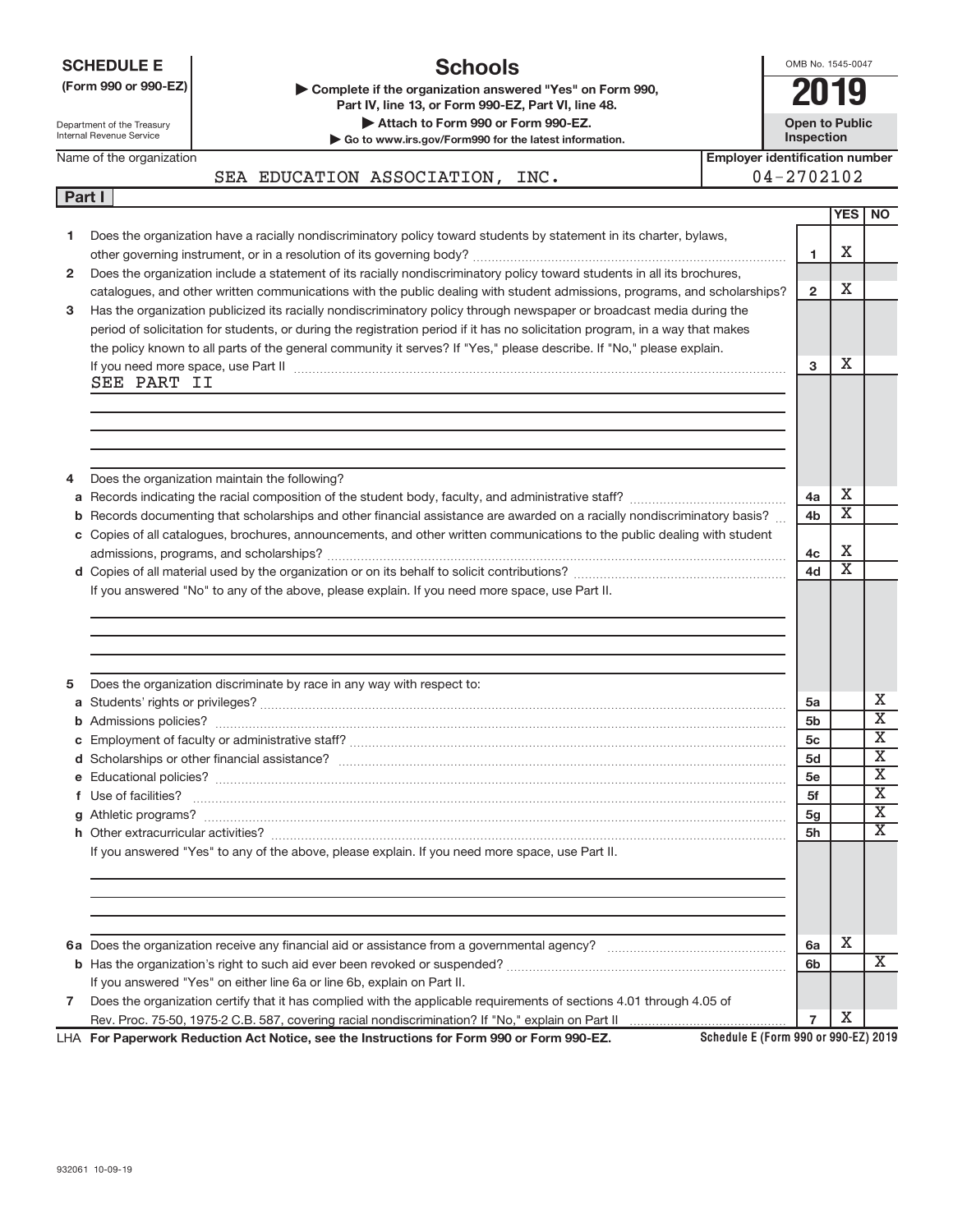Schedule E (Form 990 or 990-EZ) 2019

Part II | Supplemental Information. Provide the explanations required by Part I, lines 3, 4d, 5h, 6b, and 7, as applicable. Also provide any other additional information.

LINE 3 - EXPLANATION OF NONDISCRIMINATION POLICY:

OUR STUDENTS COME FROM ALL PARTS OF THE UNITED STATES, AND

THEREFORE, WE ARE NOT ABLE TO REACH ALL PARTS OF THE GENERAL

COMMUNITY WHICH WE SERVE BY PUBLICIZING OUR RACIALLY

NONDISCRIMINATORY POLICY THROUGH NEWSPAPERS OR BROADCAST

MEDIA. INSTEAD, IN ADDITION TO PUBLICIZING OUR RACIALLY

NONDISCRIMINATORY POLICY IN ALL OF OUR BROCHURES AND CATALOGUES DEALING

WITH STUDENT ADMISSIONS, PROGRAMS AND SCHOLARSHIPS, WE ALSO PUBLICIZE OUR

POLICY ON OUR WEBSITE IN ORDER TO REACH ALL PARTS OF THE GENERAL COMMUNITY

WHICH WE SERVE. GIVEN THESE FACTS AND CIRCUMSTANCES, THE ASSOCIATION HAS

SATISFIED THE PUBLICITY REQUIREMENT OF REV. PROC. 75-50, 1975-2 C.B. 587,

SECTION 4.03, AS IT HAS DEMONSTRATED THAT ITS PROMOTIONAL ACTIVITIES AND

RECRUITING EFFORTS IN ALL GEOGRAPHIC AREAS ARE REASONABLY DESIGNED TO

INFORM STUDENTS OF ALL RACIAL SEGMENTS IN ALL OF THE GENERAL COMMUNITIES

WHICH WE SERVE.

LINE 6 - EXPLANATION OF GOVERNMENT FINANCIAL AID:

DURING THE CURRENT YEAR, THE ORGANIZATION RECEIVED FINANCIAL ASSISTANCE FROM THE NATIONAL OCEANIC AND ATMOSPHERIC ADMINISTRATION (NOAA). THE ORGANIZATION RECEIVED GRANT FUNDS TO SUPPORT STUDENTS PARTICIPATING IN THE WOODS HOLE PARTNERSHIP EDUCATION PROGRAM (\$175,513).

932062 10-09-19 **Schedule E (Form 990 or 990-EZ) 2019** DURING THE CURRENT YEAR, THE ORGANIZATION RECEIVED FINANCIAL ASSISTANCE FROM THE NATIONAL SCIENCE FOUNDATION (NSF). THE ORGANIZATION RECEIVED GRANT FUNDS TO SUPPORT PLASTICS RESEARCH AND SCIENTIFIC EQUIPMENT MAINTENANCE (\$18,174). THE ORGANIZATION RECEIVED GRANT FUNDS TO SUPPORT A MULTI-INSTITUTION WORKSHOP FOR DIVERSITY TRAINING AND TO CELEBRATE 10 YEARS OF THE PARTNERSHIP EDUCATION PROGRAM (49,360). THE GRANT ALLOWED A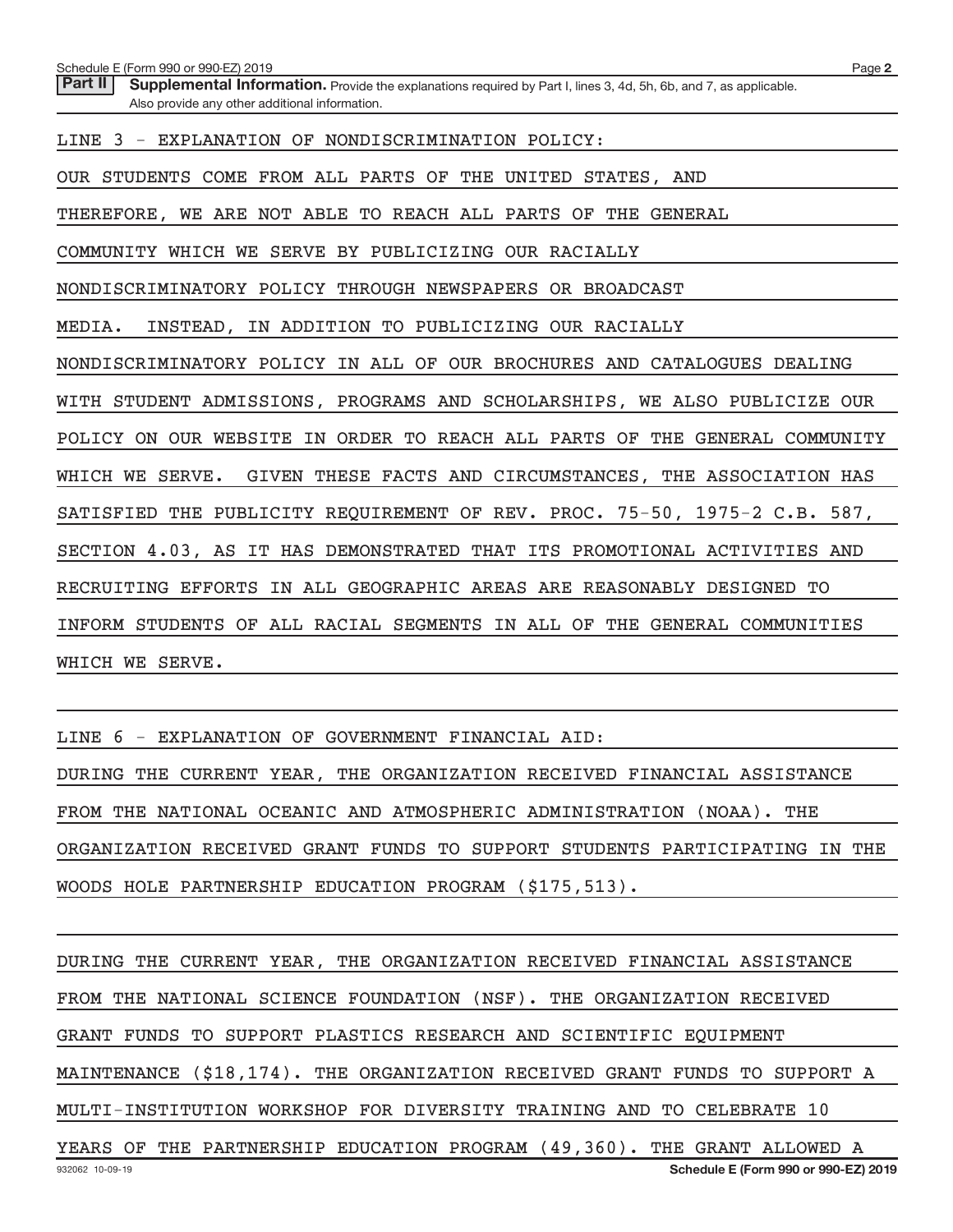Part II | Supplemental Information. Provide the explanations required by Part I, lines 3, 4d, 5h, 6b, and 7, as applicable. Also provide any other additional information.

BROADER NATIONAL NETWORK OF PROFESSIONALS TO PARTICIPATE AND COLLABORATE

IN WOODS HOLE, MA DURING THE SUMMER OF 2019. REMAINING FUNDS WILL BE USED

TO FURTHER THIS IMPORTANT INITIATIVE.

SEE SCHEDULE O FOR REMAINING DESCRIPTION.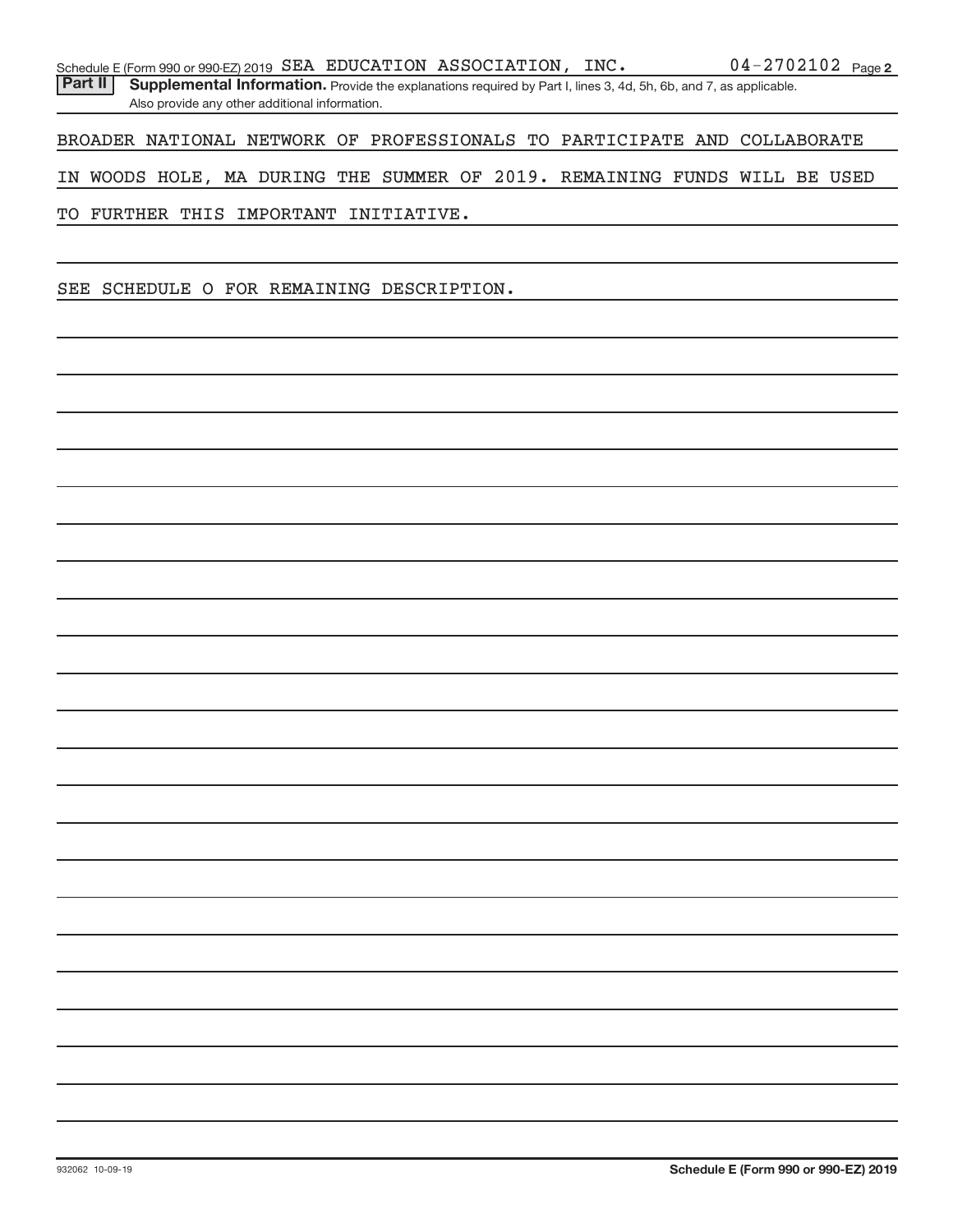| <b>SCHEDULE G</b>                                                                                                                                                          |                                                      | <b>Supplemental Information Regarding Fundraising or Gaming Activities</b>                                                                                                                                                                                                                                                                                                                                                                                                                                 |                            |                                                                            |                                                                                                                        |                                                                            | OMB No. 1545-0047                                       |
|----------------------------------------------------------------------------------------------------------------------------------------------------------------------------|------------------------------------------------------|------------------------------------------------------------------------------------------------------------------------------------------------------------------------------------------------------------------------------------------------------------------------------------------------------------------------------------------------------------------------------------------------------------------------------------------------------------------------------------------------------------|----------------------------|----------------------------------------------------------------------------|------------------------------------------------------------------------------------------------------------------------|----------------------------------------------------------------------------|---------------------------------------------------------|
| (Form 990 or 990-EZ)                                                                                                                                                       |                                                      | Complete if the organization answered "Yes" on Form 990, Part IV, line 17, 18, or 19, or if the<br>organization entered more than \$15,000 on Form 990-EZ, line 6a.                                                                                                                                                                                                                                                                                                                                        |                            |                                                                            |                                                                                                                        |                                                                            |                                                         |
| Department of the Treasury                                                                                                                                                 |                                                      | Attach to Form 990 or Form 990-EZ.                                                                                                                                                                                                                                                                                                                                                                                                                                                                         |                            |                                                                            |                                                                                                                        |                                                                            | <b>Open to Public</b>                                   |
| Internal Revenue Service<br>Name of the organization                                                                                                                       |                                                      | Go to www.irs.gov/Form990 for instructions and the latest information.                                                                                                                                                                                                                                                                                                                                                                                                                                     |                            |                                                                            |                                                                                                                        |                                                                            | Inspection<br><b>Employer identification number</b>     |
|                                                                                                                                                                            |                                                      | SEA EDUCATION ASSOCIATION, INC.                                                                                                                                                                                                                                                                                                                                                                                                                                                                            |                            |                                                                            |                                                                                                                        | $04 - 2702102$                                                             |                                                         |
| Part I                                                                                                                                                                     | required to complete this part.                      | Fundraising Activities. Complete if the organization answered "Yes" on Form 990, Part IV, line 17. Form 990-EZ filers are not                                                                                                                                                                                                                                                                                                                                                                              |                            |                                                                            |                                                                                                                        |                                                                            |                                                         |
| $X$ Mail solicitations<br>a<br>b<br>$X$ Phone solicitations<br>C<br>$\boxed{\mathbf{X}}$ In-person solicitations<br>d<br>compensated at least \$5,000 by the organization. | $\lfloor x \rfloor$ Internet and email solicitations | 1 Indicate whether the organization raised funds through any of the following activities. Check all that apply.<br>q<br>2 a Did the organization have a written or oral agreement with any individual (including officers, directors, trustees, or<br>key employees listed in Form 990, Part VII) or entity in connection with professional fundraising services?<br>b If "Yes," list the 10 highest paid individuals or entities (fundraisers) pursuant to agreements under which the fundraiser is to be | Special fundraising events |                                                                            | $e$ $\boxed{X}$ Solicitation of non-government grants<br>$f\left[\frac{X}{X}\right]$ Solicitation of government grants | $\boxed{\text{X}}$ Yes                                                     | <b>No</b>                                               |
| (i) Name and address of individual<br>or entity (fundraiser)                                                                                                               |                                                      | (ii) Activity                                                                                                                                                                                                                                                                                                                                                                                                                                                                                              |                            | (iii) Did<br>fundraiser<br>have custody<br>or control of<br>contributions? | (iv) Gross receipts<br>from activity                                                                                   | (v) Amount paid<br>to (or retained by)<br>fundraiser<br>listed in col. (i) | (vi) Amount paid<br>to (or retained by)<br>organization |
| GRAHAM- PELTON CONSULTING.                                                                                                                                                 |                                                      |                                                                                                                                                                                                                                                                                                                                                                                                                                                                                                            | Yes                        | No.                                                                        |                                                                                                                        |                                                                            |                                                         |
| INC. - 101 FEDERAL STREET.                                                                                                                                                 |                                                      | GENERAL FUNDRAISING                                                                                                                                                                                                                                                                                                                                                                                                                                                                                        |                            | X                                                                          | 0                                                                                                                      | 55,000                                                                     | 0.                                                      |
|                                                                                                                                                                            |                                                      |                                                                                                                                                                                                                                                                                                                                                                                                                                                                                                            |                            |                                                                            |                                                                                                                        |                                                                            |                                                         |
|                                                                                                                                                                            |                                                      |                                                                                                                                                                                                                                                                                                                                                                                                                                                                                                            |                            |                                                                            |                                                                                                                        |                                                                            |                                                         |
|                                                                                                                                                                            |                                                      |                                                                                                                                                                                                                                                                                                                                                                                                                                                                                                            |                            |                                                                            |                                                                                                                        |                                                                            |                                                         |
|                                                                                                                                                                            |                                                      |                                                                                                                                                                                                                                                                                                                                                                                                                                                                                                            |                            |                                                                            |                                                                                                                        |                                                                            |                                                         |
|                                                                                                                                                                            |                                                      |                                                                                                                                                                                                                                                                                                                                                                                                                                                                                                            |                            |                                                                            |                                                                                                                        |                                                                            |                                                         |
|                                                                                                                                                                            |                                                      |                                                                                                                                                                                                                                                                                                                                                                                                                                                                                                            |                            |                                                                            |                                                                                                                        |                                                                            |                                                         |
|                                                                                                                                                                            |                                                      |                                                                                                                                                                                                                                                                                                                                                                                                                                                                                                            |                            |                                                                            |                                                                                                                        |                                                                            |                                                         |
|                                                                                                                                                                            |                                                      |                                                                                                                                                                                                                                                                                                                                                                                                                                                                                                            |                            |                                                                            |                                                                                                                        |                                                                            |                                                         |
|                                                                                                                                                                            |                                                      |                                                                                                                                                                                                                                                                                                                                                                                                                                                                                                            |                            |                                                                            |                                                                                                                        |                                                                            |                                                         |
| Total                                                                                                                                                                      |                                                      |                                                                                                                                                                                                                                                                                                                                                                                                                                                                                                            |                            |                                                                            |                                                                                                                        | 55,000                                                                     |                                                         |
| or licensing.                                                                                                                                                              |                                                      | 3 List all states in which the organization is registered or licensed to solicit contributions or has been notified it is exempt from registration                                                                                                                                                                                                                                                                                                                                                         |                            |                                                                            |                                                                                                                        |                                                                            |                                                         |

CA,FL,IL,KS,KY,MA,MD,NC,NJ,NY,PA,SC,VA

**For Paperwork Reduction Act Notice, see the Instructions for Form 990 or 990-EZ. Schedule G (Form 990 or 990-EZ) 2019** LHA SEE PART IV FOR CONTINUATIONS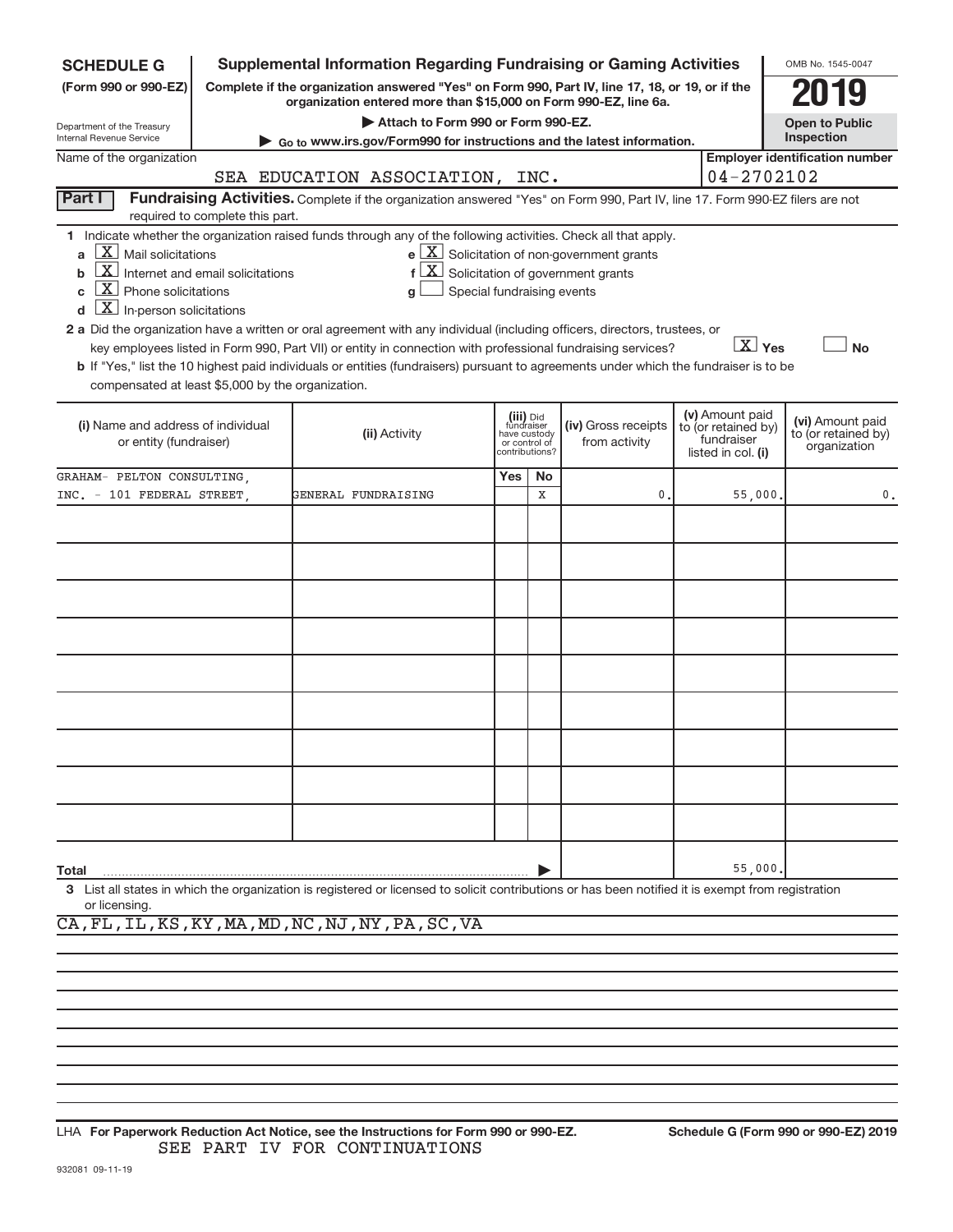Part II | Fundraising Events. Complete if the organization answered "Yes" on Form 990, Part IV, line 18, or reported more than \$15,000 of fundraising event contributions and gross income on Form 990-EZ, lines 1 and 6b. List events with gross receipts greater than \$5,000.

|                        |        | UI Turidiaising event continuutions and gross income on Form 990-LZ, illies T and OD. List events with gross receipts greater than \$0,000.         | (a) Event $#1$ | (b) Event #2            | (c) Other events      | (d) Total events           |
|------------------------|--------|-----------------------------------------------------------------------------------------------------------------------------------------------------|----------------|-------------------------|-----------------------|----------------------------|
|                        |        |                                                                                                                                                     |                |                         |                       | (add col. (a) through      |
|                        |        |                                                                                                                                                     | (event type)   | (event type)            | (total number)        | col. (c)                   |
|                        |        |                                                                                                                                                     |                |                         |                       |                            |
| Revenue                | 1.     |                                                                                                                                                     |                |                         |                       |                            |
|                        |        |                                                                                                                                                     |                |                         |                       |                            |
|                        |        |                                                                                                                                                     |                |                         |                       |                            |
|                        | 3      | Gross income (line 1 minus line 2)                                                                                                                  |                |                         |                       |                            |
|                        |        |                                                                                                                                                     |                |                         |                       |                            |
|                        |        |                                                                                                                                                     |                |                         |                       |                            |
|                        |        |                                                                                                                                                     |                |                         |                       |                            |
|                        | 5      |                                                                                                                                                     |                |                         |                       |                            |
| Direct Expenses        |        |                                                                                                                                                     |                |                         |                       |                            |
|                        |        |                                                                                                                                                     |                |                         |                       |                            |
|                        |        |                                                                                                                                                     |                |                         |                       |                            |
|                        |        |                                                                                                                                                     |                |                         |                       |                            |
|                        | 8<br>9 |                                                                                                                                                     |                |                         |                       |                            |
|                        |        |                                                                                                                                                     |                |                         | $\blacktriangleright$ |                            |
|                        |        |                                                                                                                                                     |                |                         |                       |                            |
| Part III               |        | Gaming. Complete if the organization answered "Yes" on Form 990, Part IV, line 19, or reported more than                                            |                |                         |                       |                            |
|                        |        | \$15,000 on Form 990-EZ, line 6a.                                                                                                                   |                | (b) Pull tabs/instant   |                       | (d) Total gaming (add      |
| Revenue                |        |                                                                                                                                                     | (a) Bingo      | bingo/progressive bingo | (c) Other gaming      | col. (a) through col. (c)) |
|                        |        |                                                                                                                                                     |                |                         |                       |                            |
|                        | 1.     |                                                                                                                                                     |                |                         |                       |                            |
|                        |        |                                                                                                                                                     |                |                         |                       |                            |
|                        |        |                                                                                                                                                     |                |                         |                       |                            |
|                        |        |                                                                                                                                                     |                |                         |                       |                            |
| <b>Direct Expenses</b> |        |                                                                                                                                                     |                |                         |                       |                            |
|                        | 4      |                                                                                                                                                     |                |                         |                       |                            |
|                        |        |                                                                                                                                                     |                |                         |                       |                            |
|                        |        |                                                                                                                                                     | Yes<br>%       | Yes<br>%                | Yes<br>%              |                            |
|                        |        | 6 Volunteer labor                                                                                                                                   | No             | No                      | No                    |                            |
|                        |        |                                                                                                                                                     |                |                         |                       |                            |
|                        | 7      | Direct expense summary. Add lines 2 through 5 in column (d)                                                                                         |                |                         |                       |                            |
|                        | 8      |                                                                                                                                                     |                |                         |                       |                            |
|                        |        |                                                                                                                                                     |                |                         |                       |                            |
| 9                      |        | Enter the state(s) in which the organization conducts gaming activities:                                                                            |                |                         |                       |                            |
|                        |        |                                                                                                                                                     |                |                         |                       | Yes<br><b>No</b>           |
|                        |        | <b>b</b> If "No," explain:<br><u> 1980 - Jan Sterling von Berling von Berling von Berling von Berling von Berling von Berling von Berling von B</u> |                |                         |                       |                            |
|                        |        |                                                                                                                                                     |                |                         |                       |                            |
|                        |        |                                                                                                                                                     |                |                         |                       | Yes<br><b>No</b>           |
|                        |        | <b>b</b> If "Yes," explain:                                                                                                                         |                |                         |                       |                            |
|                        |        |                                                                                                                                                     |                |                         |                       |                            |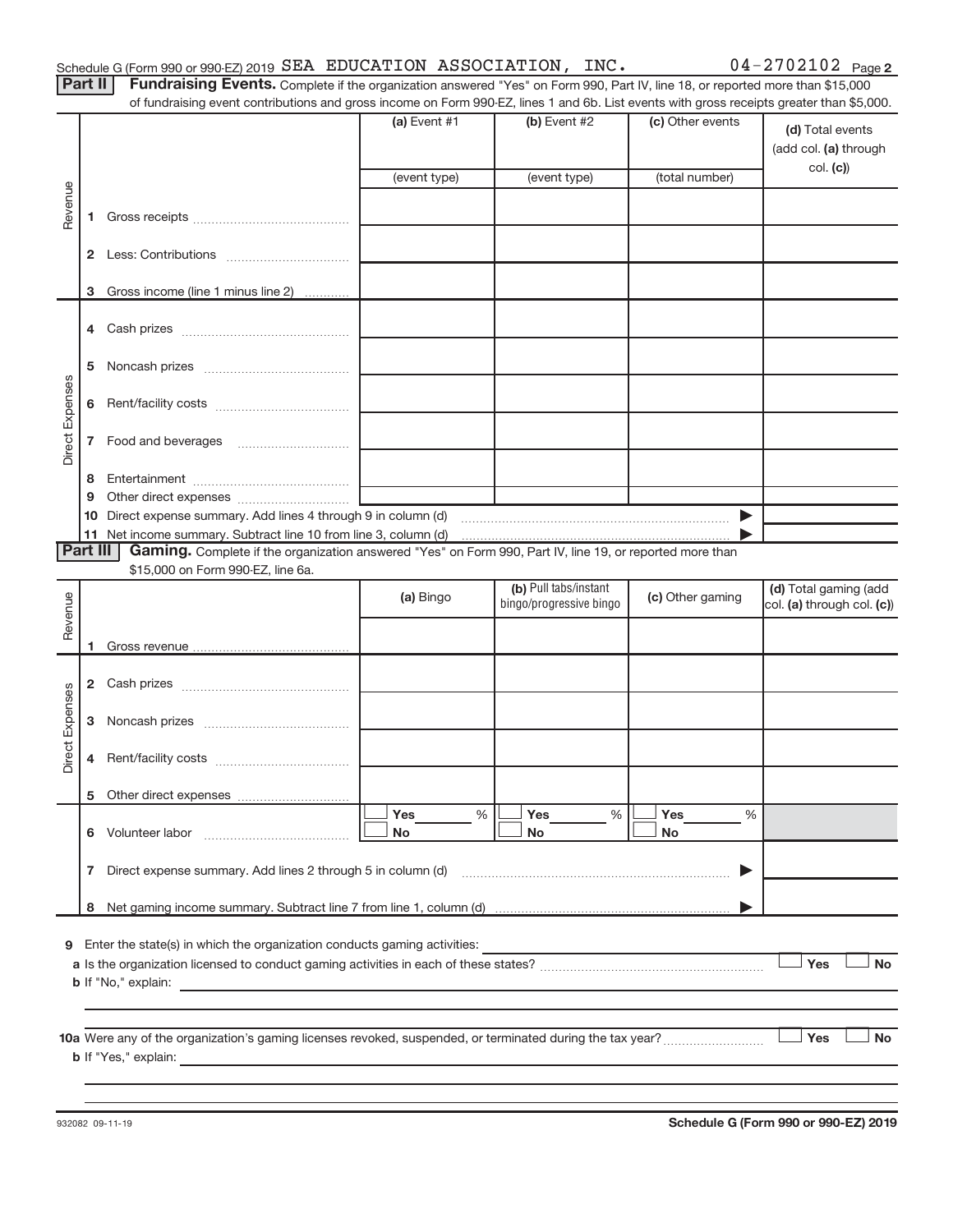|       | Schedule G (Form 990 or 990-EZ) 2019 SEA EDUCATION ASSOCIATION, INC.                                                                                                                                                                 | $04 - 2702102$ Page 3 |           |
|-------|--------------------------------------------------------------------------------------------------------------------------------------------------------------------------------------------------------------------------------------|-----------------------|-----------|
|       |                                                                                                                                                                                                                                      | Yes                   | <b>No</b> |
|       | 12 Is the organization a grantor, beneficiary or trustee of a trust, or a member of a partnership or other entity formed                                                                                                             |                       |           |
|       |                                                                                                                                                                                                                                      | Yes                   | <b>No</b> |
|       | 13 Indicate the percentage of gaming activity conducted in:                                                                                                                                                                          |                       |           |
|       |                                                                                                                                                                                                                                      |                       | %         |
|       |                                                                                                                                                                                                                                      | 13 <sub>b</sub>       | $\%$      |
|       | 14 Enter the name and address of the person who prepares the organization's gaming/special events books and records:                                                                                                                 |                       |           |
|       | Name $\sum$                                                                                                                                                                                                                          |                       |           |
|       |                                                                                                                                                                                                                                      |                       |           |
|       |                                                                                                                                                                                                                                      |                       |           |
|       | 15a Does the organization have a contract with a third party from whom the organization receives gaming revenue?                                                                                                                     | Yes                   | <b>No</b> |
|       |                                                                                                                                                                                                                                      |                       |           |
|       | of gaming revenue retained by the third party $\triangleright$ \$                                                                                                                                                                    |                       |           |
|       | c If "Yes," enter name and address of the third party:                                                                                                                                                                               |                       |           |
|       | Name <b>Decision and Contract Contract Contract Contract Contract Contract Contract Contract Contract Contract Contract Contract Contract Contract Contract Contract Contract Contract Contract Contract Contract Contract Contr</b> |                       |           |
|       |                                                                                                                                                                                                                                      |                       |           |
|       |                                                                                                                                                                                                                                      |                       |           |
|       | <b>16</b> Gaming manager information:                                                                                                                                                                                                |                       |           |
|       | Name $\blacktriangleright$<br><u> 1989 - Andrea State Barbara, amerikan basar dan berasal dan berasal dalam basa dan berasal dan berasal dalam</u>                                                                                   |                       |           |
|       | Gaming manager compensation > \$                                                                                                                                                                                                     |                       |           |
|       |                                                                                                                                                                                                                                      |                       |           |
|       |                                                                                                                                                                                                                                      |                       |           |
|       |                                                                                                                                                                                                                                      |                       |           |
|       |                                                                                                                                                                                                                                      |                       |           |
|       | Director/officer<br>Employee<br>Independent contractor                                                                                                                                                                               |                       |           |
|       |                                                                                                                                                                                                                                      |                       |           |
|       | 17 Mandatory distributions:                                                                                                                                                                                                          |                       |           |
|       | a Is the organization required under state law to make charitable distributions from the gaming proceeds to<br>retain the state gaming license? $\Box$ No                                                                            |                       |           |
|       | <b>b</b> Enter the amount of distributions required under state law to be distributed to other exempt organizations or spent in the                                                                                                  |                       |           |
|       | organization's own exempt activities during the tax year $\triangleright$ \$                                                                                                                                                         |                       |           |
|       | Supplemental Information. Provide the explanations required by Part I, line 2b, columns (iii) and (v); and Part III, lines 9, 9b, 10b,<br><b>Part IV</b>                                                                             |                       |           |
|       | 15b, 15c, 16, and 17b, as applicable. Also provide any additional information. See instructions.                                                                                                                                     |                       |           |
|       |                                                                                                                                                                                                                                      |                       |           |
|       | SCHEDULE G, PART I, LINE 2B, LIST OF TEN HIGHEST PAID FUNDRAISERS:                                                                                                                                                                   |                       |           |
|       |                                                                                                                                                                                                                                      |                       |           |
|       |                                                                                                                                                                                                                                      |                       |           |
| ( I ) | NAME OF FUNDRAISER: GRAHAM- PELTON CONSULTING, INC.                                                                                                                                                                                  |                       |           |
| ( I ) | ADDRESS OF FUNDRAISER: 101 FEDERAL STREET, BOSTON, MA<br>02110                                                                                                                                                                       |                       |           |
|       |                                                                                                                                                                                                                                      |                       |           |
|       |                                                                                                                                                                                                                                      |                       |           |
|       |                                                                                                                                                                                                                                      |                       |           |
|       |                                                                                                                                                                                                                                      |                       |           |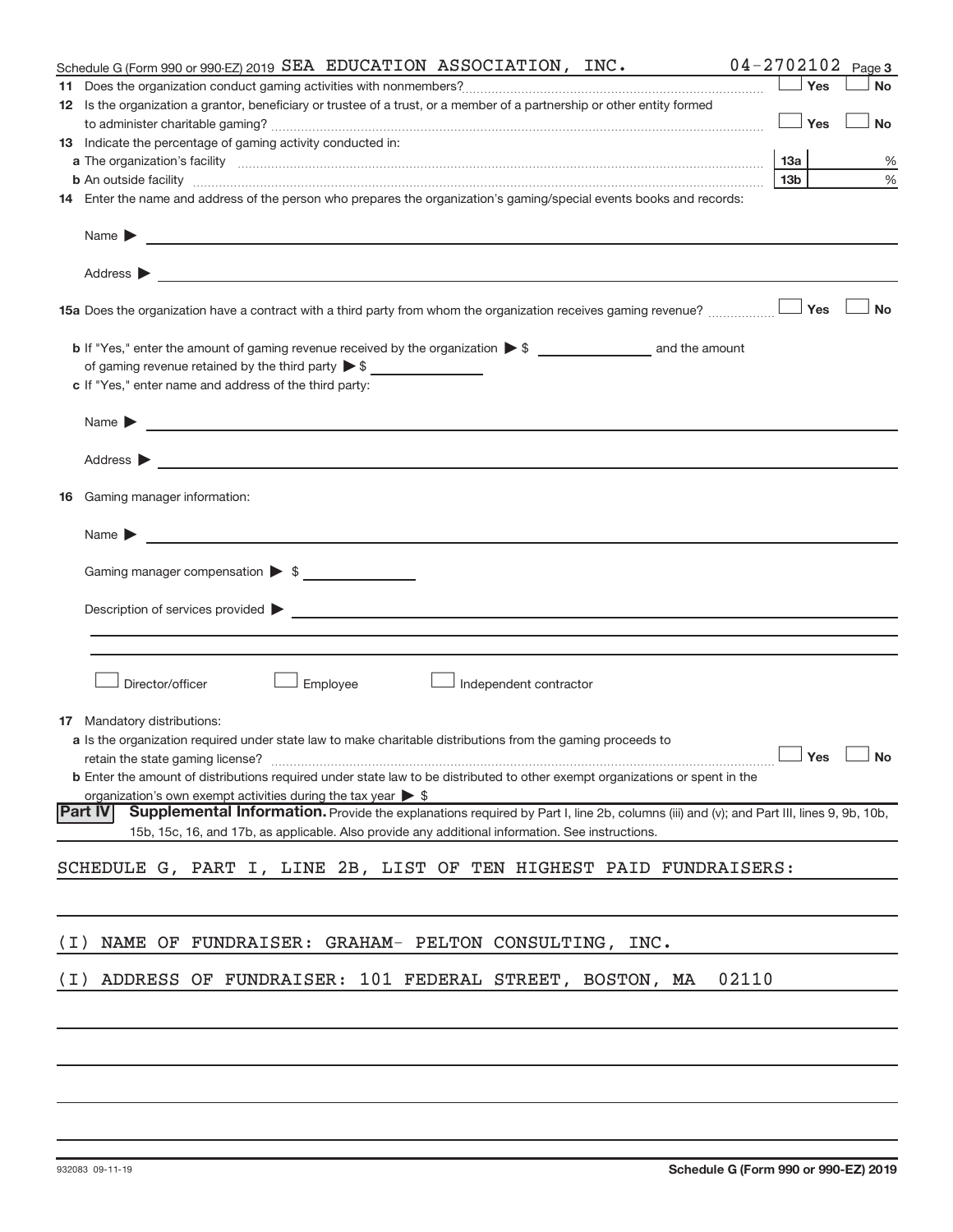| Schedule G (Form 990 or 990-EZ)                       |  | SEA EDUCATION ASSOCIATION, INC. | $04 - 2702102$ Page 4 |  |
|-------------------------------------------------------|--|---------------------------------|-----------------------|--|
| <b>Part IV   Supplemental Information (continued)</b> |  |                                 |                       |  |

| <b>Contract Contract Contract Contract</b> |  | $\sim$<br>$\overline{\phantom{a}}$ |  |  |  |
|--------------------------------------------|--|------------------------------------|--|--|--|
|                                            |  |                                    |  |  |  |
|                                            |  |                                    |  |  |  |
|                                            |  |                                    |  |  |  |
|                                            |  |                                    |  |  |  |
|                                            |  |                                    |  |  |  |
|                                            |  |                                    |  |  |  |
|                                            |  |                                    |  |  |  |
|                                            |  |                                    |  |  |  |
|                                            |  |                                    |  |  |  |
|                                            |  |                                    |  |  |  |
|                                            |  |                                    |  |  |  |
|                                            |  |                                    |  |  |  |
|                                            |  |                                    |  |  |  |
|                                            |  |                                    |  |  |  |
|                                            |  |                                    |  |  |  |
|                                            |  |                                    |  |  |  |
|                                            |  |                                    |  |  |  |
|                                            |  |                                    |  |  |  |
|                                            |  |                                    |  |  |  |
|                                            |  |                                    |  |  |  |
|                                            |  |                                    |  |  |  |
|                                            |  |                                    |  |  |  |
|                                            |  |                                    |  |  |  |
|                                            |  |                                    |  |  |  |
|                                            |  |                                    |  |  |  |
|                                            |  |                                    |  |  |  |
|                                            |  |                                    |  |  |  |
|                                            |  |                                    |  |  |  |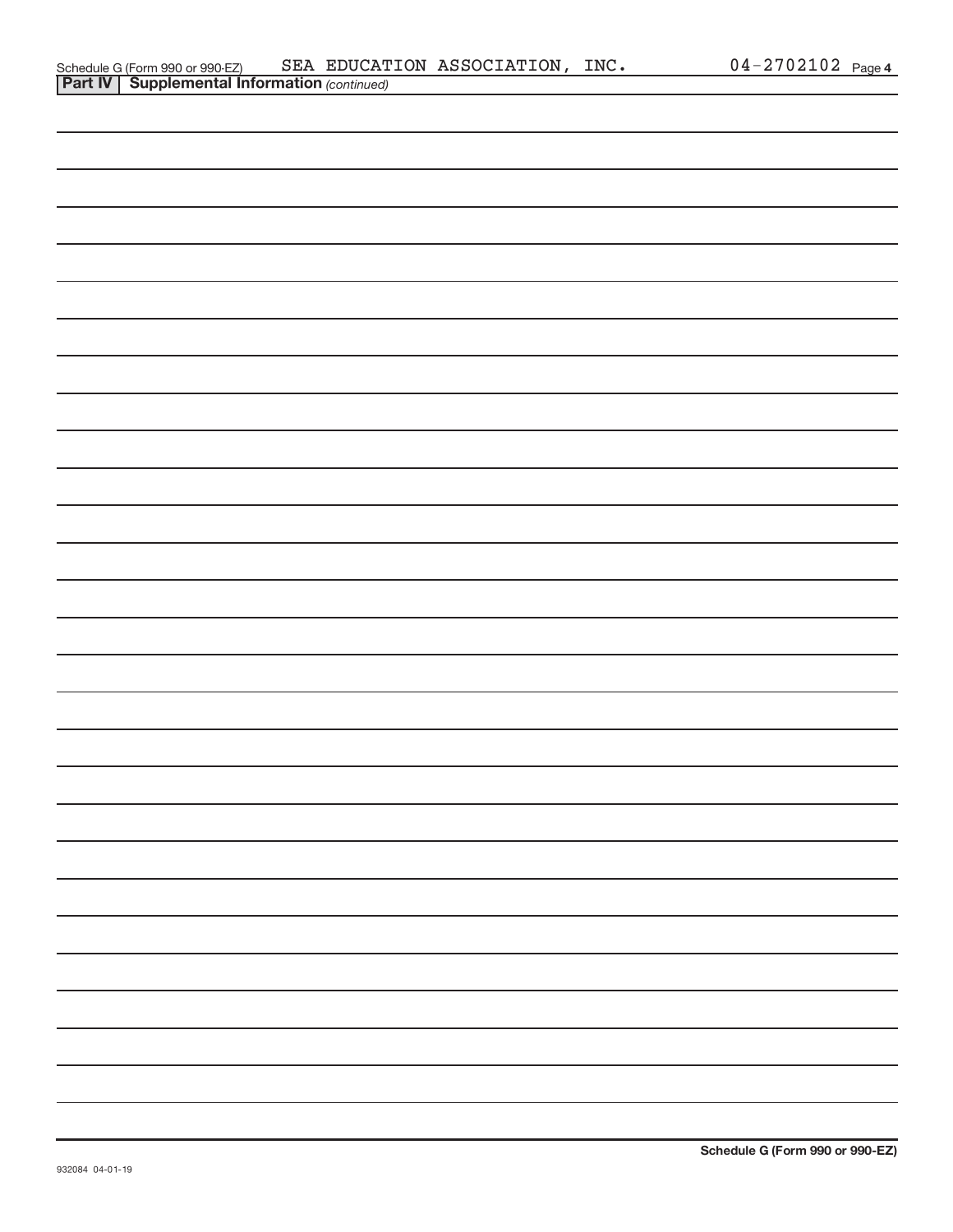| <b>SCHEDULE</b><br>(Form 990)                          |                                                                                                                                                                                                                                                                          |           | Complete if the organization answered "Yes" on Form 990, Part IV, line 21 or 22.<br>Governments, and Individuals in the United States<br>Grants ar |                             | nd Other Assistance to Organizations,                   |                                                                |                                                                                                    | OMB No. 1545-0047                              |
|--------------------------------------------------------|--------------------------------------------------------------------------------------------------------------------------------------------------------------------------------------------------------------------------------------------------------------------------|-----------|----------------------------------------------------------------------------------------------------------------------------------------------------|-----------------------------|---------------------------------------------------------|----------------------------------------------------------------|----------------------------------------------------------------------------------------------------|------------------------------------------------|
| Department of the Treasury<br>Internal Revenue Service |                                                                                                                                                                                                                                                                          |           |                                                                                                                                                    | Attach to Form 990.         | ▶ Go to www.irs.gov/Form990 for the latest information. |                                                                |                                                                                                    | Open to Public<br>Inspection                   |
| Name of the organization                               | SEA                                                                                                                                                                                                                                                                      |           | INC<br>EDUCATION ASSOCIATION,                                                                                                                      |                             |                                                         |                                                                |                                                                                                    | Employer identification number<br>04 – 2702102 |
| Part I                                                 | General Information on Grants and Assistance                                                                                                                                                                                                                             |           |                                                                                                                                                    |                             |                                                         |                                                                |                                                                                                    |                                                |
| $\blacksquare$                                         | Does the organization maintain records to substantiate the amount of to                                                                                                                                                                                                  |           |                                                                                                                                                    |                             |                                                         |                                                                | he grants or assistance, the grantees' eligibility for the grants or assistance, and the selection |                                                |
|                                                        | criteria used to award the grants or assistance?                                                                                                                                                                                                                         |           |                                                                                                                                                    |                             |                                                         |                                                                |                                                                                                    | $\frac{1}{2}$<br>$\overline{\text{X}}$ Yes     |
| 2                                                      | Describe in Part IV the organization's procedures for monitoring the use of grant funds in the United States.                                                                                                                                                            |           |                                                                                                                                                    |                             |                                                         |                                                                |                                                                                                    |                                                |
| Part II                                                | Grants and Other Assistance to Domestic Organizations and Domestic Governments. Complete if the organization answered "Yes" on Form 990, Part IV, line 21, for any<br>recipient that received more than \$5,000. Part II can be duplicated if additional space is needed |           |                                                                                                                                                    |                             |                                                         |                                                                |                                                                                                    |                                                |
|                                                        | 1 (a) Name and address of organization<br>or government                                                                                                                                                                                                                  | $(b)$ EIN | (c) IRC section<br>(if applicable)                                                                                                                 | (d) Amount of<br>cash grant | (e) Amount of<br>assistance<br>non-cash                 | valuation (book,<br>FMV, appraisal,<br>(f) Method of<br>other) | noncash assistance<br>(g) Description of                                                           | (h) Purpose of grant<br>or assistance          |
|                                                        |                                                                                                                                                                                                                                                                          |           |                                                                                                                                                    |                             |                                                         |                                                                |                                                                                                    |                                                |
|                                                        |                                                                                                                                                                                                                                                                          |           |                                                                                                                                                    |                             |                                                         |                                                                |                                                                                                    |                                                |
|                                                        |                                                                                                                                                                                                                                                                          |           |                                                                                                                                                    |                             |                                                         |                                                                |                                                                                                    |                                                |
|                                                        |                                                                                                                                                                                                                                                                          |           |                                                                                                                                                    |                             |                                                         |                                                                |                                                                                                    |                                                |
|                                                        |                                                                                                                                                                                                                                                                          |           |                                                                                                                                                    |                             |                                                         |                                                                |                                                                                                    |                                                |
|                                                        |                                                                                                                                                                                                                                                                          |           |                                                                                                                                                    |                             |                                                         |                                                                |                                                                                                    |                                                |
| ∾                                                      | Enter total number of section 501(c)(3) and government organizations li                                                                                                                                                                                                  |           |                                                                                                                                                    | sted in the line 1 table    |                                                         |                                                                |                                                                                                    | İ                                              |
| ო                                                      | Enter total number of other organizations listed in the line 1 table                                                                                                                                                                                                     |           |                                                                                                                                                    |                             |                                                         |                                                                |                                                                                                    |                                                |
|                                                        | LHA For Paperwork Reduction Act Notice, see the Instructions for Form 990.                                                                                                                                                                                               |           |                                                                                                                                                    |                             |                                                         |                                                                |                                                                                                    | Schedule I (Form 990) (2019)                   |

932101 10-26-19 932101 10-26-19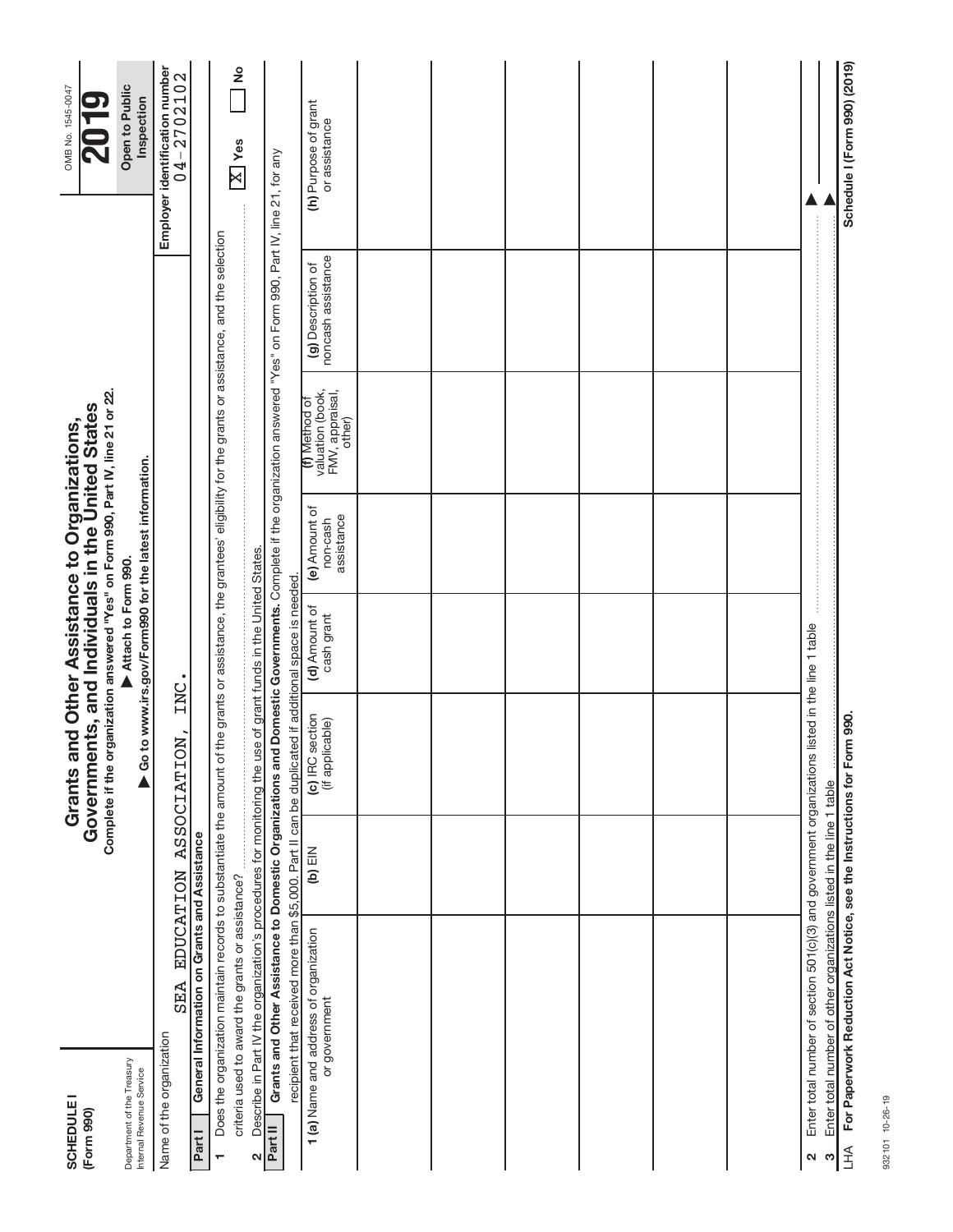| Schedule   (Form 990) (2019)                                                                                                                                                                                                                               |                                       |                             |                                       |                                                          | Page 2<br>2702102<br>$\,$ $\,$<br>$\overline{0}$ |
|------------------------------------------------------------------------------------------------------------------------------------------------------------------------------------------------------------------------------------------------------------|---------------------------------------|-----------------------------|---------------------------------------|----------------------------------------------------------|--------------------------------------------------|
| Form 990) (2019) SEA EDUCATION ASSOCIATION, INC.<br>Grants and Other Assistance to Domestic Individuals. Complete if the organization answered "Yes" on Form 990, Part IV, line 22<br>Part III can be duplicated if additional space is needed<br>Part III |                                       |                             |                                       |                                                          |                                                  |
| (a) Type of grant or assistance                                                                                                                                                                                                                            | (b) Number of<br>recipients           | (c) Amount of<br>cash grant | (d) Amount of non-<br>cash assistance | (e) Method of valuation<br>(book, FMV, appraisal, other) | (f) Description of noncash assistance            |
| FINANCIAL AID FOR STUDENTS ATTENDING COLLEGE<br>PROGRAMS                                                                                                                                                                                                   | 119                                   | 1,548,631.                  | $\dot{\circ}$                         |                                                          |                                                  |
| FINANCIAL AID FOR STUDENTS ATTENDING HIGH SCHOOL<br>PROGRAMS                                                                                                                                                                                               | $rac{4}{1}$                           | 31,950.                     | $\dot{\circ}$                         |                                                          |                                                  |
|                                                                                                                                                                                                                                                            |                                       |                             |                                       |                                                          |                                                  |
|                                                                                                                                                                                                                                                            |                                       |                             |                                       |                                                          |                                                  |
|                                                                                                                                                                                                                                                            |                                       |                             |                                       |                                                          |                                                  |
| Supplemental Information. Provide the information required in Part I, line 2; Part III, column (b); and any other additional information.<br>Part IV                                                                                                       |                                       |                             |                                       |                                                          |                                                  |
| $\bullet\bullet$<br>$\mathbf{\Omega}$<br>LINE<br>$\mathsf{H}$<br><b>PART</b>                                                                                                                                                                               |                                       |                             |                                       |                                                          |                                                  |
| ΞS<br>AID<br><b>FINANCIAL</b><br>FO <sub>D</sub><br><b>MAJORITY</b><br>⊲∣                                                                                                                                                                                  | <b>OH</b><br>日<br>PROVID <sub>1</sub> | STUDENTS                    | NO<br><b>BASED</b>                    | <b>TRIMANCIAL</b>                                        |                                                  |
| SMALL AMOUNTS<br><b>ARE</b><br>WHILE THERE<br>NEED,                                                                                                                                                                                                        |                                       | AWARDED BASED ON MERIT.     |                                       | STUDENTS                                                 |                                                  |
| <b>ASSISTANCE</b><br>FOR<br><b>APPLICATIONS</b><br><b>SUBMIT</b>                                                                                                                                                                                           | THE<br>ΡÓ                             | <b>ASSOCIATE</b>            | FO <sub>D</sub><br><b>DEAN</b>        | <b>AND</b><br>STUDENTS                                   |                                                  |
| APPLICATIONS<br>THE<br><b>SERVICES</b><br>FINANCIAL                                                                                                                                                                                                        | <b>INCLUDE</b>                        |                             | <b>AND</b><br><b>DOCUMENTATION</b>    | 5O<br>PROOF                                              |                                                  |
| <b>ASSOCIATE</b><br>THE<br><b>ACHIEVEMENT</b><br><b>BC</b><br>NEED                                                                                                                                                                                         | F)<br><b>DEAN</b>                     | STUDENTS                    | <b>AND</b>                            | FINANCIAL SERVICES                                       |                                                  |
| SELECTS<br><b>AND</b><br>APPLICATIONS<br>THE<br>REVIEWS                                                                                                                                                                                                    | THE                                   | STUDENTS TO                 | <b>RECEIVE</b>                        | THE                                                      |                                                  |
| <b>ARE</b><br>SELECTIONS<br>THE<br><b>ASSISTANCE</b>                                                                                                                                                                                                       | COMMUNICATED                          | THE<br>$\Omega$             | <b>BUSINESS</b>                       | <b>AND</b><br>OFFICE                                     |                                                  |
| ACCORDINGLY.<br><b>ADJUSTED</b><br>S<br>H<br><b>BILLING</b><br><b>STUDENT</b>                                                                                                                                                                              |                                       | DIRECTOR OF<br>THE          |                                       | FINANCE AND                                              |                                                  |
| 932102 10-26-19                                                                                                                                                                                                                                            |                                       |                             |                                       |                                                          | Schedule I (Form 990) (2019)                     |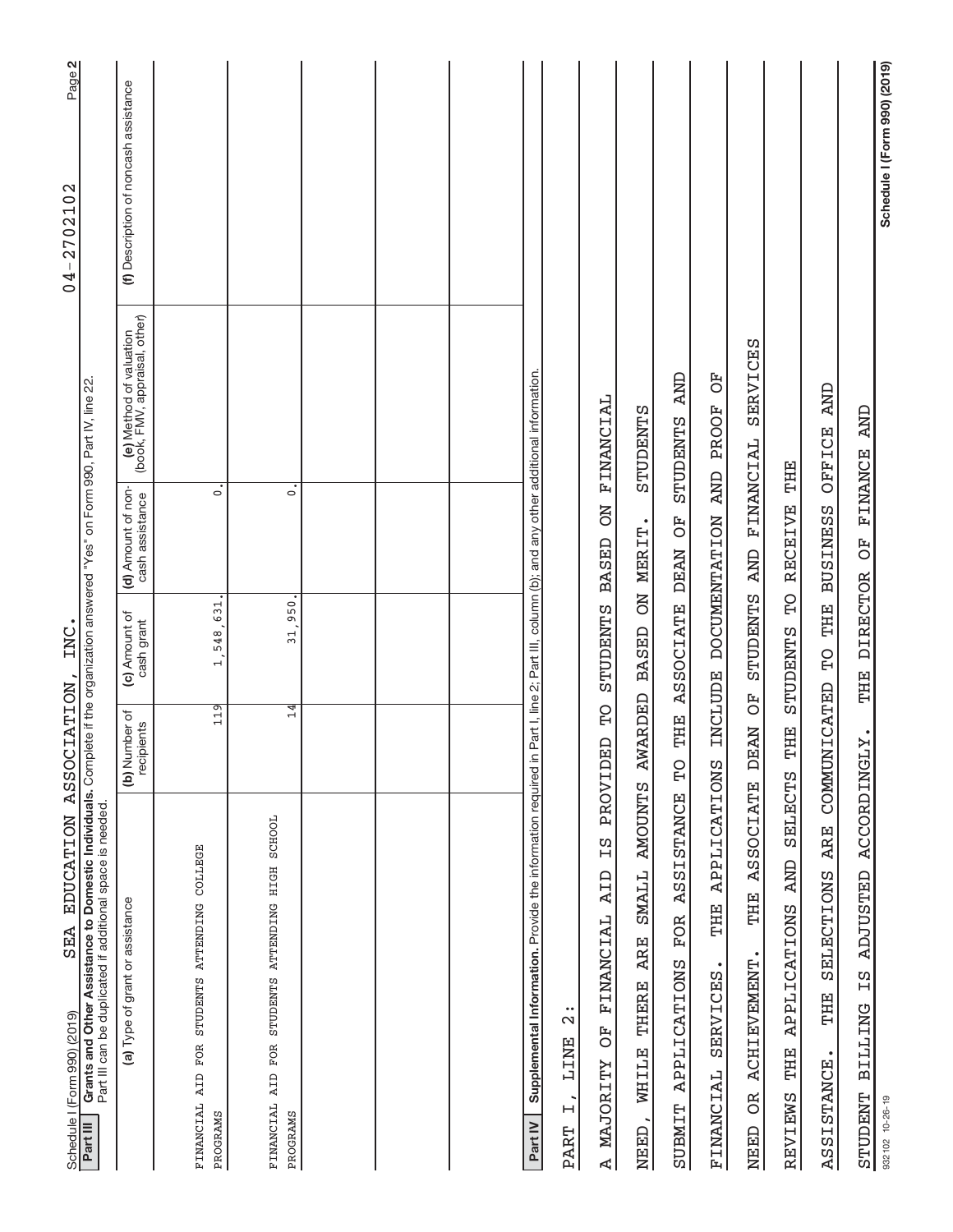**Part IV Supplemental Information**

ADMINISTRATION REVIEWS THE STUDENT BILLING RECORDS TO DETERMINE FINANCIAL

AID HAS BEEN APPLIED APPROPRIATELY.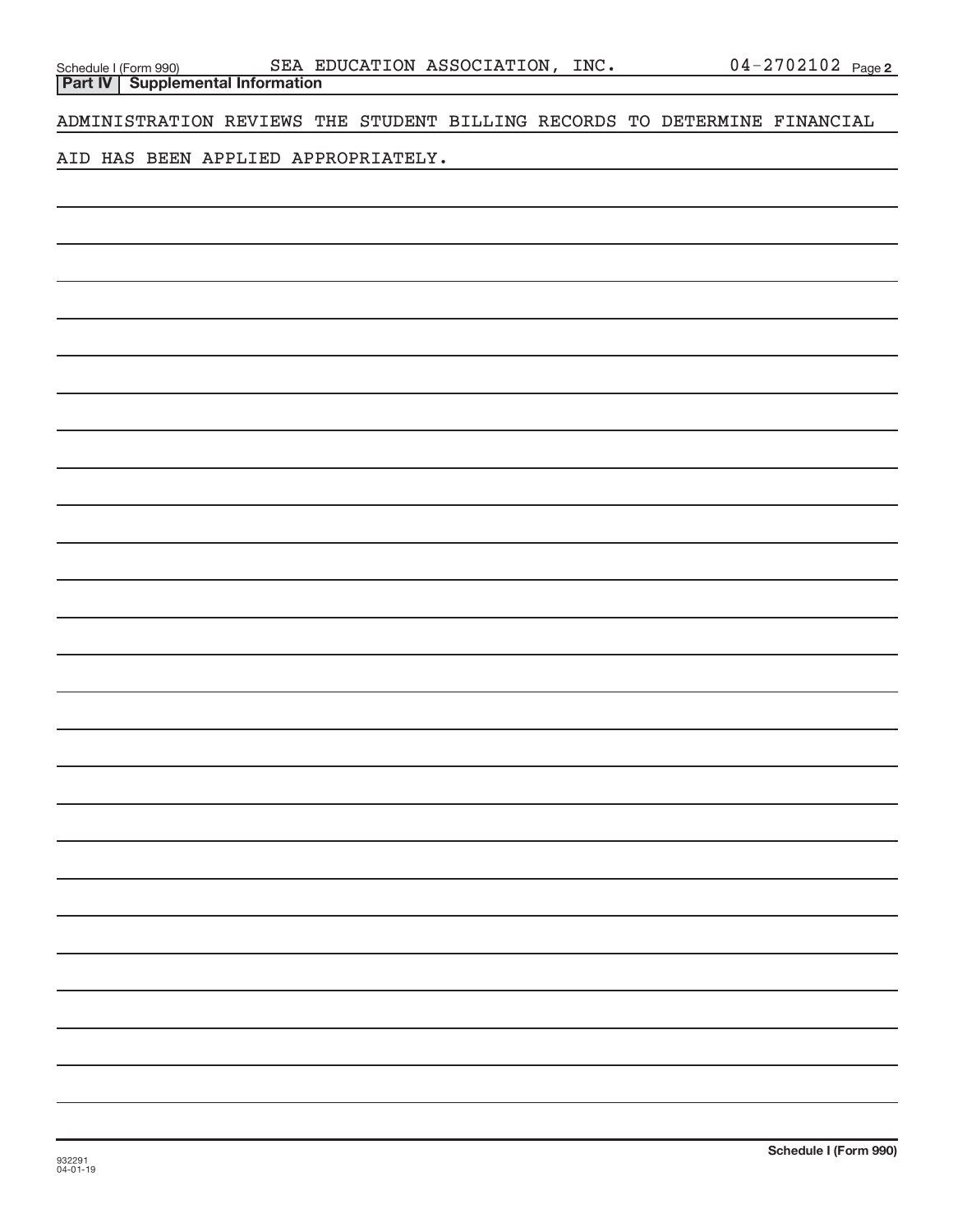| <b>Compensation Information</b><br><b>SCHEDULE J</b>                                                                                                    | OMB No. 1545-0047                     |            |                         |
|---------------------------------------------------------------------------------------------------------------------------------------------------------|---------------------------------------|------------|-------------------------|
| (Form 990)<br>For certain Officers, Directors, Trustees, Key Employees, and Highest                                                                     |                                       |            |                         |
| <b>Compensated Employees</b>                                                                                                                            |                                       | 019        |                         |
| Complete if the organization answered "Yes" on Form 990, Part IV, line 23.                                                                              | <b>Open to Public</b>                 |            |                         |
| Attach to Form 990.<br>Department of the Treasury<br>Go to www.irs.gov/Form990 for instructions and the latest information.<br>Internal Revenue Service | Inspection                            |            |                         |
| Name of the organization                                                                                                                                | <b>Employer identification number</b> |            |                         |
| SEA EDUCATION ASSOCIATION, INC.                                                                                                                         | $04 - 2702102$                        |            |                         |
| <b>Questions Regarding Compensation</b><br>Part I                                                                                                       |                                       |            |                         |
|                                                                                                                                                         |                                       | <b>Yes</b> | No                      |
| <b>1a</b> Check the appropriate box(es) if the organization provided any of the following to or for a person listed on Form 990,                        |                                       |            |                         |
| Part VII, Section A, line 1a. Complete Part III to provide any relevant information regarding these items.                                              |                                       |            |                         |
| First-class or charter travel<br>Housing allowance or residence for personal use                                                                        |                                       |            |                         |
| Travel for companions<br>Payments for business use of personal residence                                                                                |                                       |            |                         |
| Health or social club dues or initiation fees<br>Tax indemnification and gross-up payments                                                              |                                       |            |                         |
| Discretionary spending account<br>Personal services (such as maid, chauffeur, chef)                                                                     |                                       |            |                         |
|                                                                                                                                                         |                                       |            |                         |
| <b>b</b> If any of the boxes on line 1a are checked, did the organization follow a written policy regarding payment or                                  |                                       |            |                         |
|                                                                                                                                                         | 1b                                    |            |                         |
| Did the organization require substantiation prior to reimbursing or allowing expenses incurred by all directors,<br>2                                   |                                       |            |                         |
|                                                                                                                                                         | $\overline{2}$                        |            |                         |
|                                                                                                                                                         |                                       |            |                         |
| Indicate which, if any, of the following the organization used to establish the compensation of the organization's<br>з                                 |                                       |            |                         |
| CEO/Executive Director. Check all that apply. Do not check any boxes for methods used by a related organization to                                      |                                       |            |                         |
| establish compensation of the CEO/Executive Director, but explain in Part III.                                                                          |                                       |            |                         |
| Written employment contract<br>Compensation committee                                                                                                   |                                       |            |                         |
| $ \mathbf{X} $ Compensation survey or study<br>Independent compensation consultant                                                                      |                                       |            |                         |
| $\lfloor \underline{X} \rfloor$ Form 990 of other organizations<br>$\underline{X}$ Approval by the board or compensation committee                      |                                       |            |                         |
|                                                                                                                                                         |                                       |            |                         |
| During the year, did any person listed on Form 990, Part VII, Section A, line 1a, with respect to the filing<br>4                                       |                                       |            |                         |
| organization or a related organization:                                                                                                                 |                                       |            |                         |
| Receive a severance payment or change-of-control payment?<br>а                                                                                          | 4a                                    |            | х                       |
| b                                                                                                                                                       | 4b                                    |            | $\overline{\text{X}}$   |
|                                                                                                                                                         | 4c                                    |            | X                       |
| If "Yes" to any of lines 4a-c, list the persons and provide the applicable amounts for each item in Part III.                                           |                                       |            |                         |
|                                                                                                                                                         |                                       |            |                         |
| Only section 501(c)(3), 501(c)(4), and 501(c)(29) organizations must complete lines 5-9.                                                                |                                       |            |                         |
| For persons listed on Form 990, Part VII, Section A, line 1a, did the organization pay or accrue any compensation                                       |                                       |            |                         |
| contingent on the revenues of:                                                                                                                          |                                       |            |                         |
|                                                                                                                                                         | 5a                                    |            | x<br>X                  |
|                                                                                                                                                         | 5b                                    |            |                         |
| If "Yes" on line 5a or 5b, describe in Part III.                                                                                                        |                                       |            |                         |
| For persons listed on Form 990, Part VII, Section A, line 1a, did the organization pay or accrue any compensation<br>6                                  |                                       |            |                         |
| contingent on the net earnings of:                                                                                                                      |                                       |            | Х                       |
| a                                                                                                                                                       | 6a                                    |            | $\overline{\mathbf{X}}$ |
| If "Yes" on line 6a or 6b, describe in Part III.                                                                                                        | 6b                                    |            |                         |
|                                                                                                                                                         |                                       |            |                         |
| 7 For persons listed on Form 990, Part VII, Section A, line 1a, did the organization provide any nonfixed payments                                      | 7                                     |            | x                       |
| Were any amounts reported on Form 990, Part VII, paid or accrued pursuant to a contract that was subject to the<br>8                                    |                                       |            |                         |
|                                                                                                                                                         | 8                                     |            | x                       |
| If "Yes" on line 8, did the organization also follow the rebuttable presumption procedure described in<br>9                                             |                                       |            |                         |
|                                                                                                                                                         | 9                                     |            |                         |
| LHA For Paperwork Reduction Act Notice, see the Instructions for Form 990.                                                                              | Schedule J (Form 990) 2019            |            |                         |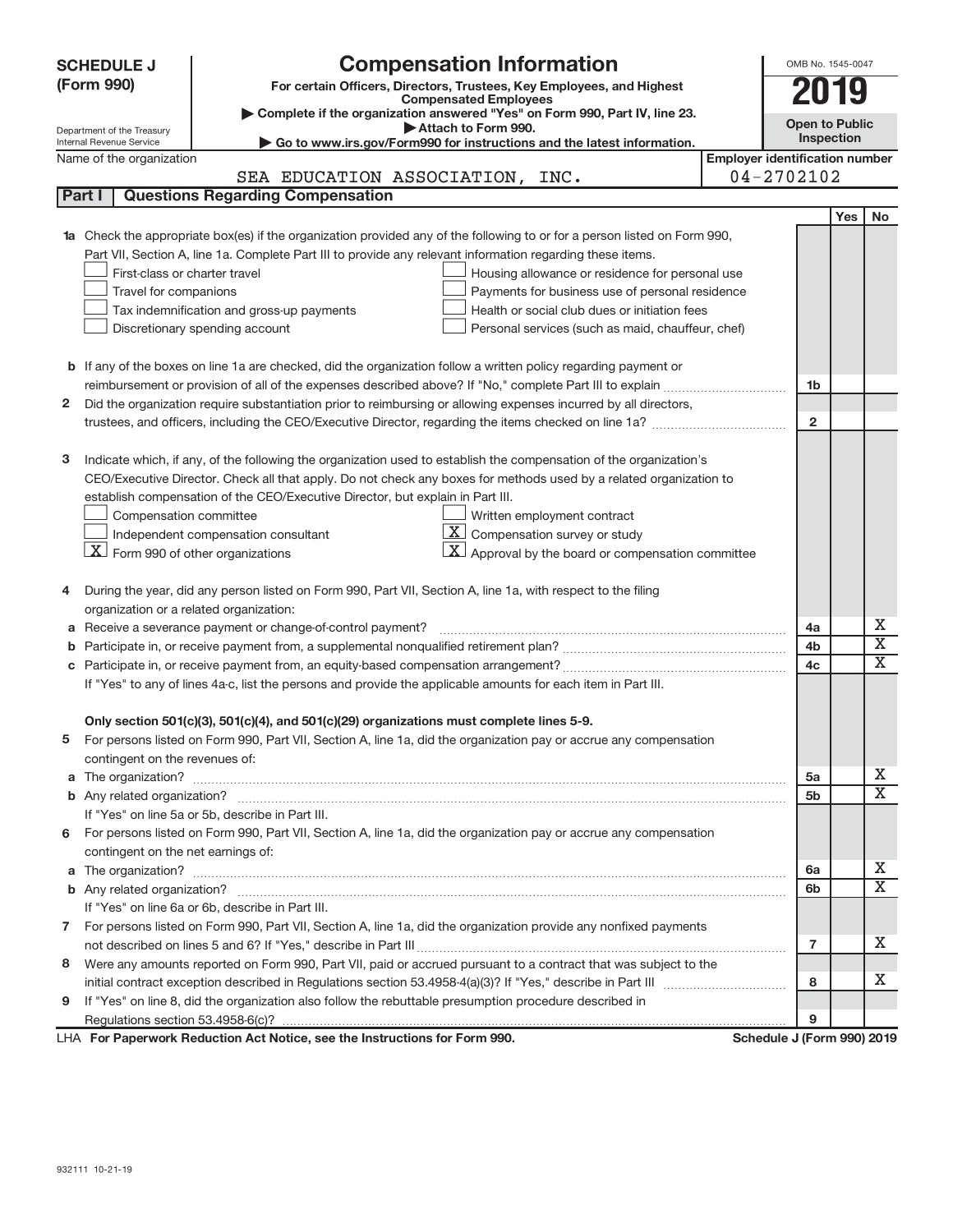| <b>SEA</b><br>Schedule J (Form 990) 2019                                                                                                                                                                |                                     | <b>EDUCATION</b>         | ASSOCIATION,                                       | INC.                                      | $04 - 2702102$                       |                          |                                                 | Page 2                                    |
|---------------------------------------------------------------------------------------------------------------------------------------------------------------------------------------------------------|-------------------------------------|--------------------------|----------------------------------------------------|-------------------------------------------|--------------------------------------|--------------------------|-------------------------------------------------|-------------------------------------------|
| Officers, Directors, Trustees, Key Employees, and Highest Compensated Employees. Use duplicate copies if additional space is needed.<br>Part II                                                         |                                     |                          |                                                    |                                           |                                      |                          |                                                 |                                           |
| For each individual whose compensation must be reported on Schedule J, report compensation from the organization on row (i) and from related organizations, described in the instructions, on row (ii). |                                     |                          |                                                    |                                           |                                      |                          |                                                 |                                           |
| Do not list any individuals that aren't listed on Form 990, Part VII.                                                                                                                                   |                                     |                          |                                                    |                                           |                                      |                          |                                                 |                                           |
| Note: The sum of columns (B)(i)-(iii) for each listed individual must equal the total amount of Form 990, Part VII, Section A, line 1a, applicable column (D) and (E) amounts for that individual.      |                                     |                          |                                                    |                                           |                                      |                          |                                                 |                                           |
|                                                                                                                                                                                                         |                                     |                          | (B) Breakdown of W-2 and/or 1099-MISC compensation |                                           | (C) Retirement and<br>other deferred | (D) Nontaxable           | (E) Total of columns                            | (F) Compensation<br>in column (B)         |
| (A) Name and Title                                                                                                                                                                                      |                                     | compensation<br>(i) Base | compensation<br>(ii) Bonus &<br>incentive          | compensation<br>reportable<br>(iii) Other | compensation                         | benefits                 | $\textcolor{blue}{\textbf{(B)(i)\text{-}(D)}}$  | reported as deferred<br>on prior Form 990 |
| MARGARET BRANDON<br>(1)                                                                                                                                                                                 | $\widehat{=}$                       | $\bullet$<br>159,097     | $\ddot{\circ}$                                     | $\bullet$<br>$\circ$                      | $\frac{1}{896}$<br>।<br>य            | $\overline{225}$ .<br>4, | $\bullet$<br>$\frac{8}{218}$<br>$\frac{891}{2}$ | $\bullet$<br>$\circ$                      |
| TRUSTEE/PRESIDENT                                                                                                                                                                                       | $\widehat{\equiv}$                  | $\bullet$<br>$\circ$     | ¦°                                                 | $\dot{\circ}$                             | $\circ$                              | $\circ$                  | ٠<br>$\circ$                                    | $\bullet$<br>$\circ$                      |
|                                                                                                                                                                                                         | $\widehat{=}$                       |                          |                                                    |                                           |                                      |                          |                                                 |                                           |
|                                                                                                                                                                                                         | $\widehat{\equiv}$                  |                          |                                                    |                                           |                                      |                          |                                                 |                                           |
|                                                                                                                                                                                                         | $\widehat{\equiv}$<br>$\widehat{=}$ |                          |                                                    |                                           |                                      |                          |                                                 |                                           |
|                                                                                                                                                                                                         | $\widehat{=}$                       |                          |                                                    |                                           |                                      |                          |                                                 |                                           |
|                                                                                                                                                                                                         | $\widehat{\equiv}$                  |                          |                                                    |                                           |                                      |                          |                                                 |                                           |
|                                                                                                                                                                                                         | $\widehat{=}$                       |                          |                                                    |                                           |                                      |                          |                                                 |                                           |
|                                                                                                                                                                                                         | 闫                                   |                          |                                                    |                                           |                                      |                          |                                                 |                                           |
|                                                                                                                                                                                                         | $\widehat{=}$                       |                          |                                                    |                                           |                                      |                          |                                                 |                                           |
|                                                                                                                                                                                                         | $\widehat{\equiv}$                  |                          |                                                    |                                           |                                      |                          |                                                 |                                           |
|                                                                                                                                                                                                         | $\widehat{=}$                       |                          |                                                    |                                           |                                      |                          |                                                 |                                           |
|                                                                                                                                                                                                         | $\widehat{\equiv}$                  |                          |                                                    |                                           |                                      |                          |                                                 |                                           |
|                                                                                                                                                                                                         | $\widehat{=}$                       |                          |                                                    |                                           |                                      |                          |                                                 |                                           |
|                                                                                                                                                                                                         | $\widehat{\equiv}$                  |                          |                                                    |                                           |                                      |                          |                                                 |                                           |
|                                                                                                                                                                                                         | $\widehat{=}$                       |                          |                                                    |                                           |                                      |                          |                                                 |                                           |
|                                                                                                                                                                                                         | $\widehat{\equiv}$                  |                          |                                                    |                                           |                                      |                          |                                                 |                                           |
|                                                                                                                                                                                                         | $\widehat{=}$                       |                          |                                                    |                                           |                                      |                          |                                                 |                                           |
|                                                                                                                                                                                                         | $\widehat{=}$                       |                          |                                                    |                                           |                                      |                          |                                                 |                                           |
|                                                                                                                                                                                                         | $\widehat{=}$                       |                          |                                                    |                                           |                                      |                          |                                                 |                                           |
|                                                                                                                                                                                                         | $\widehat{\equiv}$                  |                          |                                                    |                                           |                                      |                          |                                                 |                                           |
|                                                                                                                                                                                                         |                                     |                          |                                                    |                                           |                                      |                          |                                                 |                                           |
|                                                                                                                                                                                                         | ΞĒ                                  |                          |                                                    |                                           |                                      |                          |                                                 |                                           |
|                                                                                                                                                                                                         | $\widehat{=}$                       |                          |                                                    |                                           |                                      |                          |                                                 |                                           |
|                                                                                                                                                                                                         | $\widehat{=}$                       |                          |                                                    |                                           |                                      |                          |                                                 |                                           |
|                                                                                                                                                                                                         | $\widehat{=}$                       |                          |                                                    |                                           |                                      |                          |                                                 |                                           |
|                                                                                                                                                                                                         | $\widehat{\Xi}$                     |                          |                                                    |                                           |                                      |                          |                                                 |                                           |
|                                                                                                                                                                                                         | $\widehat{=}$                       |                          |                                                    |                                           |                                      |                          |                                                 |                                           |
|                                                                                                                                                                                                         | $\widehat{=}$                       |                          |                                                    |                                           |                                      |                          |                                                 |                                           |
|                                                                                                                                                                                                         | $\widehat{=}$                       |                          |                                                    |                                           |                                      |                          |                                                 |                                           |
|                                                                                                                                                                                                         | $\widehat{=}$                       |                          |                                                    |                                           |                                      |                          |                                                 |                                           |
|                                                                                                                                                                                                         |                                     |                          |                                                    |                                           |                                      |                          |                                                 | Schedule J (Form 990) 2019                |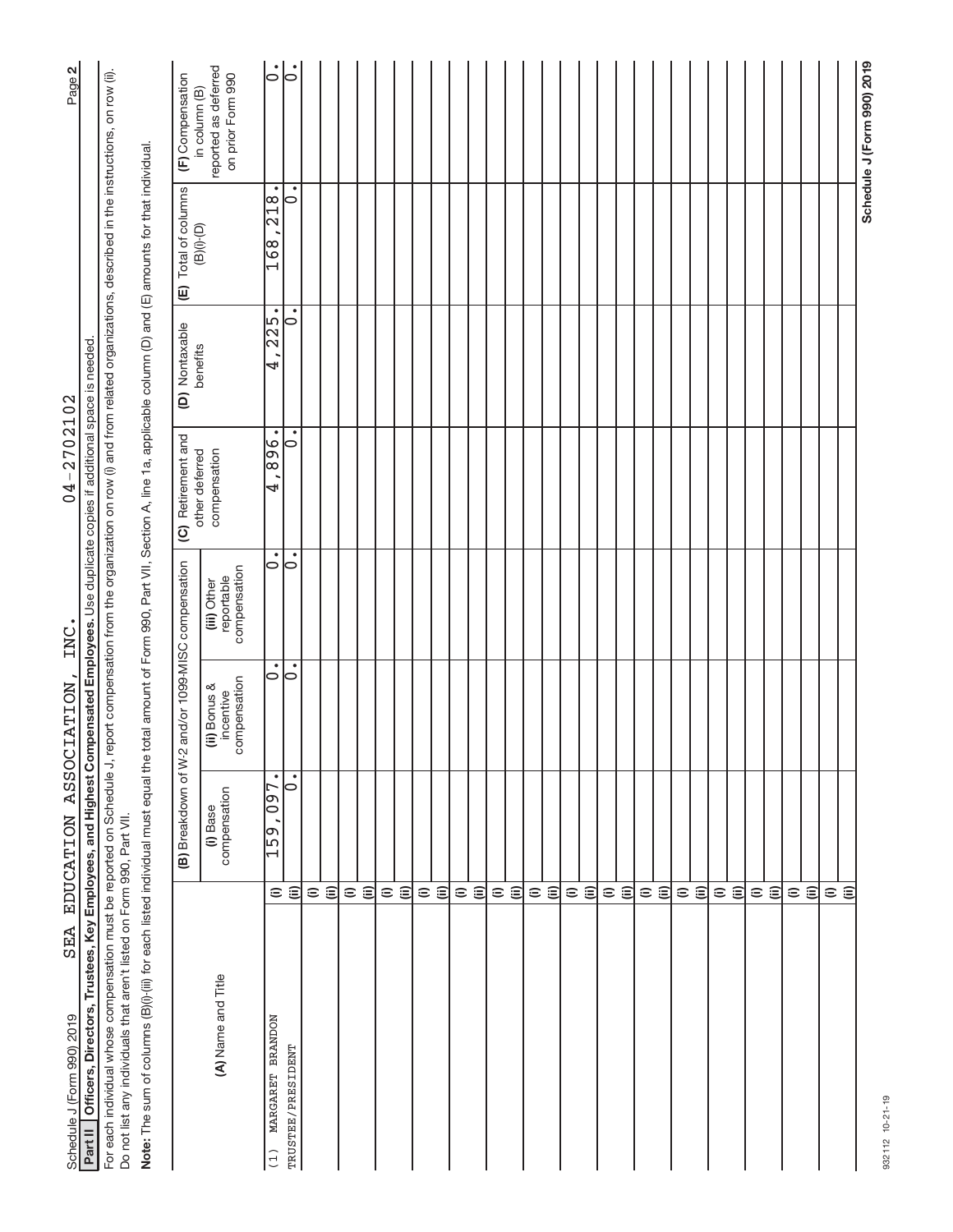| Page 3                                                                                                |                                                                                                                                                                                                            |  |  |  |  |  |  |  |  |  |                            |
|-------------------------------------------------------------------------------------------------------|------------------------------------------------------------------------------------------------------------------------------------------------------------------------------------------------------------|--|--|--|--|--|--|--|--|--|----------------------------|
| $04 - 2702102$                                                                                        |                                                                                                                                                                                                            |  |  |  |  |  |  |  |  |  | Schedule J (Form 990) 2019 |
| INC.<br>SEA EDUCATION ASSOCIATION,<br>Part III Supplemental Information<br>Schedule J (Form 990) 2019 | Provide the information, explanation, or descriptions required for Part I, lines 1a, 1b, 3, 4a, 4b, 4c, 5a, 5b, 6a, 6b, 7, and 8, and for Part II. Also complete this part for any additional information. |  |  |  |  |  |  |  |  |  |                            |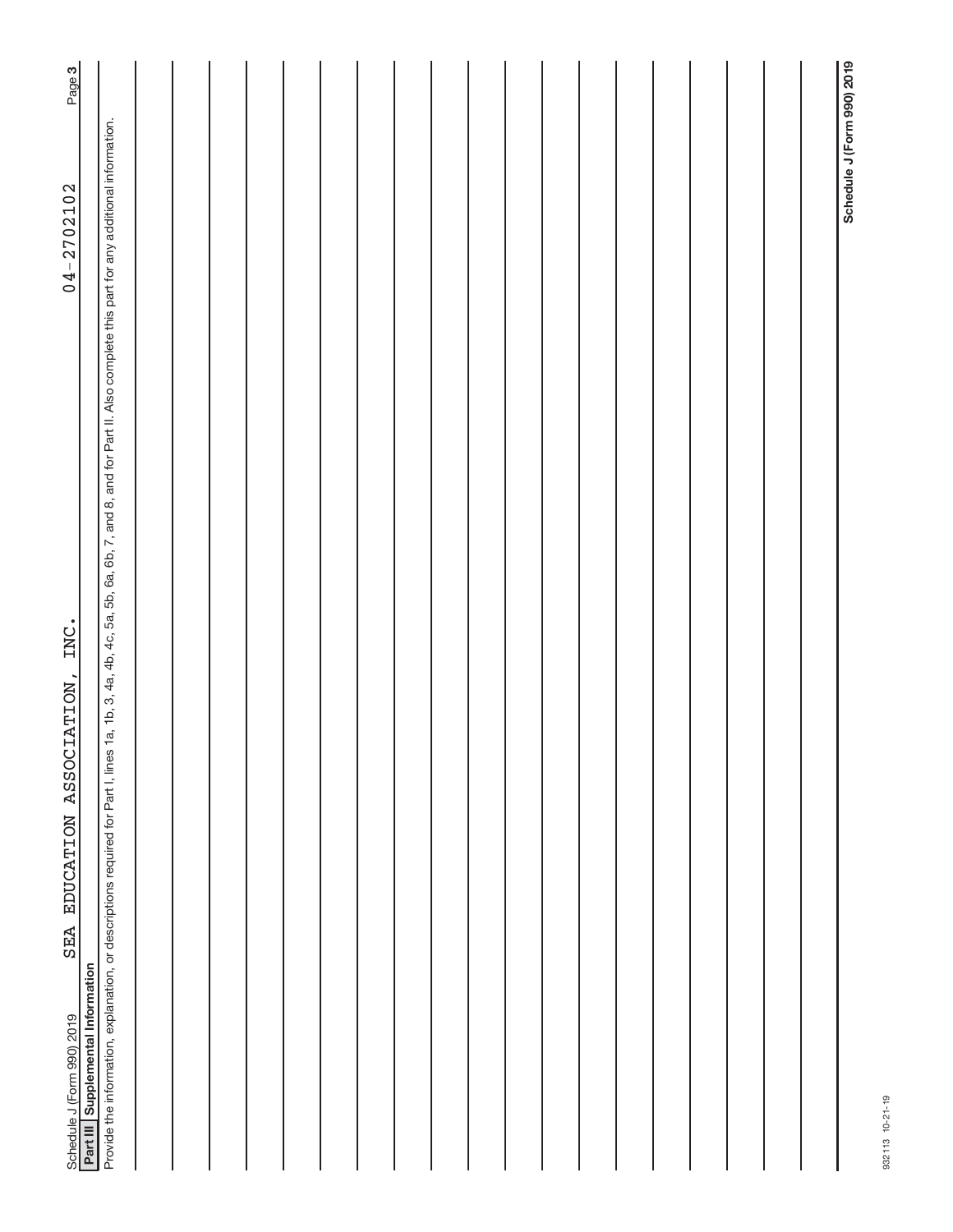### **SCHEDULE M (Form 990)**

# **Noncash Contributions**

OMB No. 1545-0047

**Employer identification number**

| Department of the Treasury      |
|---------------------------------|
| <b>Internal Revenue Service</b> |
|                                 |

◆ Complete if the organizations answered "Yes" on Form 990, Part IV, lines 29 or 30.<br>● **2019 Attach to Form 990.**  $\blacktriangleright$ 

**Open to Public Inspection**

|  | Name of the organization |  |
|--|--------------------------|--|
|  |                          |  |
|  |                          |  |
|  |                          |  |

 **Go to www.irs.gov/Form990 for instructions and the latest information.** J

# SEA EDUCATION ASSOCIATION, INC. 04-2702102

| <b>Part I</b> | <b>Types of Property</b>                                                                                                       |                             |                               |                                                |                                                       |            |            |    |
|---------------|--------------------------------------------------------------------------------------------------------------------------------|-----------------------------|-------------------------------|------------------------------------------------|-------------------------------------------------------|------------|------------|----|
|               |                                                                                                                                | (a)                         | (b)                           | (c)                                            | (d)                                                   |            |            |    |
|               |                                                                                                                                | Check if<br>applicable      | Number of<br>contributions or | Noncash contribution<br>amounts reported on    | Method of determining<br>noncash contribution amounts |            |            |    |
|               |                                                                                                                                |                             |                               | items contributed Form 990, Part VIII, line 1g |                                                       |            |            |    |
| 1             |                                                                                                                                |                             |                               |                                                |                                                       |            |            |    |
| $\mathbf{2}$  |                                                                                                                                |                             |                               |                                                |                                                       |            |            |    |
| з             | Art - Fractional interests                                                                                                     |                             |                               |                                                |                                                       |            |            |    |
| 4             | Books and publications                                                                                                         |                             |                               |                                                |                                                       |            |            |    |
| 5             | Clothing and household goods                                                                                                   |                             |                               |                                                |                                                       |            |            |    |
| 6             |                                                                                                                                |                             |                               |                                                |                                                       |            |            |    |
| 7             |                                                                                                                                |                             |                               |                                                |                                                       |            |            |    |
| 8             |                                                                                                                                |                             |                               |                                                |                                                       |            |            |    |
| 9             |                                                                                                                                | $\overline{\textnormal{x}}$ | 16                            |                                                | 168,695. FMV AT DONATION                              |            |            |    |
| 10            | Securities - Closely held stock                                                                                                |                             |                               |                                                |                                                       |            |            |    |
| 11            | Securities - Partnership, LLC, or                                                                                              |                             |                               |                                                |                                                       |            |            |    |
|               | trust interests                                                                                                                |                             |                               |                                                |                                                       |            |            |    |
| 12            |                                                                                                                                |                             |                               |                                                |                                                       |            |            |    |
| 13            | Qualified conservation contribution -                                                                                          |                             |                               |                                                |                                                       |            |            |    |
|               |                                                                                                                                |                             |                               |                                                |                                                       |            |            |    |
| 14            | Qualified conservation contribution - Other                                                                                    |                             |                               |                                                |                                                       |            |            |    |
| 15            | Real estate - Residential                                                                                                      |                             |                               |                                                |                                                       |            |            |    |
| 16            | Real estate - Commercial                                                                                                       |                             |                               |                                                |                                                       |            |            |    |
| 17            |                                                                                                                                |                             |                               |                                                |                                                       |            |            |    |
| 18            |                                                                                                                                |                             |                               |                                                |                                                       |            |            |    |
| 19            |                                                                                                                                |                             |                               |                                                |                                                       |            |            |    |
| 20            | Drugs and medical supplies                                                                                                     |                             |                               |                                                |                                                       |            |            |    |
| 21            |                                                                                                                                |                             |                               |                                                |                                                       |            |            |    |
| 22            |                                                                                                                                |                             |                               |                                                |                                                       |            |            |    |
| 23            |                                                                                                                                |                             |                               |                                                |                                                       |            |            |    |
| 24            |                                                                                                                                |                             |                               |                                                |                                                       |            |            |    |
| 25            | Other $\blacktriangleright$                                                                                                    |                             |                               |                                                |                                                       |            |            |    |
| 26            | Other $\blacktriangleright$                                                                                                    |                             |                               |                                                |                                                       |            |            |    |
| 27            | Other $\blacktriangleright$                                                                                                    |                             |                               |                                                |                                                       |            |            |    |
| 28            | Other                                                                                                                          |                             |                               |                                                |                                                       |            |            |    |
| 29            | Number of Forms 8283 received by the organization during the tax year for contributions                                        |                             |                               |                                                |                                                       |            |            |    |
|               | for which the organization completed Form 8283, Part IV, Donee Acknowledgement                                                 |                             |                               | 29                                             |                                                       |            |            |    |
|               |                                                                                                                                |                             |                               |                                                |                                                       |            | <b>Yes</b> | No |
|               | 30a During the year, did the organization receive by contribution any property reported in Part I, lines 1 through 28, that it |                             |                               |                                                |                                                       |            |            |    |
|               | must hold for at least three years from the date of the initial contribution, and which isn't required to be used for          |                             |                               |                                                |                                                       |            |            |    |
|               |                                                                                                                                |                             |                               |                                                |                                                       | <b>30a</b> |            | x  |
|               | <b>b</b> If "Yes," describe the arrangement in Part II.                                                                        |                             |                               |                                                |                                                       |            |            |    |
| 31            | Does the organization have a gift acceptance policy that requires the review of any nonstandard contributions?                 |                             |                               |                                                |                                                       | 31         |            | x  |

**33** If the organization didn't report an amount in column (c) for a type of property for which column (a) is checked, **b** If "Yes," describe in Part II.  $\text{contributions?}$   $\ldots$   $\ldots$   $\ldots$   $\ldots$   $\ldots$   $\ldots$   $\ldots$   $\ldots$   $\ldots$   $\ldots$   $\ldots$   $\ldots$   $\ldots$   $\ldots$   $\ldots$   $\ldots$   $\ldots$   $\ldots$   $\ldots$   $\ldots$   $\ldots$   $\ldots$   $\ldots$   $\ldots$   $\ldots$   $\ldots$   $\ldots$   $\ldots$   $\ldots$   $\ldots$   $\ldots$   $\ldots$   $\ldots$   $\ldots$   $\ldots$  describe in Part II.

**32 a** Does the organization hire or use third parties or related organizations to solicit, process, or sell noncash

| For Paperwork Reduction Act Notice, see the Instructions for Form 990.<br><b>LHA</b> |
|--------------------------------------------------------------------------------------|
|--------------------------------------------------------------------------------------|

Schedule M (Form 990) 2019

**32a**

X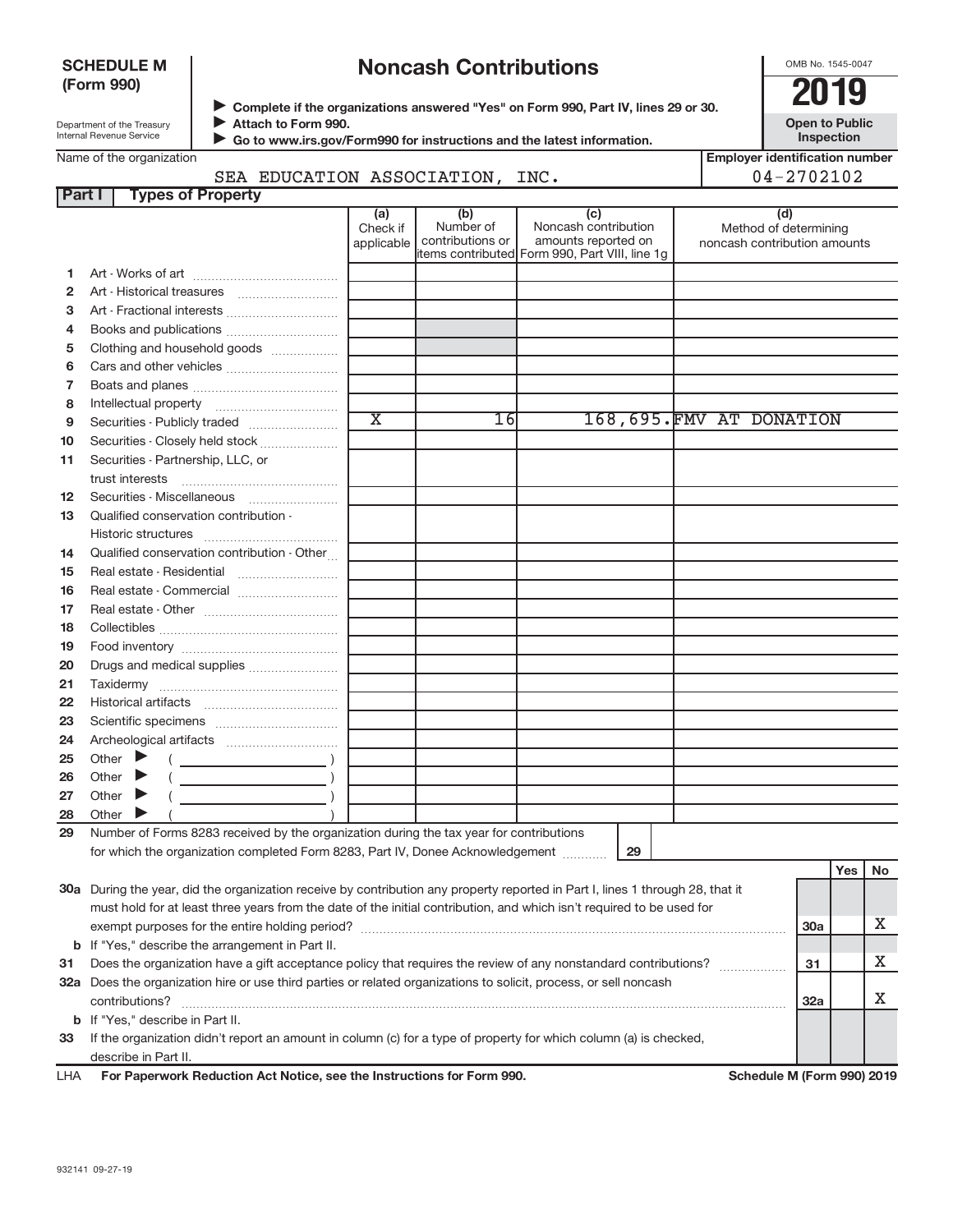|  |  |  |  | Schedule M (Form 990) 2019 SEA EDUCATION ASSOCIATION, | INC. | $04 - 2702102$ | Page |  |
|--|--|--|--|-------------------------------------------------------|------|----------------|------|--|
|--|--|--|--|-------------------------------------------------------|------|----------------|------|--|

Provide the information required by Part I, lines 30b, 32b, and 33, and whether the organization is reporting in Part I, column (b), the number of contributions, the number of items received, or a combination of both. Also complete this part for any additional information. **Part II Supplemental Information.** 

SCHEDULE M, PART I, COLUMN (B):

## THE AMOUNTS IN PART I, LINE 9 COLUMN B REPRESENT THE NUMBER OF

INDIVIDUALS WHO DONATED STOCK.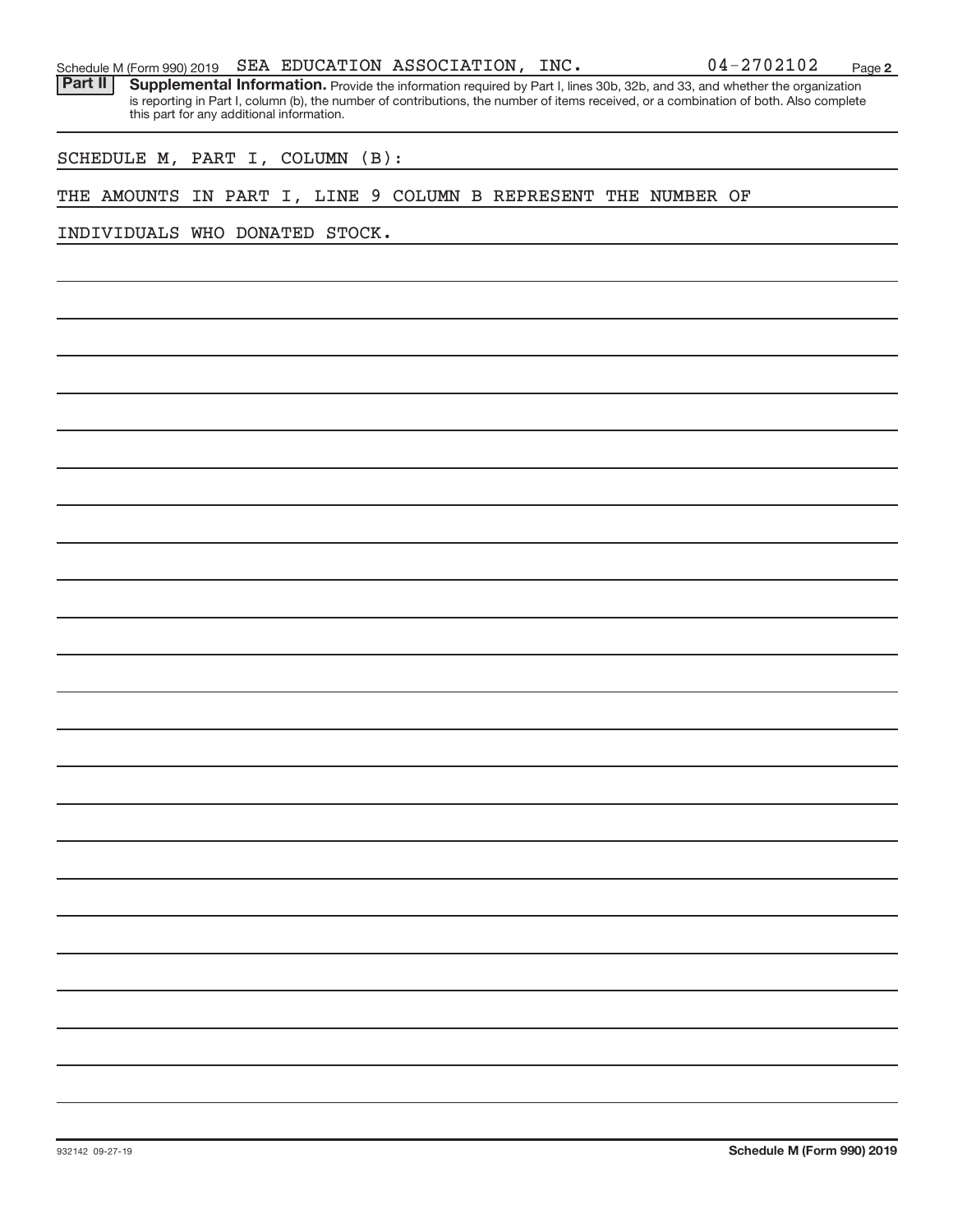**(Form 990 or 990-EZ)**

Department of the Treasury

Name of the organization

Internal Revenue Service

SCHEDULE O **Supplemental Information to Form 990 or 990-EZ** 2019<br>(Form 990 or 990-EZ) **2019** 

**Complete to provide information for responses to specific questions on Form 990 or 990-EZ or to provide any additional information. | Attach to Form 990 or 990-EZ.**

**| Go to www.irs.gov/Form990 for the latest information.**

OMB No. 1545-0047 **Open to Public Inspection**

SEA EDUCATION ASSOCIATION, INC.  $|04-2702102|$ 

**Employer identification number**

FORM 990, PART I, LINE 1, DESCRIPTION OF ORGANIZATION MISSION:

SCHOLARS, STEWARDS, AND LEADERS. SEA OFFERS HIGH SCHOOL AND

UNDERGRADUATE STUDENTS AN ADVENTURE WITH A PURPOSE, COMBINING ACADEMIC

STUDIES ON SHORE WITH HANDS-ON, FIELD-BASED LEARNING AT SEA ABOARD TALL

SHIP RESEARCH VESSELS.

FORM 990, PART III, LINE 1, DESCRIPTION OF ORGANIZATION MISSION:

OUR SEA SEMESTER PROGRAM FEATURES AN INTERDISCIPLINARY CURRICULUM AND

DYNAMIC LEADERSHIP DEVELOPMENT EXPERIENCE - ON SHORE AND AT SEA ABOARD

TALL SHIPS.

FORM 990, PART III, LINE 4A, PROGRAM SERVICE ACCOMPLISHMENTS:

TOPICS.

DURING THE SPRING SEMESTER COVID-19 AFFECTED AN EARLY DEPARTURE FROM ONE PROGRAM REMOVING PARTICIPATION IN THEIR SEA COMPONENT. STUDENTS WERE OFFERED VARIOUS SCENARIOS FOR COMPLETION OF THEIR SEMESTER IN PART OR FULL. SEA REFUNDED 100% OF UNEARNED TUITION.

FORM 990, PART III, LINE 4C, PROGRAM SERVICE ACCOMPLISHMENTS:

HELD DATES.

FORM 990, PART IV, QUESTION 14A

THE VESSEL AND EMPLOYEES TRAVEL INTERNATIONALLY.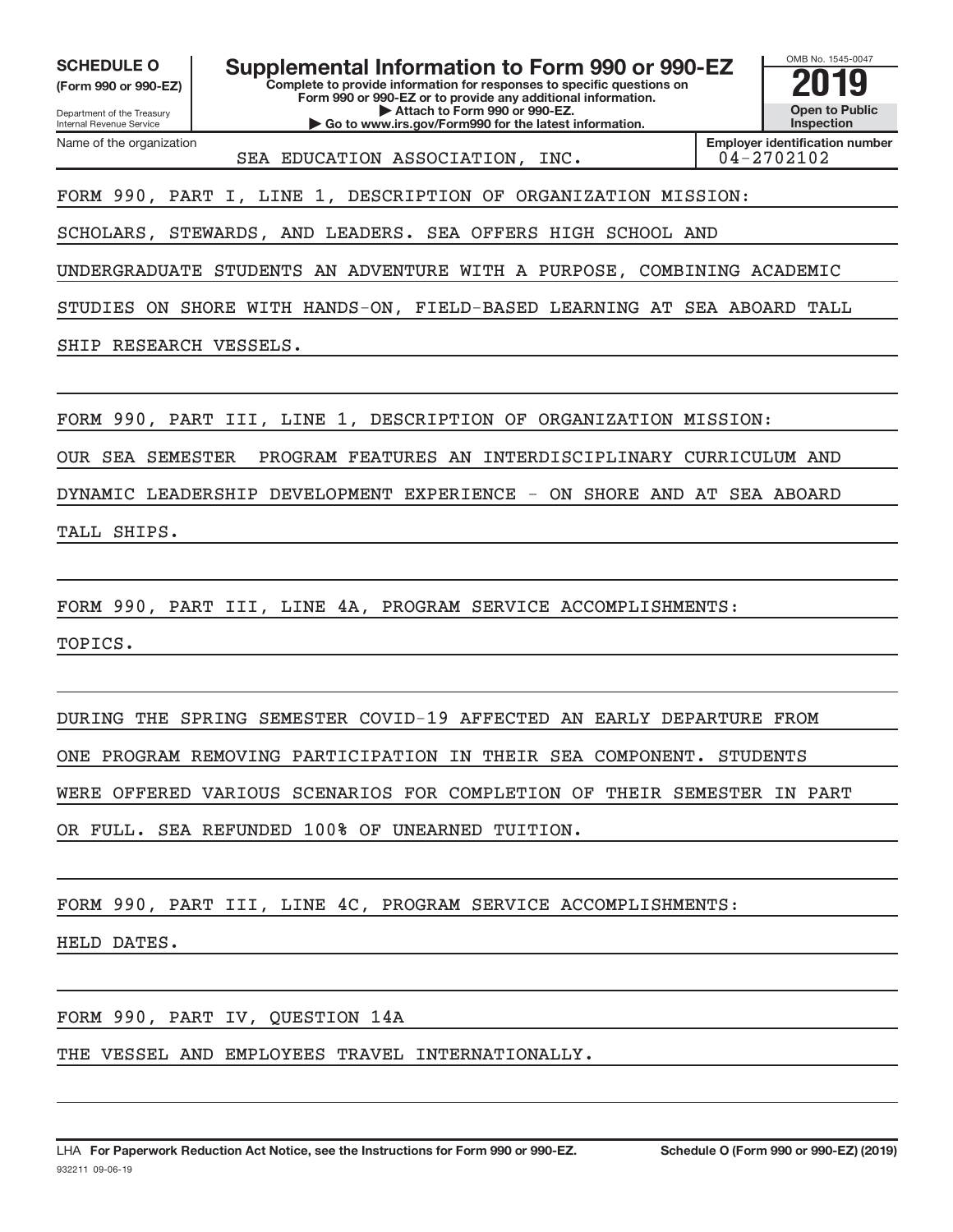| Schedule O (Form 990 or 990-EZ) (2019)                      | Page 2                                              |
|-------------------------------------------------------------|-----------------------------------------------------|
| Name of the organization<br>SEA EDUCATION ASSOCIATION, INC. | <b>Employer identification number</b><br>04-2702102 |
| FORM 990, PART VI, SECTION A, LINE 6:                       |                                                     |
|                                                             |                                                     |

THE ASSOCIATION HAS MEMBERS DEFINED AS "OVERSEERS". THESE MEMBERS ELECT

OFFICERS, TRUSTEES AND OVERSEERS TO THE ASSOCIATION'S GOVERNING BODY.

OVERSEERS ARE MADE UP OF DONORS AND INDIVIDUALS WITH EXPERTISE IN THE

FIELDS OF TEACHING, FUNDRAISING, FINANCES AND SAILING.

FORM 990, PART VI, SECTION A, LINE 7A:

THE MEMBERS HAVE THE RIGHT TO ELECT OFFICERS, TRUSTEES AND OVERSEERS TO THE ASSOCIATION'S GOVERNING BODY.

FORM 990, PART VI, SECTION B, LINE 11B:

THE FORM 990 AND REQUIRED SCHEDULES (WITH THE EXCEPTION OF SCHEDULE B) WERE DISTRIBUTED TO ALL MEMBERS OF THE BOARD OF TRUSTEES WHO ALSO PRESIDE ON THE AUDIT COMMITTEE, PRIOR TO FILING. THE TREASURER AND DIRECTOR OF FINANCE AND ADMINISTRATION REVIEWED THE SECTION ON GOVERNANCE WITH THE BOARD DURING A BOARD MEETING.

FORM 990, PART VI, SECTION B, LINE 12C:

THE CONFLICT OF INTEREST POLICY APPLIES TO ALL MEMBERS OF THE BOARD OF TRUSTEES AND ALL OFFICERS OF THE ORGANIZATION. THE EXECUTIVE COMMITTEE OF THE BOARD OF TRUSTEES REVIEWS THE CONFLICT OF INTEREST DISCLOSURES AND DETERMINES WHETHER A CONFLICT OF INTEREST EXISTS. ANY PERSONS IDENTIFIED AS HAVING A CONFLICT RELATIVE TO A TRANSACTION OR DECISION ON WHICH THE BOARD OF TRUSTEES IS DELIBERATING ARE EXCLUDED FROM SUCH DELIBERATIONS OR DECISION MAKING.

FORM 990, PART VI, SECTION B, LINE 15A:

932212 09-06-19 **Schedule O (Form 990 or 990-EZ) (2019)** THE BOARD OF TRUSTEES' EXECUTIVE COMMITTEE IS RESPONSIBLE FOR REVIEWING AND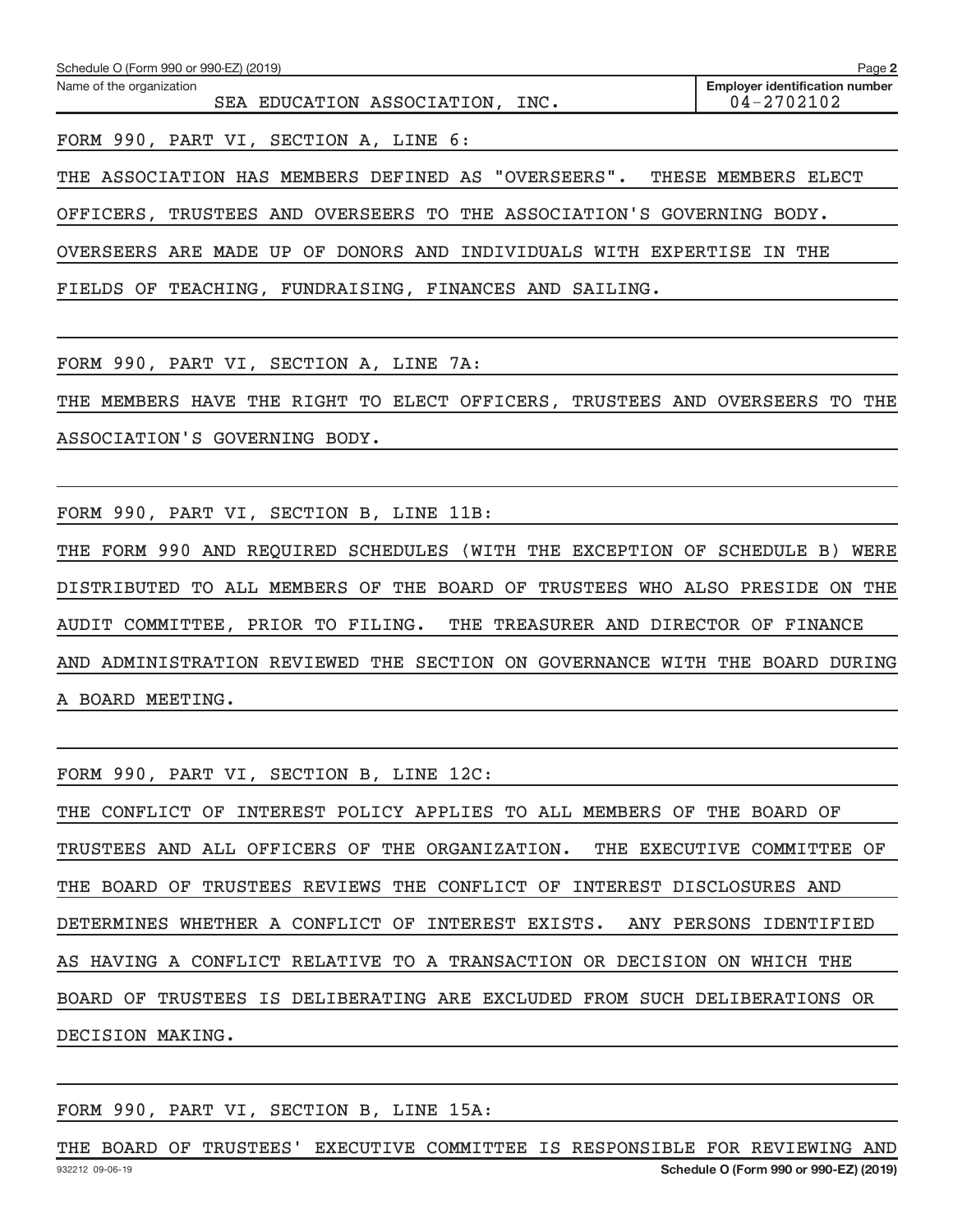| Schedule O (Form 990 or 990-EZ) (2019)                                      | Page 2                                                  |  |
|-----------------------------------------------------------------------------|---------------------------------------------------------|--|
| Name of the organization<br>SEA EDUCATION ASSOCIATION, INC.                 | <b>Employer identification number</b><br>$04 - 2702102$ |  |
| APPROVING THE COMPENSATION OF THE PRESIDENT.                                | THE EXECUTIVE COMMITTEE                                 |  |
| UTILIZES COMPARABILITY DATA THAT DEMONSTRATED THE FAIR MARKET VALUE OF THE  |                                                         |  |
| COMPENSATION IN QUESTION. THIS DATA MAY INCLUDE EXPERT COMPENSATION STUDIES |                                                         |  |
| BY INDEPENDENT FIRMS, WRITTEN JOB OFFERS FOR POSITIONS AT SIMILAR           |                                                         |  |
| ORGANIZATIONS, DOCUMENTED TELEPHONE CALLS ABOUT SIMILAR POSITIONS AT BOTH   |                                                         |  |
| NONPROFIT AND FOR-PROFIT ORGANIZATIONS, AND INFORMATION OBTAINED FROM THE   |                                                         |  |
| IRS FORM 990 FILINGS OF SIMILAR ORGANIZATIONS. THE EXECUTIVE COMMITTEE      |                                                         |  |
| DOCUMENTS ALL SUCH DELIBERATIONS AND DECISIONS MADE.                        |                                                         |  |
|                                                                             |                                                         |  |
| FORM 990, PART VI, SECTION C, LINE 18:                                      |                                                         |  |
| THE FORM 990 IS AVAILABLE ON THE ORGANIZATION'S WEBSITE, WWW.SEA.EDU.       |                                                         |  |
|                                                                             |                                                         |  |
| FORM 990, PART VI, SECTION C, LINE 19:                                      |                                                         |  |
| THE ORGANIZATION MAINTAINS COPIES OF ITS GOVERNING DOCUMENTS, CONFLICT OF   |                                                         |  |
| INTEREST POLICY, AND FINANCIAL STATEMENTS AT ITS CORPORATE OFFICE AT 171    |                                                         |  |

WOODS HOLE ROAD, FALMOUTH MASSACHUSETTS. THESE DOCUMENTS ARE MADE AVAILABLE TO THE PUBLIC UPON REQUEST. IN ADDITION, THE AUDITED FINANCIAL STATEMENTS

ARE AVAILABLE ON THE ORGANIZATION'S WEBSITE, WWW.SEA.EDU.

FORM 990, PART VII, COLUMN D

COMPENSATION WAS PAID TO A TRUSTEE FOR SERVICES PROVIDED AS PART

OF THE NOAA GRANT.

FORM 990, PART XI, LINE 9, CHANGES IN NET ASSETS:

CHANGE IN SPLIT INTEREST AGREEMENT FOR A SERIE AND THE SERIES OF  $-1,824$ .

### SCHEDULE E, PART I, LINE 6